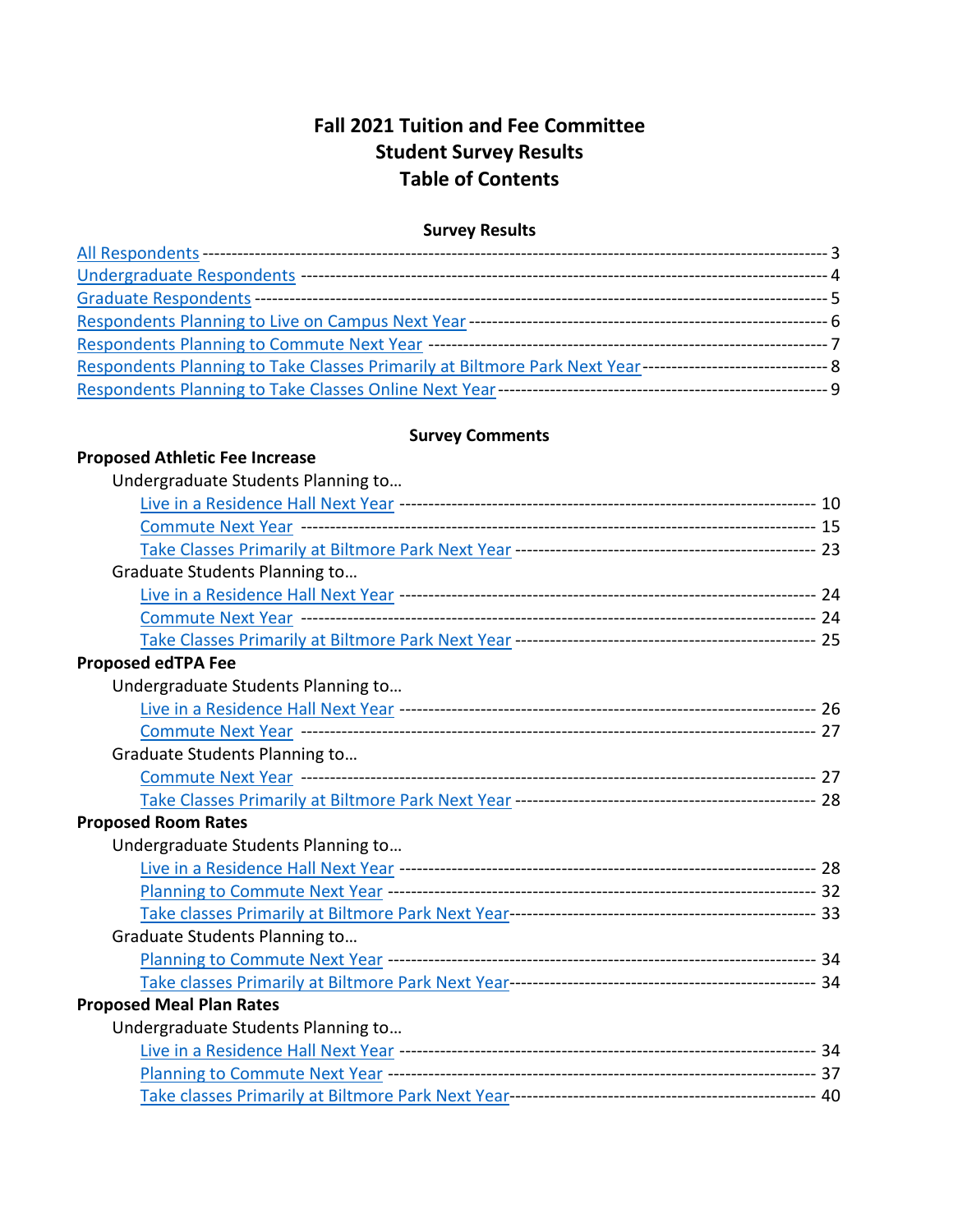| Graduate Students Planning to                                                   |  |
|---------------------------------------------------------------------------------|--|
|                                                                                 |  |
|                                                                                 |  |
| Any other feedback on WCU Tuition and Fees?                                     |  |
| Undergraduate Students Planning to                                              |  |
|                                                                                 |  |
|                                                                                 |  |
|                                                                                 |  |
|                                                                                 |  |
| Graduate Students Planning to                                                   |  |
|                                                                                 |  |
|                                                                                 |  |
|                                                                                 |  |
| Are there additional services WCU should consider offering for a fee or charge? |  |
| Undergraduate Students Planning to                                              |  |
|                                                                                 |  |
|                                                                                 |  |
|                                                                                 |  |
| Graduate Students Planning to                                                   |  |
|                                                                                 |  |
|                                                                                 |  |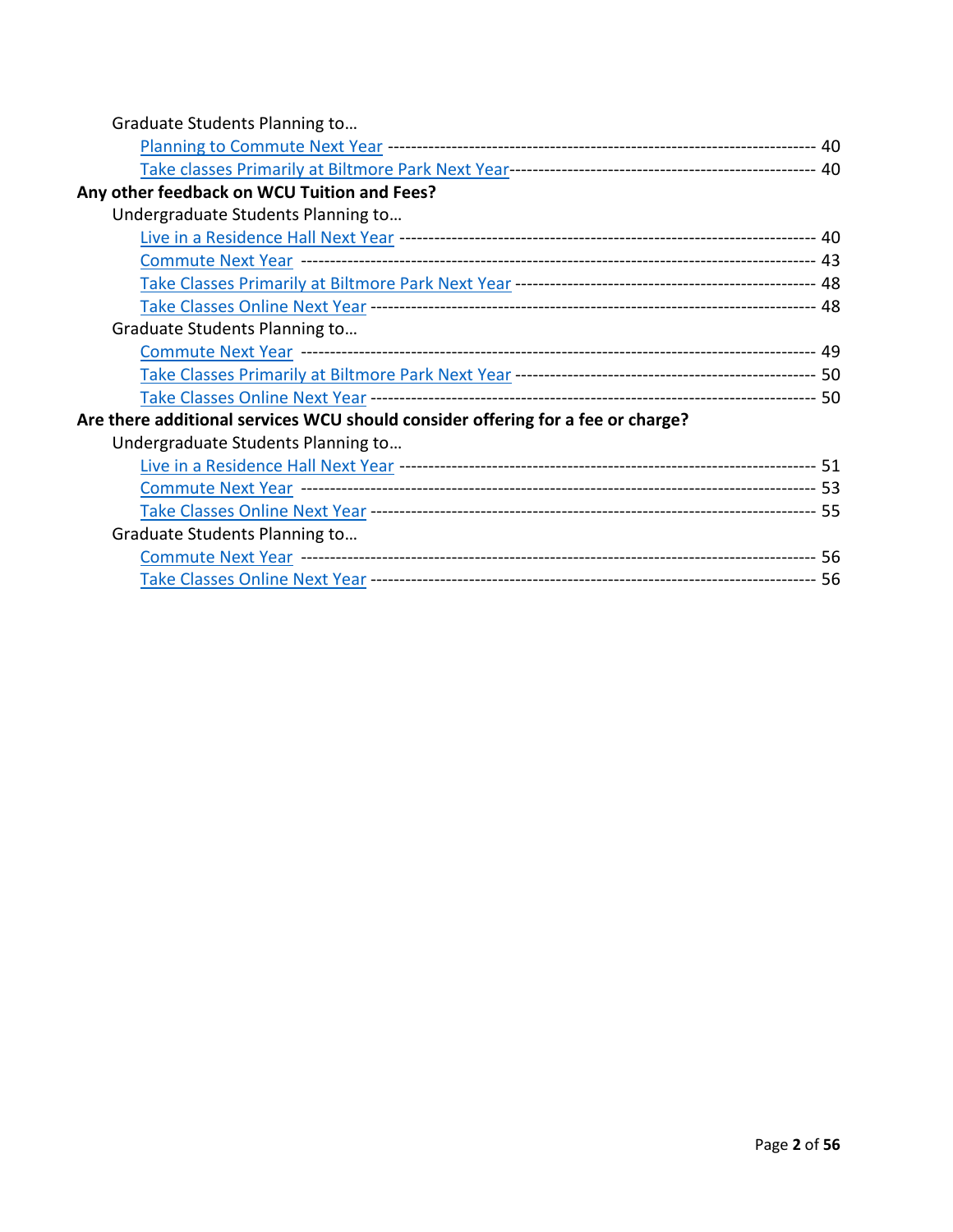# **Fall 2021 Tuition and Fee Survey All Responses**

<span id="page-2-0"></span>

| <b>Responses Received</b> | 1244 |
|---------------------------|------|
|---------------------------|------|

| <b>Academic Standing</b> |      |        |
|--------------------------|------|--------|
| Undergraduate            | 1115 | 89.63% |
| <b>Graduate</b>          | 129  | 10.37% |

| <b>Future Plans</b>                             |            |        |  |  |  |
|-------------------------------------------------|------------|--------|--|--|--|
| Live in a Residence Hall                        | <b>455</b> | 36.58% |  |  |  |
| Commute                                         | 559        | 44.94% |  |  |  |
| Take classes only or primarily at Biltmore Park | 54         | 4.34%  |  |  |  |
| Take classes online only                        | 176        | 14.15% |  |  |  |

|                             |     | <b>Supportive</b> | <b>Not Supportive</b> |        | <b>No Opinion</b> |        |     |
|-----------------------------|-----|-------------------|-----------------------|--------|-------------------|--------|-----|
| <b>Mandatory Fees</b>       |     |                   |                       |        |                   |        |     |
| <b>Athletics Fee</b>        | 172 | 17.92%            | 665                   | 69.27% | 123 <sub>l</sub>  | 12.81% | 960 |
|                             |     |                   |                       |        |                   |        |     |
| <b>Academic Fees</b>        |     |                   |                       |        |                   |        |     |
| edTPA                       | 70  | 47.30%            | 47                    | 31.76% | 31                | 20.95% | 148 |
|                             |     |                   |                       |        |                   |        |     |
| <b>Other Fees</b>           |     |                   |                       |        |                   |        |     |
| <b>Residence Hall Rates</b> | 527 | 59.35%            | 106                   | 11.94% | <b>255</b>        | 28.72% | 888 |
| <b>Meal Plans</b>           | 214 | 24.02%            | 394l                  | 44.22% | <b>283</b>        | 31.76% | 891 |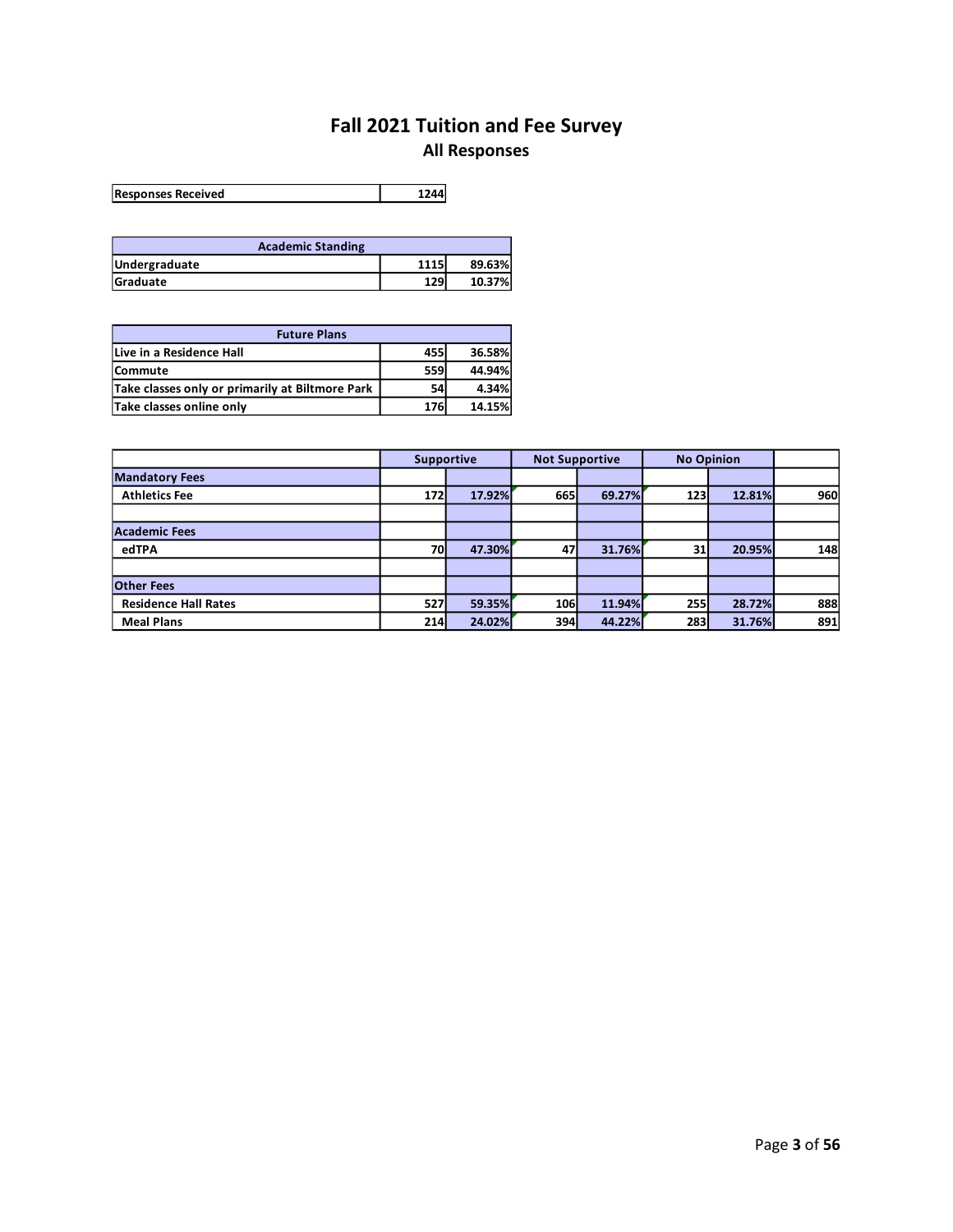# **Fall 2021 Tuition and Fee Survey Undergraduate Responses**

<span id="page-3-0"></span>

| <b>Responses Received</b> | 1115 |
|---------------------------|------|
|---------------------------|------|

| <b>Future Plans</b>                             |            |        |  |  |  |
|-------------------------------------------------|------------|--------|--|--|--|
| Live in a Residence Hall                        | <b>450</b> | 40.36% |  |  |  |
| <b>Commute</b>                                  | 513        | 46.01% |  |  |  |
| Take classes only or primarily at Biltmore Park | <b>10</b>  | 0.90%  |  |  |  |
| Take classes online only                        | 142        | 12.74% |  |  |  |

|                             |            | <b>No Opinion</b><br><b>Not Supportive</b><br><b>Supportive</b> |            |        |            |        |     |
|-----------------------------|------------|-----------------------------------------------------------------|------------|--------|------------|--------|-----|
| <b>Mandatory Fees</b>       |            |                                                                 |            |        |            |        |     |
| <b>Athletics Fee</b>        | <b>160</b> | 18.41%                                                          | <b>600</b> | 69.04% | <b>109</b> | 12.54% | 869 |
|                             |            |                                                                 |            |        |            |        |     |
| <b>Academic Fees</b>        |            |                                                                 |            |        |            |        |     |
| edTPA                       | <b>59</b>  | 46.09%                                                          | 40         | 31.25% | 29         | 22.66% | 128 |
|                             |            |                                                                 |            |        |            |        |     |
| <b>Other Fees</b>           |            |                                                                 |            |        |            |        |     |
| <b>Residence Hall Rates</b> | 488        | 60.77%                                                          | 99         | 12.33% | <b>216</b> | 26.90% | 803 |
| <b>Meal Plans</b>           | 192        | 23.79%                                                          | 368        | 45.60% | 247        | 30.61% | 807 |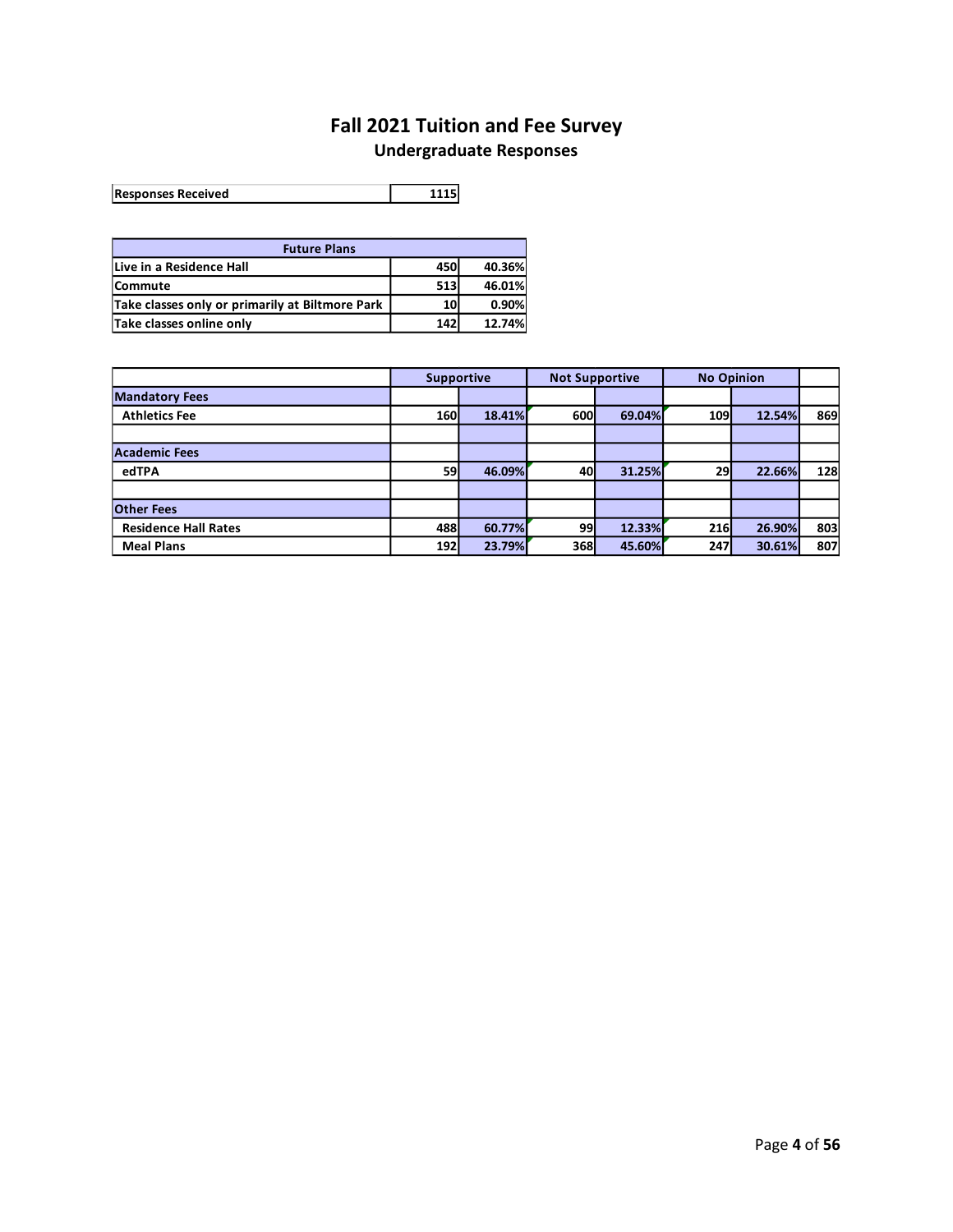# **Fall 2021 Tuition and Fee Survey Graduate Responses**

<span id="page-4-0"></span>

| <b>Responses Received</b> |  |
|---------------------------|--|

| <b>Future Plans</b>                             |    |        |
|-------------------------------------------------|----|--------|
| Live in a Residence Hall                        |    | 3.88%l |
| <b>Commute</b>                                  | 46 | 35.66% |
| Take classes only or primarily at Biltmore Park | 44 | 34.11% |
| Take classes online only                        | 34 | 26.36% |

|                             | <b>Supportive</b> |        | <b>Not Supportive</b> |        | <b>No Opinion</b> |        |    |
|-----------------------------|-------------------|--------|-----------------------|--------|-------------------|--------|----|
| <b>Mandatory Fees</b>       |                   |        |                       |        |                   |        |    |
| <b>Athletics Fee</b>        | 12                | 13.19% | <b>65</b>             | 71.43% | 14                | 15.38% | 91 |
|                             |                   |        |                       |        |                   |        |    |
| <b>Academic Fees</b>        |                   |        |                       |        |                   |        |    |
| edTPA                       | 11                | 55.00% |                       | 35.00% |                   | 10.00% | 20 |
|                             |                   |        |                       |        |                   |        |    |
| <b>Other Fees</b>           |                   |        |                       |        |                   |        |    |
| <b>Residence Hall Rates</b> | 39                | 45.88% |                       | 8.24%  | 39                | 45.88% | 85 |
| <b>Meal Plans</b>           | 22                | 26.19% | <b>26</b>             | 30.95% | 36                | 42.86% | 84 |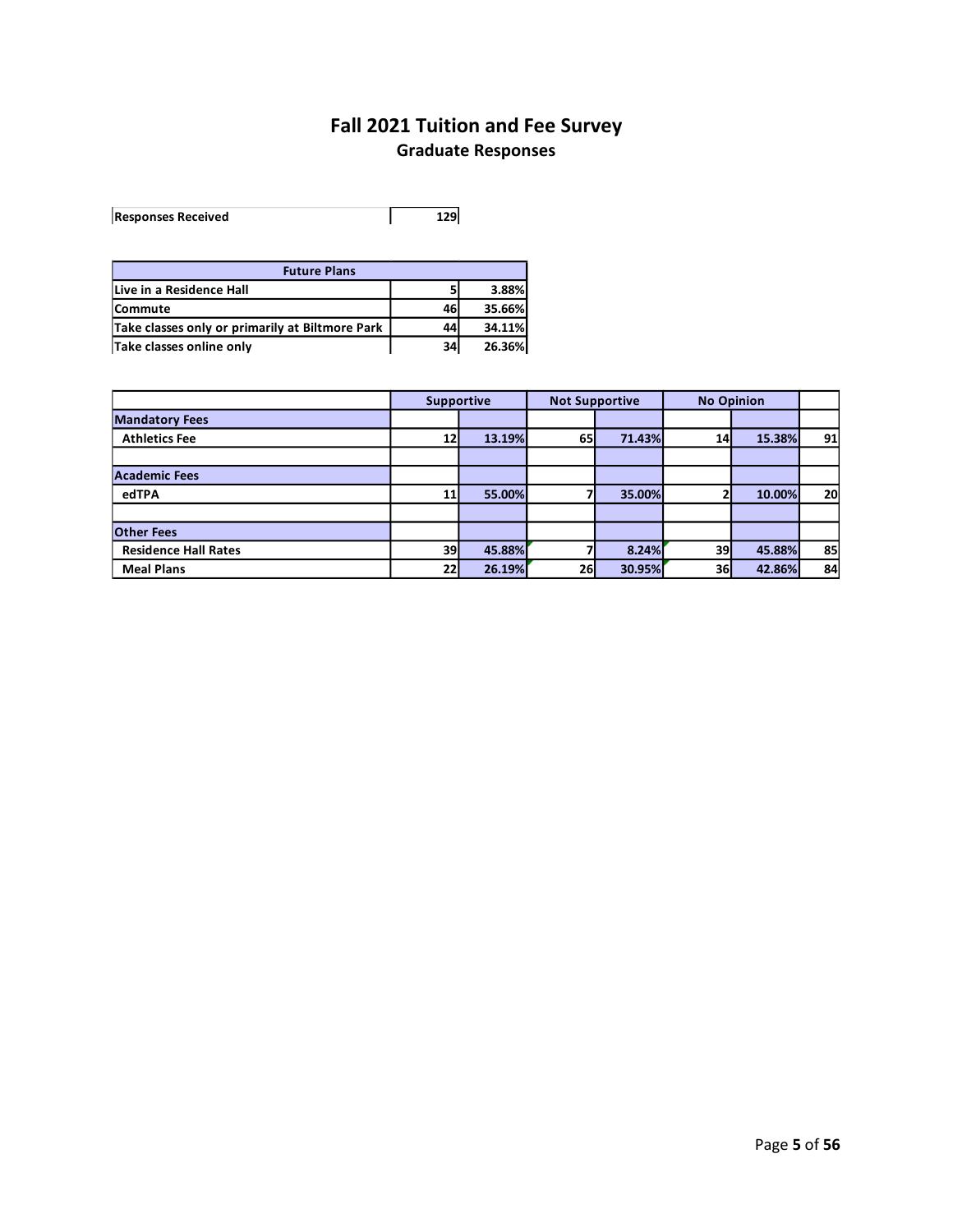# **Fall 2021 Tuition and Fee Survey Live in a Residence Hall Responses**

<span id="page-5-0"></span>**Responses Received 455**

| <b>Academic Standing</b> |            |        |
|--------------------------|------------|--------|
| Undergraduate            | <b>450</b> | 98.90% |
| <b>Graduate</b>          |            | 1.10%  |

|                             | <b>Supportive</b> |        | <b>Not Supportive</b> |        | <b>No Opinion</b> |        |     |
|-----------------------------|-------------------|--------|-----------------------|--------|-------------------|--------|-----|
| <b>Mandatory Fees</b>       |                   |        |                       |        |                   |        |     |
| <b>Athletics Fee</b>        | 53                | 12.99% | 285                   | 69.85% | 70                | 17.16% | 408 |
|                             |                   |        |                       |        |                   |        |     |
| <b>Academic Fees</b>        |                   |        |                       |        |                   |        |     |
| edTPA                       | 29                | 49.15% |                       | 28.81% | 13                | 22.03% | 59  |
|                             |                   |        |                       |        |                   |        |     |
| <b>Other Fees</b>           |                   |        |                       |        |                   |        |     |
| <b>Residence Hall Rates</b> | 236               | 62.60% | 60                    | 15.92% | 81                | 21.49% | 377 |
| <b>Meal Plans</b>           | 77                | 20.32% | 205                   | 54.09% | 97                | 25.59% | 379 |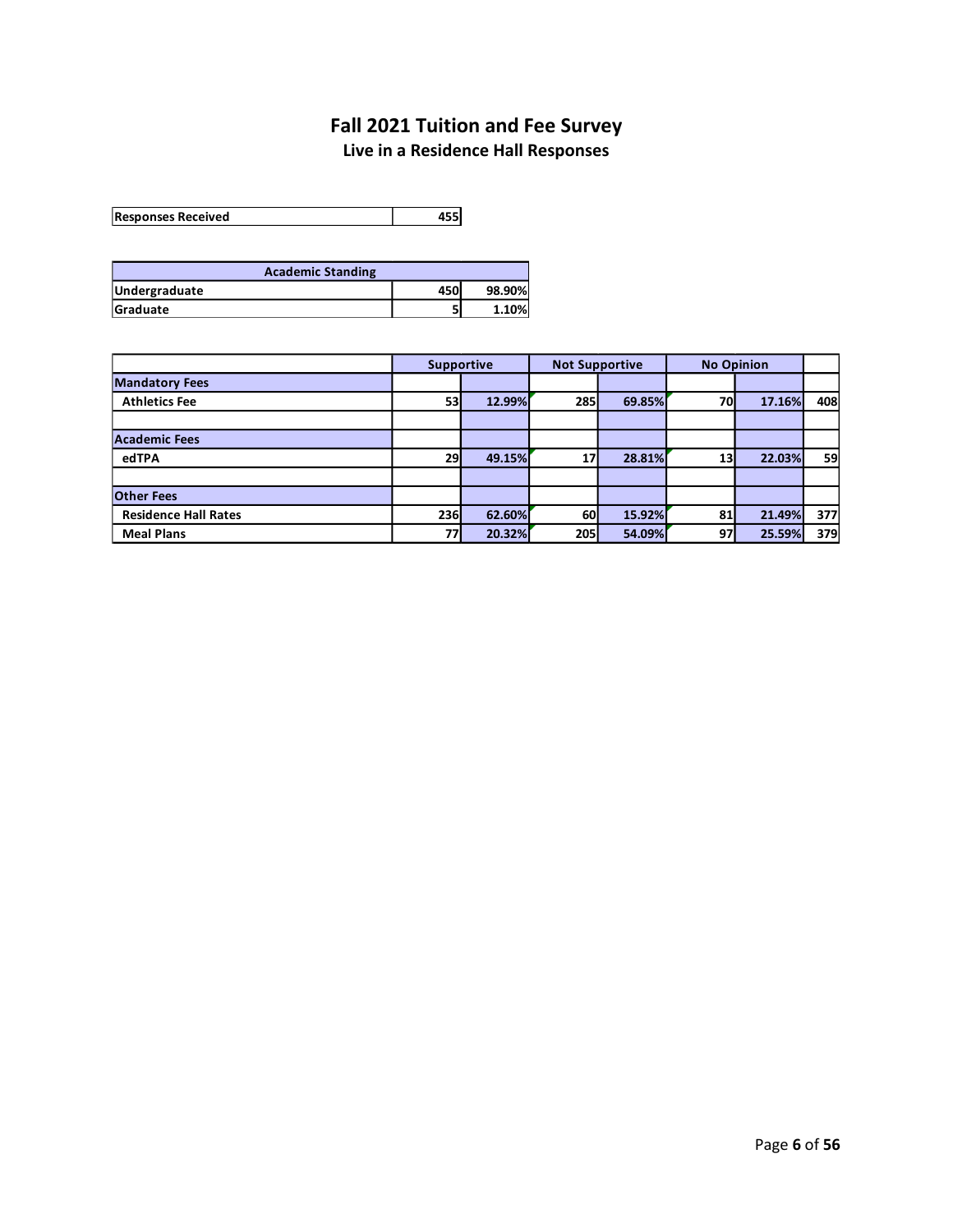# **Fall 2021 Tuition and Fee Survey Commuter Responses**

<span id="page-6-0"></span>**Responses Received 559**

| <b>Academic Standing</b> |            |        |
|--------------------------|------------|--------|
| Undergraduate            | <b>513</b> | 91.77% |
| <b>Graduate</b>          | 46         | 8.23%  |

|                             | <b>Supportive</b> |        | <b>Not Supportive</b> |        | <b>No Opinion</b> |        |     |
|-----------------------------|-------------------|--------|-----------------------|--------|-------------------|--------|-----|
| <b>Mandatory Fees</b>       |                   |        |                       |        |                   |        |     |
| <b>Athletics Fee</b>        | <b>114</b>        | 22.85% | <b>340</b>            | 68.14% | 45                | 9.02%  | 499 |
|                             |                   |        |                       |        |                   |        |     |
| <b>Academic Fees</b>        |                   |        |                       |        |                   |        |     |
| edTPA                       | 23                | 43.40% | 19                    | 35.85% |                   | 20.75% | 53  |
|                             |                   |        |                       |        |                   |        |     |
| <b>Other Fees</b>           |                   |        |                       |        |                   |        |     |
| <b>Residence Hall Rates</b> | 265               | 57.36% | 44                    | 9.52%  | <b>153</b>        | 33.12% | 462 |
| <b>Meal Plans</b>           | 123               | 26.57% | 176                   | 38.01% | <b>164</b>        | 35.42% | 463 |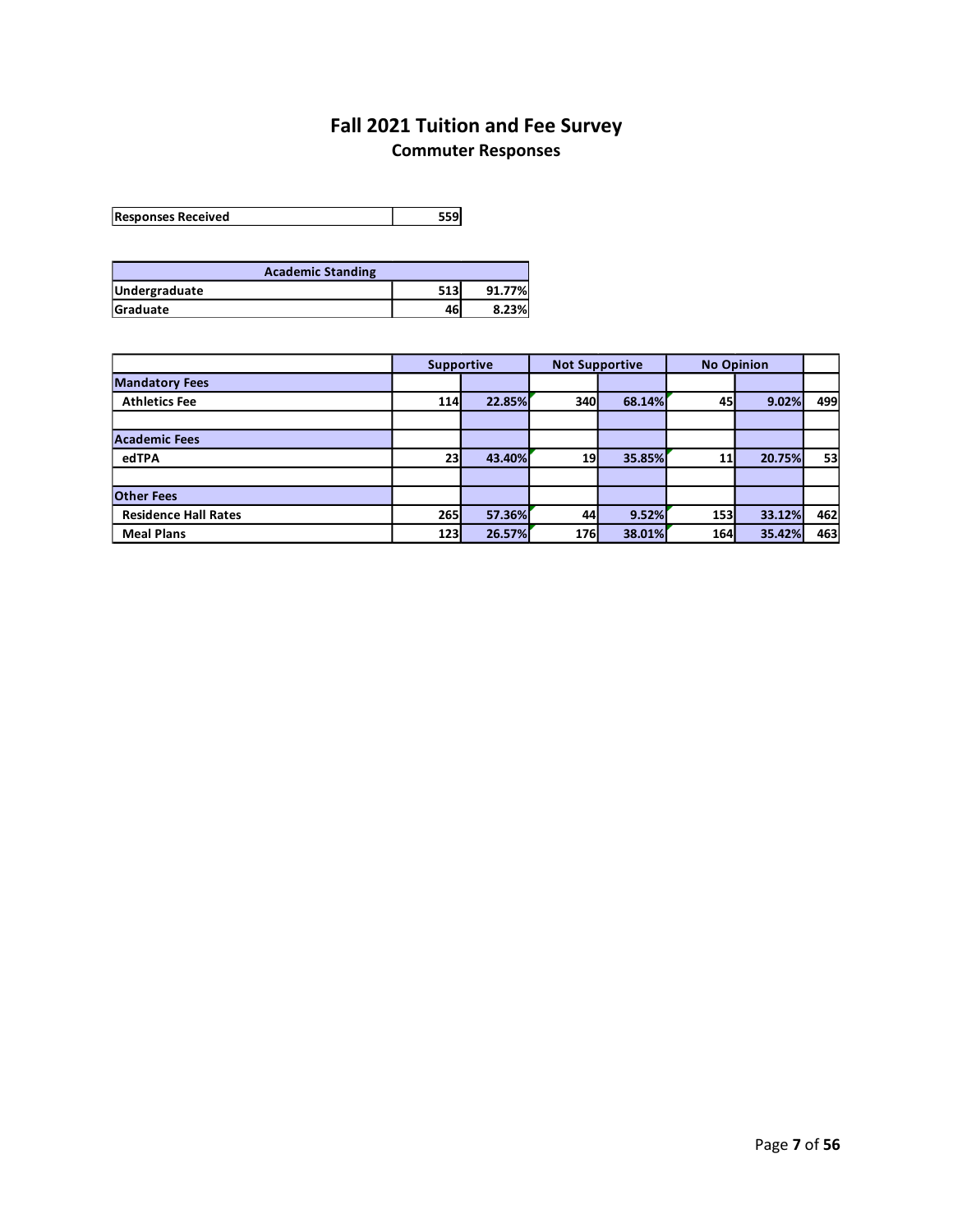# **Fall 2021 Tuition and Fee Survey**

# **Biltmore Park Responses**

<span id="page-7-0"></span>**Responses Received 54**

| <b>Academic Standing</b> |    |        |
|--------------------------|----|--------|
| Undergraduate            | 10 | 18.52% |
| <b>Graduate</b>          | 44 | 81.48% |

|                             | <b>Supportive</b> |        | <b>Not Supportive</b> |        | <b>No Opinion</b> |        |    |
|-----------------------------|-------------------|--------|-----------------------|--------|-------------------|--------|----|
| <b>Mandatory Fees</b>       |                   |        |                       |        |                   |        |    |
| <b>Athletics Fee</b>        |                   | 9.43%  | 40                    | 75.47% |                   | 15.09% | 53 |
|                             |                   |        |                       |        |                   |        |    |
| <b>Academic Fees</b>        |                   |        |                       |        |                   |        |    |
| edTPA                       |                   | 42.86% |                       | 42.86% |                   | 14.29% | 7  |
|                             |                   |        |                       |        |                   |        |    |
| <b>Other Fees</b>           |                   |        |                       |        |                   |        |    |
| <b>Residence Hall Rates</b> | 26                | 53.06% |                       | 4.08%  | 21                | 42.86% | 49 |
| <b>Meal Plans</b>           | 14                | 28.57% | 13                    | 26.53% | 22                | 44.90% | 49 |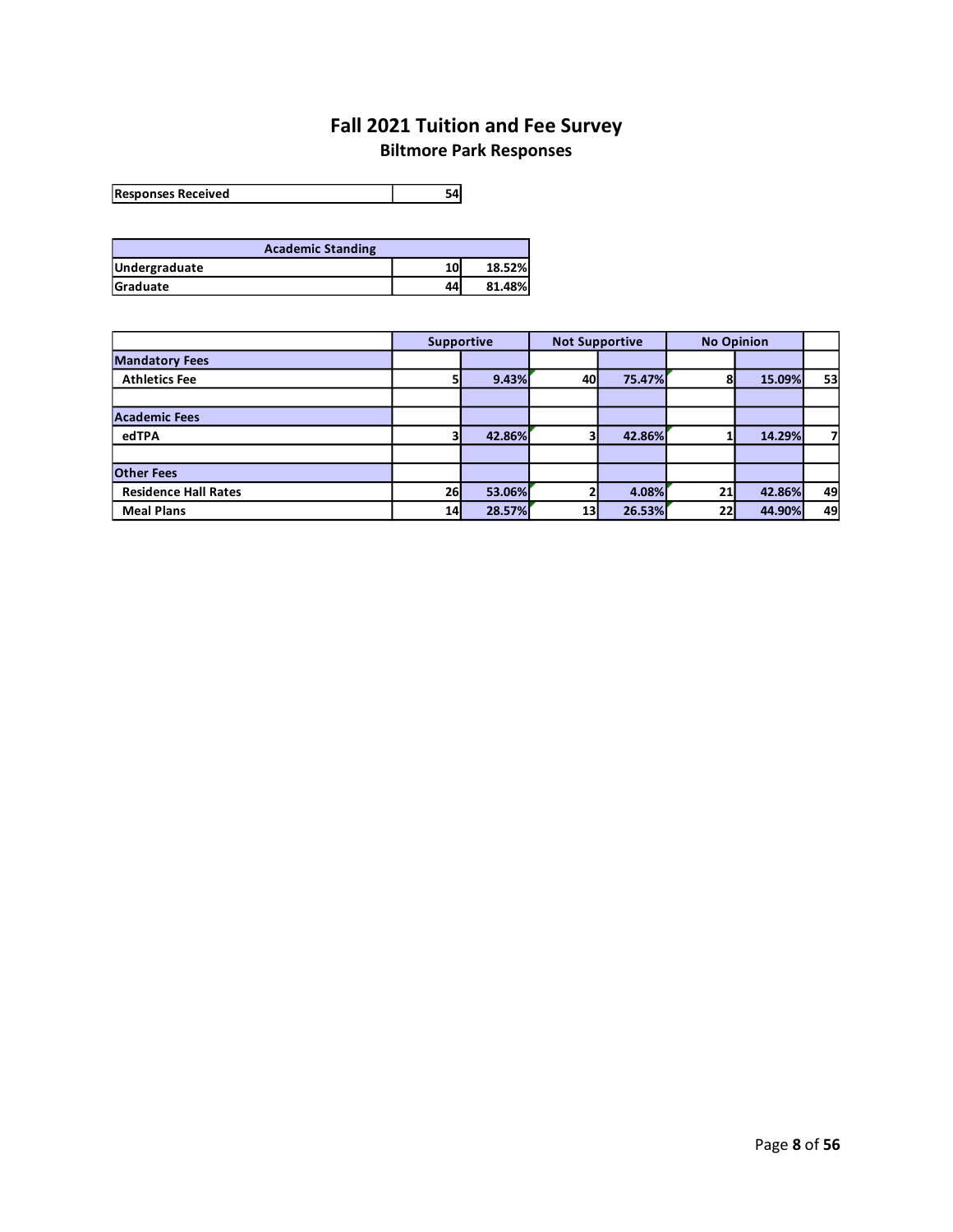# **Fall 2021 Tuition and Fee Survey Online Only Responses**

<span id="page-8-0"></span>

| <b>Responses Received</b> | 176 |
|---------------------------|-----|
|                           |     |

| <b>Academic Standing</b> |     |        |  |  |  |  |
|--------------------------|-----|--------|--|--|--|--|
| Undergraduate            | 142 | 80.68% |  |  |  |  |
| Graduate                 | 34  | 19.32% |  |  |  |  |

|                      | <b>Supportive</b> |        | <b>Not Supportive</b> |        | <b>No Opinion</b> |        |    |
|----------------------|-------------------|--------|-----------------------|--------|-------------------|--------|----|
| <b>Academic Fees</b> |                   |        |                       |        |                   |        |    |
| edTPA                | 15                | 51.72% | ο                     | 27.59% | 61                | 20.69% | 29 |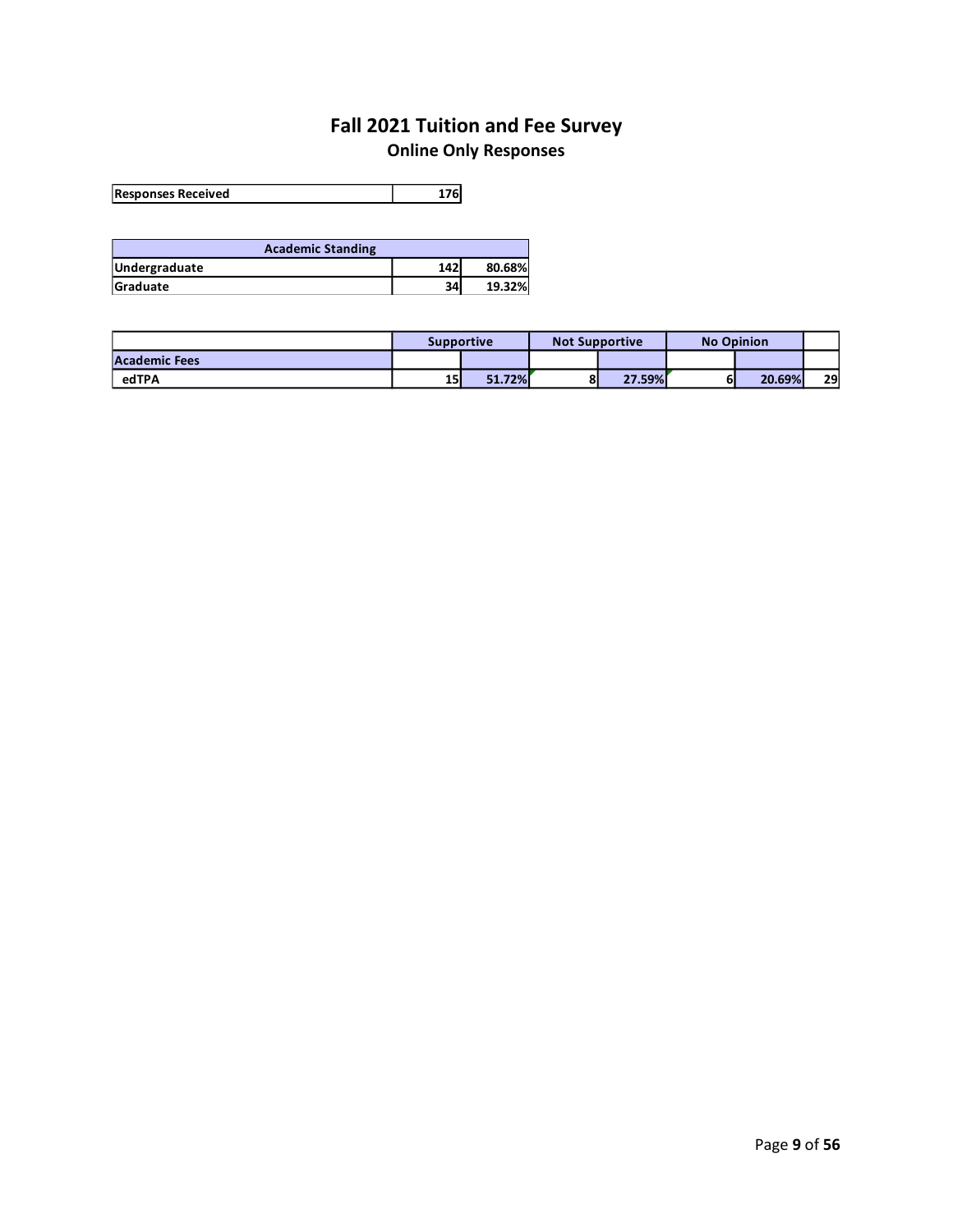## **Athletic Fee Increase**

## Undergraduate Students

#### <span id="page-9-0"></span>*Respondents Planning to Live on Campus Next Year*

- 1. Some students don't even utilize athletic facilities or go to games, and this would mean \$86 dollars more every year for their fees, which is a little bit outrageous for something that won't benefit every student. However, lowering this cost to maybe a \$20 or \$30 increase per semester would be more reasonable.
- 2. Paying a 400 dollar athletic fee for something I do not participate in at all feels really stupid. Especially since our football team is not very good. There is not a point to it.
- 3. You get money for losing stop taking mine!
- 4. All of our academic teams suck. There's no reason to bump tuition for teams that are going to lose.
- 5. Why should I be paying more for a fee I use RARELY. literally no
- 6. I don't like the idea of non-student athletes paying for the athletic department, so an increase would be upsetting for facilities I won't be using.
- 7. This fee increase is unnecessary. I am supportive of our WCU athletes, but not all WCU students are athletes. We can't afford to keep putting ourselves into debt for something that we are not a part of. Instead of a fee, there should be a fundraiser program for students to WANT to donate to the athletes. Increasing \$43 will hurt other students who are under certain minority categories.
- 8. Make people who actually play sports pay for this shit
- 9. I'm okay with this current slight increase, however I don't want it to go up anymore.
- 10. Some people don't even go to the events so they should make this fee optional
- 11. I think this is stupid as fuck. How am I already in debt to be here and you are asking me to pay for teams that do not win. Maybe if I had an extra 43 dollars on top of the job I have and my loan payments I would consider. BUT with the nicotine addiction I have developed being at WCU and dealing with the stress of being broke I unfortunately do not have 43 dollars to give so if you want that I will take my happy ass to community college. thank you.
- 12. Not everyone cares about athletics.
- 13. no that's stupid, i don't want that to increase at all and if it does i'm gonna be VERY upset
- 14. I already pay almost \$400 for Athletic Fees, but I do not participate in athletics at WCU and have not gotten many opportunities to do so.
- 15. No one likes our football team. Why give them more money?
- 16. Leave it
- 17. Athletics is not an important part of the WCU community. They can find their own source of fees since they obviously cannot output the expected actions of them (such as winning). Maybe if they'd held up their part of the bargain the student body would be okay with an increase of fees
- 18. My kid doesn't play sports
- 19. We are already paying the repairs in debt on certain facilities on campus, so why add more to it for us to pay for the administrative decisions.
- 20. I'm not an athlete and I don't go to games. Why should I have to pay for something I don't even use. A better way would be to increase price of people actually using these facilities like athletes or ticket prices.
- 21. it should be more
- 22. Student athletes who are already struggling to afford college should not have to pay extra for repairs to improve the "experience of press box staff on gameday," let alone students who aren't involved in athletics and don't benefit in any way. Instead of charging indebted students at the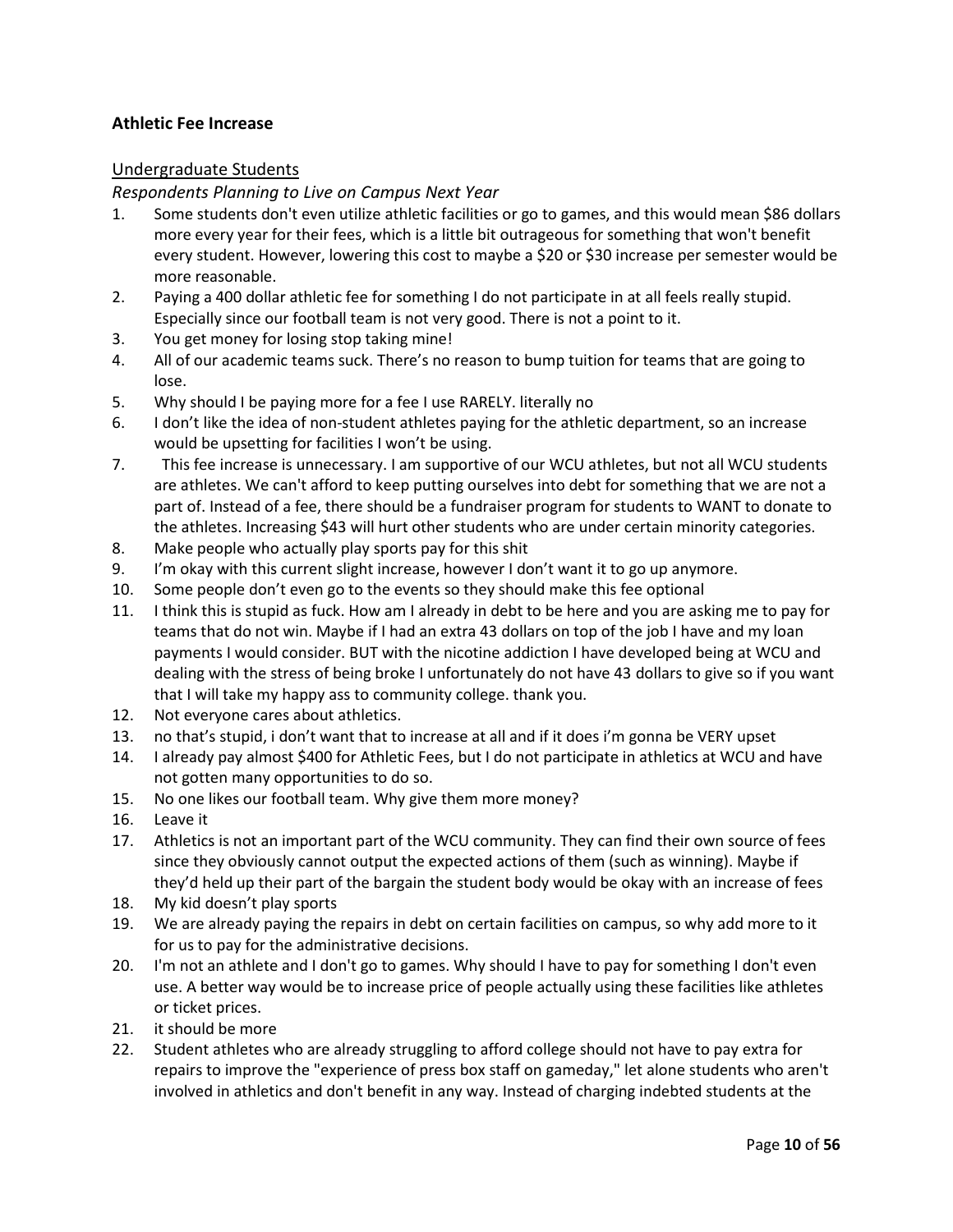bottom of the food chain, subtract fees from the earnings of people who are at the top and actually profiting from the university.

- 23. In the least rude way I can mean it, I am of the opinion that our athletic programs are not successful enough to merit such an increase.
- 24. I don't participate in anything related to athletics, so I should not be held responsible for the costs associated with the athletic program.
- 25. In my opinion, as someone who is not involved in sports and does not attend sporting events, I am not supportive of this increase.
- 26. The athletic fee only benefits students who are a part of an athletic team, or utilize the recreation center. I am a student who uses the rec center on a daily basis, but majority of students I know do not use what is provided through the mandatory athletic fee anyways. These fees shouldn't be mandatory in the first place, they should be optional for students who actually want to use the benefits that come with the athletic fee. I do not agree with an increase in the fee.
- 27. Maybe a bit
- 28. We already pay an excessive amount for Athletics Fees.
- 29. Over 12000 students paying \$43 extra for something that isn't beneficial to them doesn't make sense. This year it's \$43 next year its \$500.
- 30. I don't even go to any athletic events so it's really frustrating to have to pay so much for something I don't use
- 31. some people do not have the luxury for this...
- 32. I don't see why we need to raise it that much. We already pay so much money for other stuff, why do we need to pay even more for this.
- 33. Maybe if they actually start winning... our fees are being put to a bad football team its embarrassing
- 34. I am a student in the school of Art and Design. I already pay many outside costs for fees and art supplies. Athletics revenue should support itself.
- 35. While I believe the athletic program is important for the growth of the school, I do not believe that at this time the increase is needed. Even with past growth the funds have not been evenly distributed to all the sports programs like XC. I believe an increase elsewhere would be more beneficial than the athletic department.
- 36. I do not use any of the equipments/spaces you would be charging me to repair, this should only be charged to students who are here for sports.
- 37. our athletic teams (particularly football) is terrible so why do they need facilities fixed if they're not going to win??
- 38. We already pay a good amount, especially for students who don't even attend athletic events.
- 39. I'm not a student athlete and their facilitates and new recruits should not be my responsibility. The athletes should be responsible for taking care of where they practice, sleep, and use. They can't win games so when they do maybe I'll think about supporting this.
- 40. While I understand why they are pushing to increase the fee (thanks to the wcusga Instagram post), I do not feel that it should be put on the general student body as an increase fee that we must pay.
- 41. I don't not feel that students who these facilities do not pertain too nor are utilized by masses of students should be required to finance the updates. If they will not be using them I do not feel they should be responsible for paying the cost for them.
- 42. While I personally would rather not pay more, I understand the wish for better facilities as an athlete myself.
- 43. I believe that these issues should be funded another way. We pay enough. Some of us can hardly afford tuition & fees now.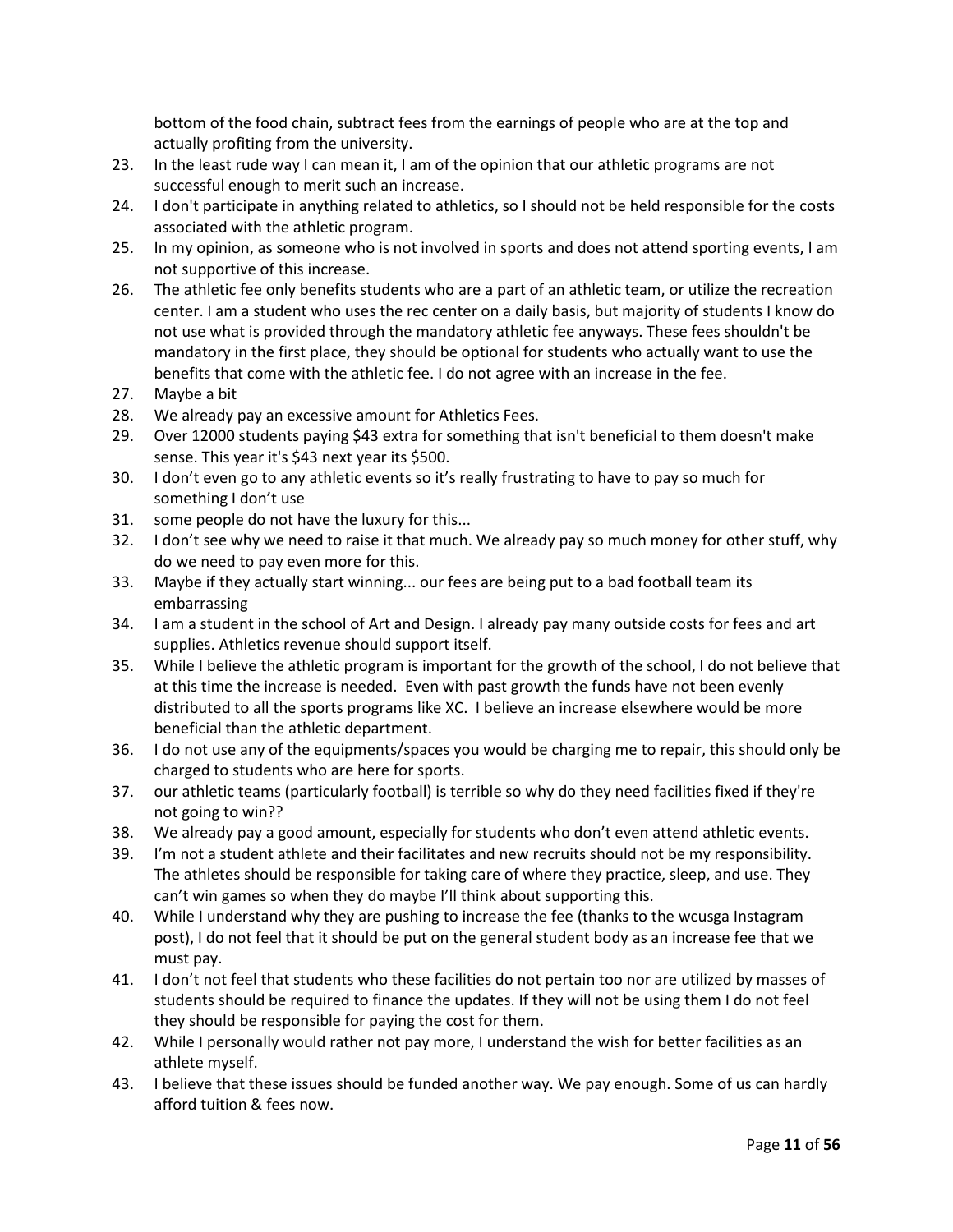- 44. Athletic Students should have a fee of a greater amount and those not in athletics a lesser amount.
- 45. let's win more than 2 games a year before 50% of this money goes towards the football team
- 46. I would like to see exactly where the money is going before an increase.
- 47. Put the money into education instead of sports and try to help non athletic students out
- 48. I do not participate in anything athletic and therefore should not come out of my wallet in order to pay for it.
- 49. Why increase the Athletic fees when the teams don't win.
- 50. I do not feel I need to pay a fee for athletics if I am not an athlete or partake in athletics at the school.
- 51. I want my school to be thought of in high regard. When people think of university's they hold them in regard by their athletics first.
- 52. As long as it is being used for students.
- 53. Why can't only athletes pay for it? I don't even use the athletic facilities :(((
- 54. Students who do not attend games on a regular basis should not have to fund athletic events that they do not attend
- 55. I don't participate nor watch it should not affect me and my costs.
- 56. Athletic fees are already too high. I'd rather see the football team dissolved and upgrade a couple of the club teams (mens soccer and lacrosse teams). It would be better to see money pumped into these new teams than to continuously fund an extremely underachieving football team.
- 57. Our teams aren't that great and it's not fair for us to pay for it on top of tuition
- 58. Bullcrap
- 59. A lot of students don't utilize this section there should be no reason to increase charge to students
- 60. I'm not even an athlete why should I have to pay more in fees
- 61. We need to stop focusing on athletics and focus on academics and getting professor that actually know how to teach.
- 62. It shouldn't be increased for everyone because not everyone uses it
- 63. This bullshit
- 64. I think it's a terrible idea considering not all students are utilizing athletic facilities and such, so making it a required fee at all just isn't smart/effective. Also I don't want to pay \$434 for sports teams that aren't good. If you're gonna make me pay this fee nonetheless, at least make something important. or not dogshit. like theatre. or even getting AC in all of the residence halls.
- 65. I pay plenty already
- 66. i should not have to pay over \$400 to fund something that does not apply to me
- 67. It feels a bit unreasonable to expect students in non-athletic programs to fund student athletes' academic careers, travel, or coaching. When students are applying for their own scholarships and/or paying for their own tuition, that money is difficult to attain and should be spent to further the education of the student who saved/earned it. I would understand a necessary fee for facilities maintenance on buildings and resources which we all use, but it feels unnecessary for funding for the athletic program to be taken from students who are not invested in it and do not need it in order to further their education. If the intercollegiate athletics program is important to the community and to WCU, then University Administration should make fundraising and donor recruitment a priority. It should not be the burden of students already struggling to pay tuition and fees each semester to raise additional funding for the athletics program.
- 68. it has nothing to do with my academic studies and classes
- 69. I think that the fee should go down to \$350 and a portion of the athletic fee be given to the band since they are what make western western. I also think that the fee and the number of overall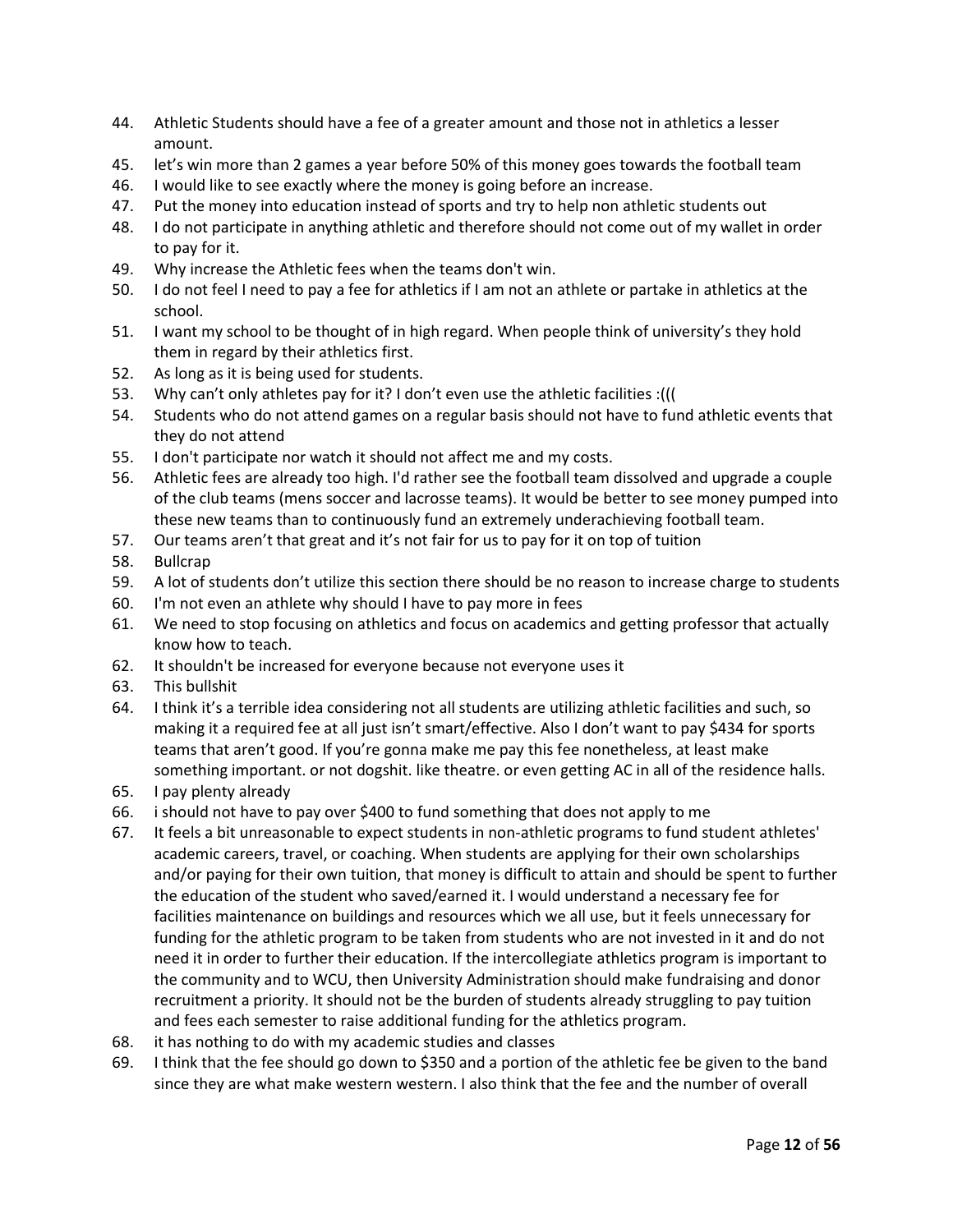western wins should be a direct increase rather than an indirect increase like what has been happening.

- 70. No everyone is a college athlete, and while it is good in theory to help support our athletics this increase puts a majority of students in a difficult financial situation. As a current freshman I'm already required to stay on campus for another year and this fee increase does not help my financial situation at all.
- 71. Most people do not even attend the fee, I think it is kind of unfair to keep taking money from your students when they are most likely already struggling with classes, work, and money. I feel like with how much we already pay, \$43 dollars wouldn't really be needed from us if you already have such a great sum.
- 72. Sports teams so not make enough progress to make the raise a justification.
- 73. I can barely pay for college now
- 74. I feel that this increase is unnecessary to charge students for these proposed repairs.
- 75. Not everyone benefits from the increase and even though it is only \$43 some of us can't afford an increase.
- 76. I would consider doing it if there wasn't also an athletic facility fee of \$48 dollars. It would be around \$482 a semester just for the athletics program. As a student who's not a part of the athletics program, this doesn't seem fair. I wouldn't even be able to participate and watch the athletics because I would have to pick up more hours at work to pay for college.
- 77. Why do students have to continue to be burden with the rising cost of athletics. Under the NCAA rule change, college athletes get paid from their social media accounts, broker endorsement deals, autograph signings and other financial opportunities, and use an agent or representatives to do so. In addition to partnerships, many student-athletes will use their personal brands mainly built on social media to earn some money.
- 78. As a WCU freshman that will have to pay this athletic fee for as long as it is in place, I am for this athletic fee being introduced and charged as long as two things are met. We raise the money up over a few years then drop the costs after we pay into the athletic fees, as well as have the teams fundraise themselves by doing fun things like movie socials, car washes, football powderpuff, but not with girls, have the guys all dress up how they want for the game of flag football, or put on a football team-wide game of tag, just on the football field.
- 79. I do not participate in this.
- 80. I shouldn't have to pay for crappy teams. If our teams played better and brought more money in maybe they wouldn't have to take it from non-athletic students.
- 81. Why hasn't updating and making repairs to the facilities been a number 1 priority until this year? You are able to recruit athletes with the "outdated" furniture, why does it matter what it looks like?

One of my professors office is in the corner of a conference room that he has to share with another professor. At least, yours has an actual office.

- 82. I think we should use an increase in better residence halls, better academic buildings, and updated rooms.
- 83. A lot of people are having financial set backs due to Covid-19. I don't think it is appropriate to increase fees now.
- 84. Why are students paying for the rebuild of facilities
- 85. I haven't even been to a single sporting event or utilized anything that my athletic fee covers already. I am not in favor of paying more when I get nothing out of the fee I already pay.
- 86. No. Make the athletes increase.
- 87. We do not use the facilities and are already paying 391 dollars for it.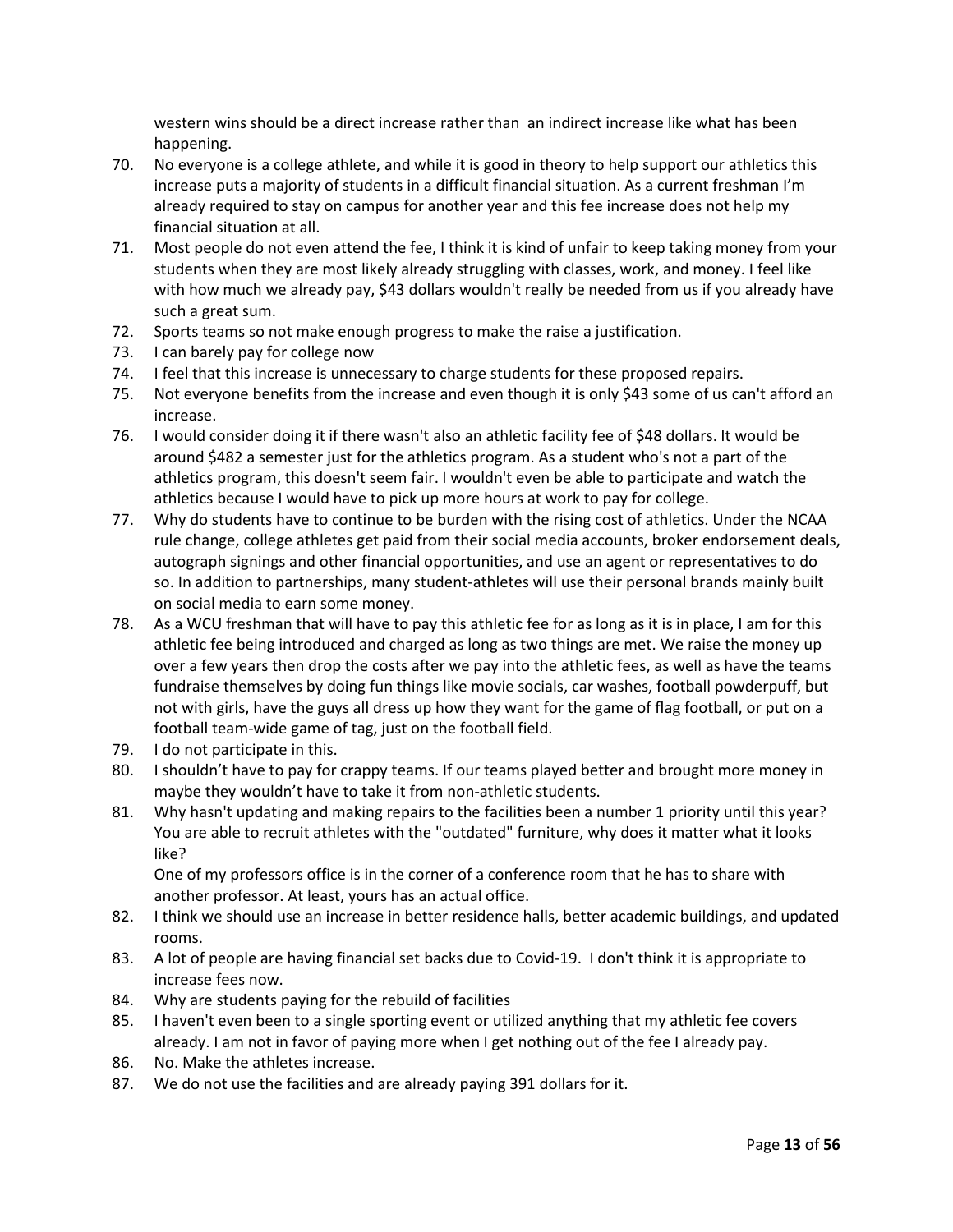- 88. Ridiculous. The university should be taking out bonds like other major universities instead of increasing student fees.
- 89. Is very important
- 90. I think it is a good idea for the future athletes.
- 91. I don't watch very many WCU sporting events
- 92. Not a lot of students use this factor
- 93. Not everyone has the extra 43 bucks to go to something not everyone is participating in! Especially when parking for new students was marked at \$400! Not to mention how incredibly inconvenient the parking area is! It should be optional to those who want there to be better equipment and to those who have the funds to do so. The rest of us are struggling to keep up with payments on our own responsibilities to also worry about \$43 for something we won't get to even see.
- 94. Why? 391 dollars is ridiculous when it only pays for our entry to games. I feel that I should not be responsible for Western Athletics Problems. Don't take this out on other students. Hold more fundraisers, gear sales etc. Gotta spend money to make it.
- 95. It is not our job to pay for athletic scholarships when we are struggling to be awarded scholarships ourselves.
- 96. Money needs to be more directed to the education departments, food services, housing, and parking on campus more than the athletic department.
- 97. I do not see the need for this increase. Apply the increase to the people who will actually use the facilities, i.e. the athletes, not everyone.
- 98. I haven't ever been to a game nor do I plan on going
- 99. I don't think we should increase the athletic fee, but rather increase the funding towards Pride of The Mountains
- 100. I can barely afford to go here and raising the fee every single year is making it harder and harder. I do not go to games because I do not have time for them and so I am just wasting almost \$450 that I could be spending on something else. It is going to be even harder to gather money because my parents are not in the best shape else wise and they are not working. Right now, it is just me having to pay for my schooling. The raise is for just one semester and there are a ton of students that go here. That is a ton of money.
- 101. We can barely even win a football why do I have to pay more to see them lose.
- 102. I'm already paying a lot to be here being an out of state student and not getting a lot of scholarships. I don't like paying for things I don't participate in.
- 103. Student athletes are recruited to come play at the university why should they have to pay a fee to play?
- 104. Propose that increase on the athletes who benefit from the program. I am not an athlete and do not attend any games of any sort so I don't see why I should be charged for anything sports related.
- 105. I do not support taking money from students who do not play sports.
- 106. Our team is not the best, I believe we need to focus on academic improvement and basic amenities instead of constantly supporting only athelics.
- 107. Don't attend games or take part in any athletics
- 108. We already pay enough.
- 109. As someone who depends on financial aid and loans to entirely cover my tuition cost, any rise in payment is stressful and annoying to deal with.
- 110. I do not believe everyone should pay the increase because most of us do not play a sport at this school.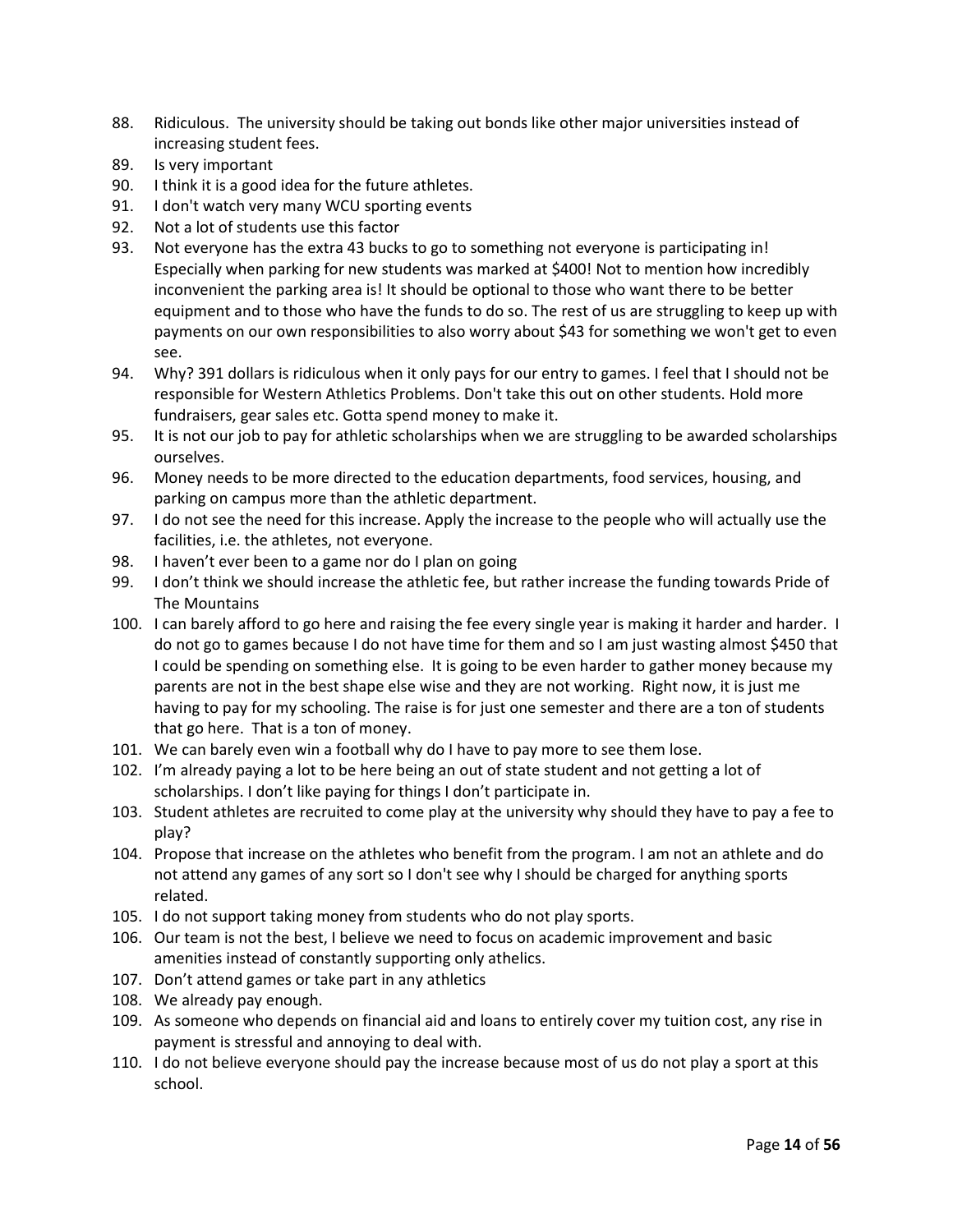- 111. I would be more inclined to support this increase if I wasn't having to pay more for a dorm next year instead of getting a house. I think this change will have a negative mental impact on the students of WCU and wish there was more transparency between the student body and the administration.
- 112. wtf no. put more money into better facilities and maybe a new dorm what doesn't have shared bathrooms. it's bs.
- 113. Why should I be paying for Athletics when I am not an athlete? I say you raise Athletes athletic fees
- 114. I feel like students who do not go to all athletic events should have to automatically pay \$434
- 115. Why are fees mandatory for sports? The athletics program should be self-sustaining and raising student fees by more than 10% for the sole benefit of athletes seems like an outdated approach. I would like for my fees payments to support the programs and activities that I am a participant in, not those of others.
- 116. Athletic fees accounted for most of student's tuition but I can see why college sports is cared for. I just imagine there should be more important things to worry about.
- 117. It's not beneficial to students who don't care about sports. Only make those who play in sports pay.

## *Respondents Planning to Commute Next Year*

- 118. Our athletes do nothing in classes I have taken with them but sit on devices. Our football team does not need funding to be better. I should not have to pay more so someone can get a discount from throwing a ball or running around.
- 119. hire coaches who win pls, I already pay more in an athletic fee than I would if I chose to pay out of pocket for every athletic event I have attended at this point in my college career.
- 120. Athletic fee is too high already
- 121. Put the money towards CAPS. They actually need it
- 122. You raise athletic fees every single year for everyone, including many who dont engage in them.
- 123. No reason to reward poor athletic performance on the student's back
- 124. I rarely attend athletic events and I know many students are not interested in athletics. A \$43 dollar increase seems excessive for students to pay.
- 125. They don't deserve anymore money than what they're already getting
- 126. I don't even go to any of the games, so why do I need to pay more for t something I don't use?
- 127. Get a team that wins first. Beyond football
- 128. I dont have anything to do with Athletics and dont feel like I should have to pay for something I dont use much less pay more
- 129. students pay enough in fees, and there are other places that money could go towards
- 130. No
- 131. The biggest problem with this is the fees on top of the current semester fee. Students should be able to opt out of the athletic fee if we are not using any of the athletic programs.
- 132. Bro why am I paying even more for something I didn't even want to pay for in the first place
- 133. Unfair to students who either do not attend football games or go a few times. Also, this is something the university should take out of somewhere else... like exorbitant amounts of pay for salarys to the coach or chancellor.
- 134. I realize that the athletic department makes money, but the arts departments make better students.
- 135. I think that the collage already receives enough support for sports, and I have absolutely zero interest. I understand that it is mandatory, which makes an increase feel more insulting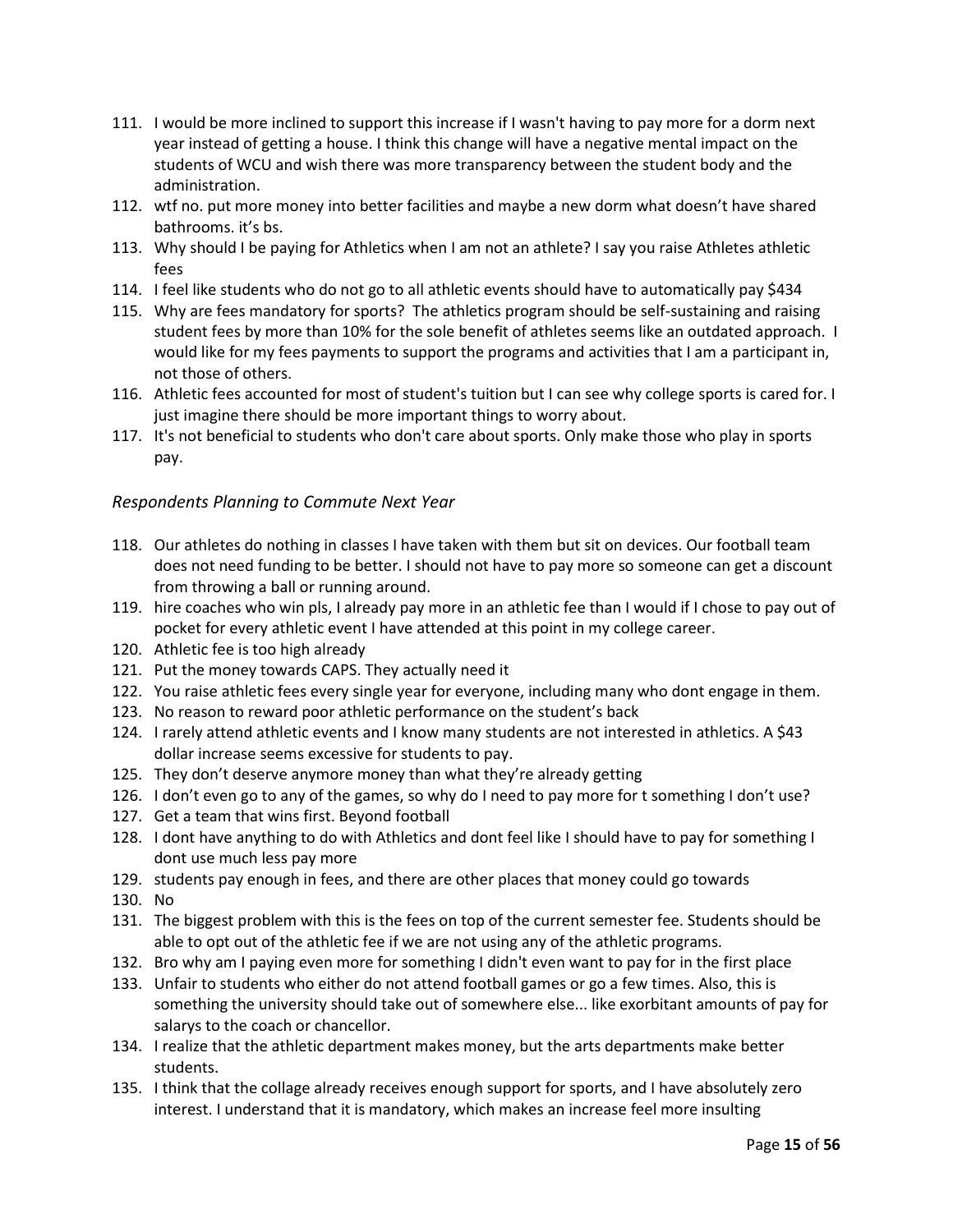- 136. We don't need to be focusing on Athletics above academics
- 137. We already pay too much, at least out-of-state students, for a school that can barely figure out parking.
- 138. Not every student goes to the athletic events, why should we have to pay for them if we don't go to them.
- 139. while i support having funds for our athletic programs as someone that doesnt utilize anything related to them an increase in fee is only more money i have to spend, though i understand the reason for the increase, and it isnt that major
- 140. I think it's too high in the first place.
- 141. Why can't you use my <\$300 parking fee to pay for repairs? Everyone's going into debt already
- 142. This is in no way an academic thing, school is for academia.
- 143. Just look at the football team's score, do we really need an increase for sub-par sports?
- 144. I do not participate in the sports, I do not go to the sporting events, nor am I involved in the facilities with the sports
- 145. Handicapped seating should be a priority. I also agree with updating spaces for the hard working coaches and athletes to fit the massive increase in athletes and paperwork.
- 146. This is absolutely stupid. This is almost as much as our tuition, and the majority of us don't participate in athletics. You're fucking stupid if you think this is even remotely appropriate to include in tuition. I come here for academics, NOT the shitty ass athletics program we have. I'm ashamed of this school for considering this.
- 147. I agree that changes and improvements need to be made but where did our money go last year? Was it towards the new gear and that WCU Football signed with Nike? And I'm sure there is more to the story than just signing with Nike but I think the money could have been put to great use last year for repairs and damages that need fixing. But I don't know if an increase of the Athletic fee is a good idea and we pay for multiple fees as it is and some people unfortunately don't have that extra \$43. But of course do what you guys think is best for the program If that is an increase then it's an increase, nothing we can do about that.
- 148. Students who are not able to use the facilities needing updates should not be required to pay for them. It is also not our fault that WCU is ableist and didn't think to put in stadium seating for those who are handicapped.
- 149. Personally, I think it is absurd we (as commuters) have to pay this fee at all, let alone pay more! This school is full of hidden fees and quite frankly, it sickens me. If I had known these fees like this one would be nonnegotiable before being accepted, I would have chosen a different university.
- 150. Many students don't use any athletic benefits and there should be an option to opt out of paying this in general. Why should I pay for it if I don't use it? I'm paying college out of pocket and the fact that WCU wants to take more money then it already has is unacceptable.
- 151. I have nothing to do with athletics and am here for my education. I already struggle to afford college and I'm tired of paying for something that is completely irrelevant to my experience at Western.
- 152. never once have me or any of my friends been to a sports game at this school. it is my belief that asking student athletes to put their bodies on the line for their schooling is barbaric and immoral. I wish colleges would wholly commit themselves to academics instead of ball games. I am not supportive of increasing this fee.
- 153. The track and field facilities are very lacking
- 154. I understand that the primary argument for the increase is rooted in the idea that the school will use the money for repairs and making WCU's athletic facilities ADA compliant, however, there is no guarantee on the school's behalf that these improvements will be made specifically for that purpose. Truthfully, these improvements should have been made years ago on the school's behalf,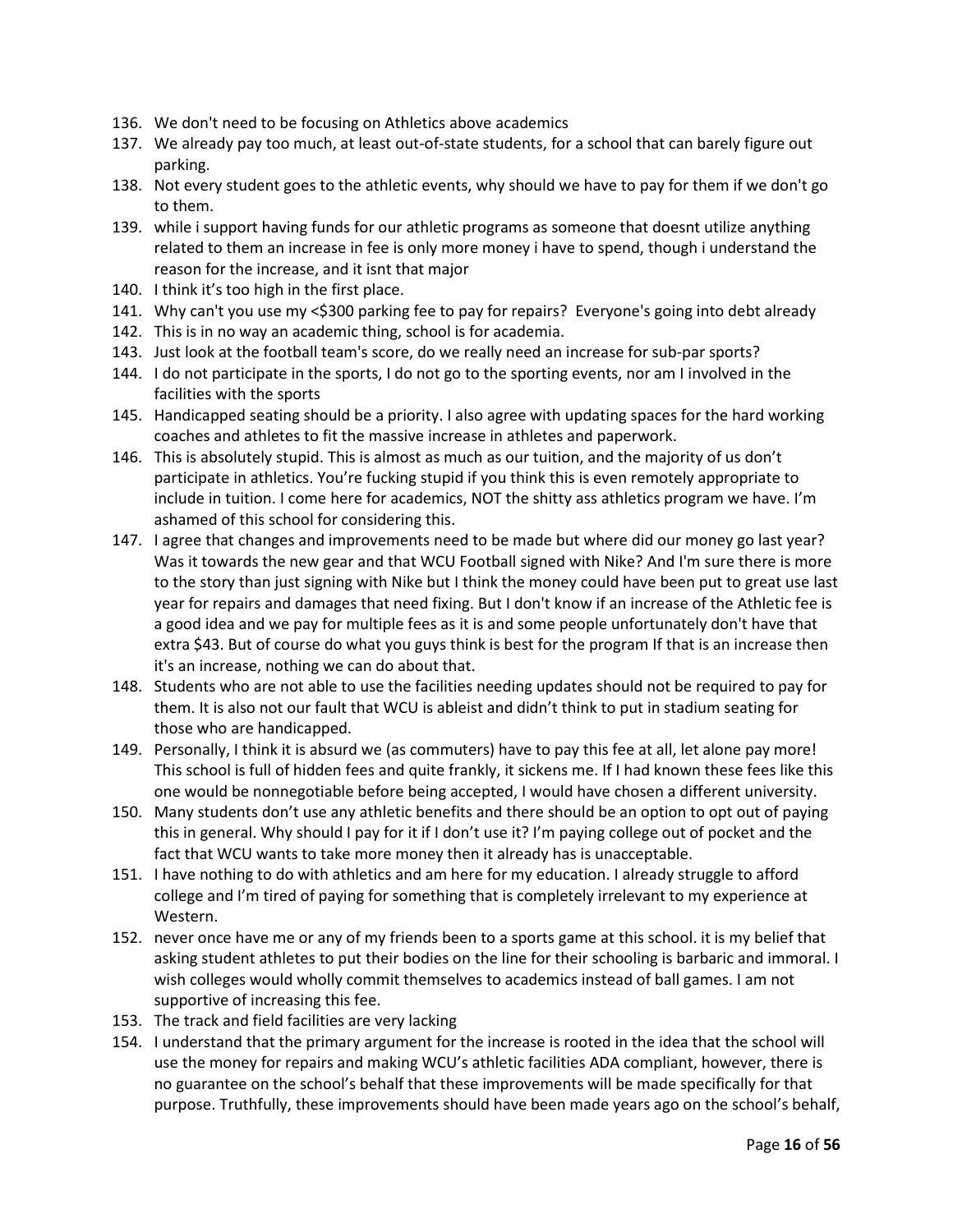and I do not feel that the student body should have to face an increase in fees, for a responsibility that WCU should have already accounted for. I would like to see that money either a guaranteed usage for the purposes mentioned previously, or rather towards improving various other pressing issues that directly affect the student body and academics, like the ongoing closing of dining facilities we've seen due to COVID-19, or the issue with bad bandwidth; it seems like every time I come on campus, the WiFi is inoperable and  $â€$ œdown―. As an upperclassmen I've argued for/against various fee increases before, however, this is one I'm 100% certain of not being in support of. WCU has so many ongoing student-body related issues, yet WCU chooses to funnel more money into the athletic program for issues the administration should've taken care of years ago?

- 155. I still can't get over having to pay these during COVID-19 when there were no games even going on.
- 156. As cheap as this school is for many, I am in full support for this increase. I believe that a higher number is reasonable as well
- 157. This is ridiculous. I understand we don't have a choice about paying the fees, but charging us 43 extra dollars makes no sense. We have played big colleges that pay us a TON of money. That money should be used to provide the increased need of the fee instead of making students pay.
- 158. When the fee increase gets implemented nothing will change. This school makes plenty of money and the fee is more than enough if it was allocated to the right things. There is also better opportunity by fundraising, it's hard to support our athletics when they never seem to improve.
- 159. I cannot get financial aid for whatever reason, much less a scholarship and I have a 3.7 gpa. Why would I wanna pay more money for someone else to get it just because they run fast? Not to mention half the time the gym/rec is either slam full or closed. So unless you are building a bigger gym, leave my tuition alone.
- 160. If you want to increase the Athletic Fee, Have a better football team. Maybe you'll make some money then. Don't come to me to support stuff that has no impact on anything related to my learning
- 161. I've never attended a sporting event here and I think it's ridiculous I'm already charged so much to support the program
- 162. I personally don't think we should even have an athletic fee since most people don't go to any of them games. Why can't the teams raise money or the school instead of charging it's students EVEN MORE money when we pay a lot anyway
- 163. This fee increase does not help the students whatsoever and is unnecessary for our student athletes and coaching to have.
- 164. Not increasing fee for student athletes who don't win games
- 165. Everyone in the student body should not be required to pay this fee or an increase of it. This is something that affects the athletes, if there is to be an increase they need to pay it. I have to pay a fine arts fee for being a fine arts major, but you would expect a math major to pay it because it's not fair to them it doesn't affect them. The same standard should be held for this fee.
- 166. I think it is a wasted fee I don't go to that many games and I don't play any sports so it is wasted money, I wish I could just pay to see the games I want to go to
- 167. Does it matter? You're going to do it anyways.
- 168. I'm sorry but we already pay enough to athletic fees, when the athletes contribute nothing  $\hat{\epsilon}$ .
- 169. We don't even use it to begin with. Especially with covid the past couple of years. There is no reason for this to be increased, this is already one of the biggest fees, which the majority of people don't take advantage of. The CRC has it's own fee, which is for all of the "common folk", so the money wouldn't even go towards that. The money would be used for the athletes. We get less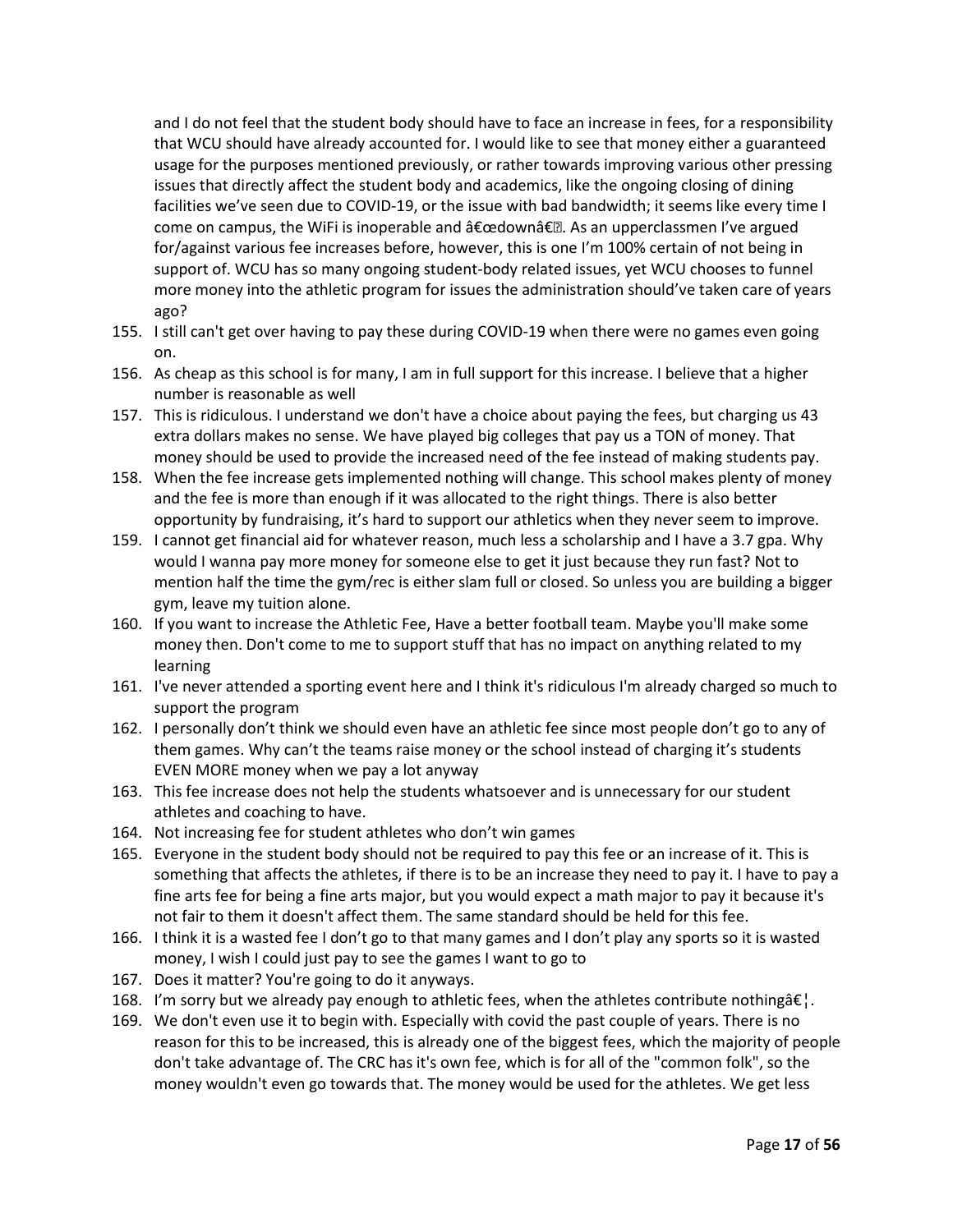scholarships than the athletes, and pay the most. We hardly even use the facilities that the fee goes towards.

- 170. Wanting nicer furniture sounds nice but it's not a necessity. I do not want to pay more money per semester because someone doesn't like outdated furniture. They should be happy they have couches and office spaces to begin with. Their offices look messy. If they cleaned or organized their offices, they wouldn't be complaining about lack of room.
- 171. I am not an athlete so why should I have to pay for this.
- 172. Most students do not go to any of the games so this is just money wasted for them.
- 173. This is way too steep of an increase, it's over TEN PERCENT and is no small change. Why do you not display the percent increase of the athletic fee but you DO show the increase with other fees? Its INTERSTING that you choose to not display the percent increase for these fees because then people would be inclined to not be in support. HOWEVER other fee increases are displayed with this specified information. WHY IS THAT? This seems shady...

Not all students are interested in participating or even attending these athletic events. Every time you increase fees or require sophomore students to also live on campus this makes college education more difficult for students to attain. Increasing fees so steeply so quickly can create an elitist environment in what is a public state university. The athletic Fee increase also could suggest that WCU has questionable values in regards to financially challenged students and their parents, as inflation affects the American economy, institutions like WCU are even more difficult to access for people. People should not be punished for being middle-lower class and not all students rely on parental support, not all students have parents either. As our country emerges from a uniquely challenging and traumatizing experience of Covid-19, WCU and other colleges have an opportunity to be supportive cornerstones of their communities. There are very few jobs and even fewer careers that a high school diploma (or equivalent ) can provide that is greater than minimum wage. In order to have a brighter future, people of all income levels should be granted equal access to higher education. People should not be punished for seeking higher education when they are poor. Between the athletic fee and the parking fee for this university, I wasn't able to pay my way. I was forced to get a loan in order to attend this university and I know that I am not the only student in this situation. I am terrified of the prospect that WCU is increasing the athletic fee, because I fear you will also be increasing other fees. It costs a fortune in order to attend a state university, despite it being a potential investment in the future. Because I still have semesters to complete to finish and earn my degree, I feel as if the university has my future in a choke-hold, a hostage that I must pay ransom for. Increasing these fees also challenges your students to complete their degrees once they are a part of the university. It increases the financial pressure and makes WCU seem as though it is an entity that values athletics over education. There is SO MUCH MORE to life at WCU (and all universities) than the athletic events. Increasing these fees can likely decrease enrollment, and could increase droput rates too. I am firmly against the increase of the athletic fee.

174. If the facilities are not up to par for disability accessibility, that should NOT be the student's fault. That is a problem that should have been addressed when these facilities were created. Why now, is this going to be brought to light in support of subpar athletes? An investment in athletes to perform better right now does not guarantee that any money would go to actually improving their performance as representatives of WCU. Why are so many student athletes here from out of state? Second rate athletes from other states represent WCU because anyone willing to put forth effort native to NC and willing to argue in favor of NC status does not go here. It is wrong to throw away money from the STUDENTS for a menial outcome. Do what we all did as high schoolers have a fundraiser. If enough money isn't earned from ticket sales and attendance, then perhaps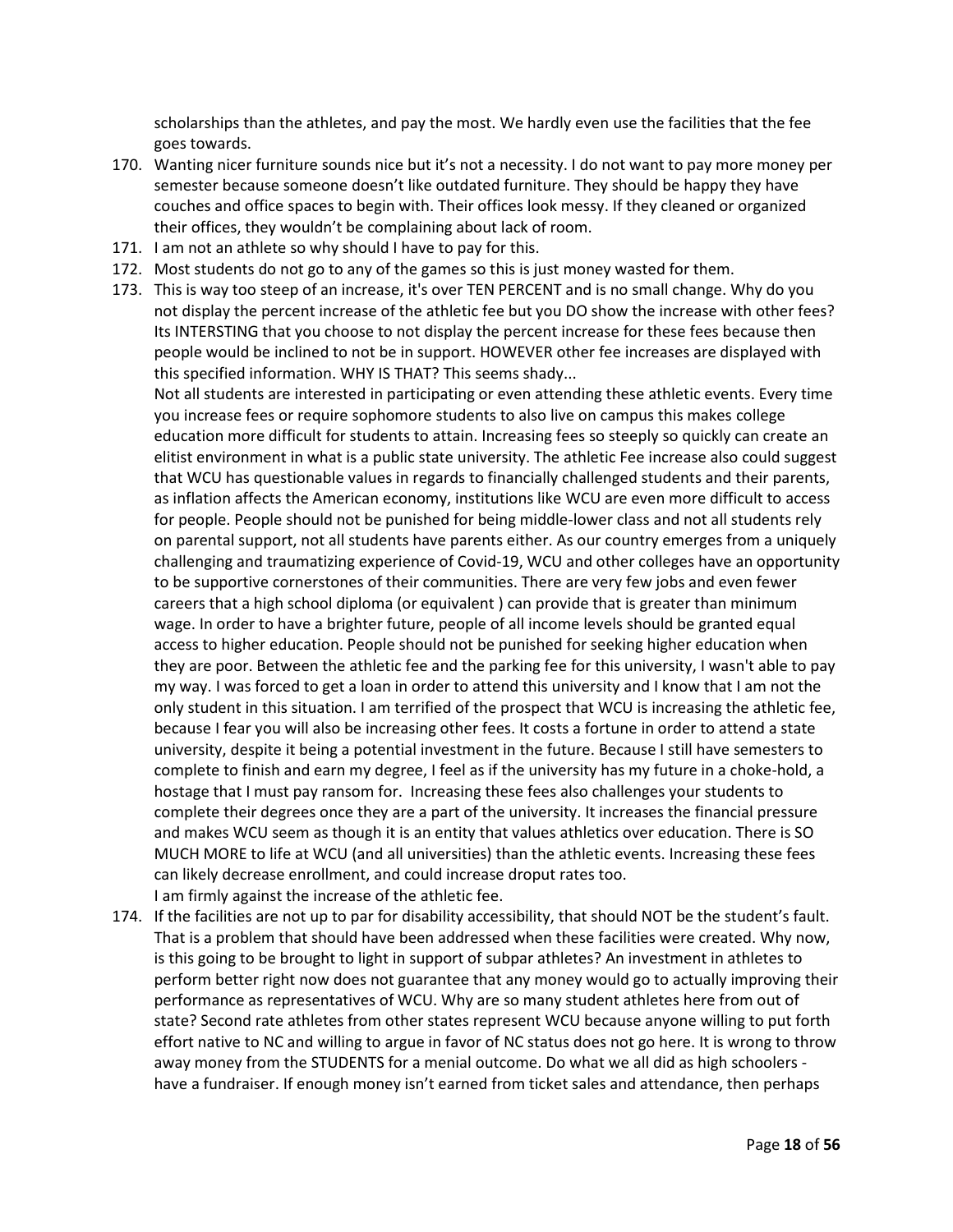the issue is with their performance. Arguing about performance due to lesser conditions does not necessarily excuse pathetic performance.

- 175. It's lowkey kinda dumb, I don't wanna pay for other people to go to college, and why pay for sports that suck
- 176. I don't have financial aid, and I am paying for my own college so I am not wanting to pay close to \$50 more per semester when I already spend close to \$300 a month on gas to commute to campus plus many other fees.
- 177. Not sure why I'm helping to pay for the tuition for student athletes while working full time in order to pay my OWN tuition.
- 178. I never go to any athletic events and have nothing to do with the athletic community. I don't think it's fair for me and others in the same boat to pay that kind of money for absolutely nothing. maybe charge for attendance or something, but leave the rest of us out of it please.
- 179. None of the athletes ever win, it's a waste of money. Please put the money towards something actually important like campus technology infrastructure, the sciences, or the arts.
- 180. Not every student takes part in athletics.
- 181. Too high percent increase And I don't care about sports
- 182. The already high mandatory fees is enough. especially since i've never went to a game or access to any of there amenities.
- 183. I never attend any sporting events and have no interest in ever attending one and I know fellow students who feel the same, so it is very unfair and selfish that you are taking our money for something that does not benefit us or our education.
- 184. It's stupid. They already get enough money from the students I want to see where all of that money is going. How do they get money to redo the turf but not replace the couches? Also why do all the other students have to pay for the athletes to come to school and for our teams to get new recruits. New couches and better offices won't make our teams such any less
- 185. I do not support the increase in athletic fees. The majority of students are not athletes so their is no reason in general an athletic fee should included in the tuition. Athletic fee should only be added to students who are athletes.
- 186. I DO NOT support. I could not be further from support for this fee. Its not applicable for all students, and I feel other programs and fees can be addressed before this one. I feel our university's focus on athletics is a bit much, compared to the view of other programs.
- 187. It makes sense that you need to charge more or have more money. Thanks to Bidens economic inflation crisis, everything is costing more. You idiots who voted for Biden only have yourselves to blame. FJB
- 188. Athletics are already funded over other necessary expenses for the university.
- 189. Many of our athletic programs are not very competitive and until they prove to be I do not feel this money out of mine and my peers pocket benefit anyone in anyway.
- 190. I personally do not attend sporting events, so I would be paying more for something that I have no interest in.
- 191. I don't think an increase will help. it needs to be allocated more appropriately before considering a raise
- 192. As a business student I feel like the fee is nonsense.
- 193. As the Athletics Fee is already the single largest required fee out of students, to require so much more is a hard ask. While yes, it is observed what championship winning teams can bring a university, I would argue that our facilities are not the only thing holding us back from being a competitive force. I think before asking for an increase, it would also be nice to have transparent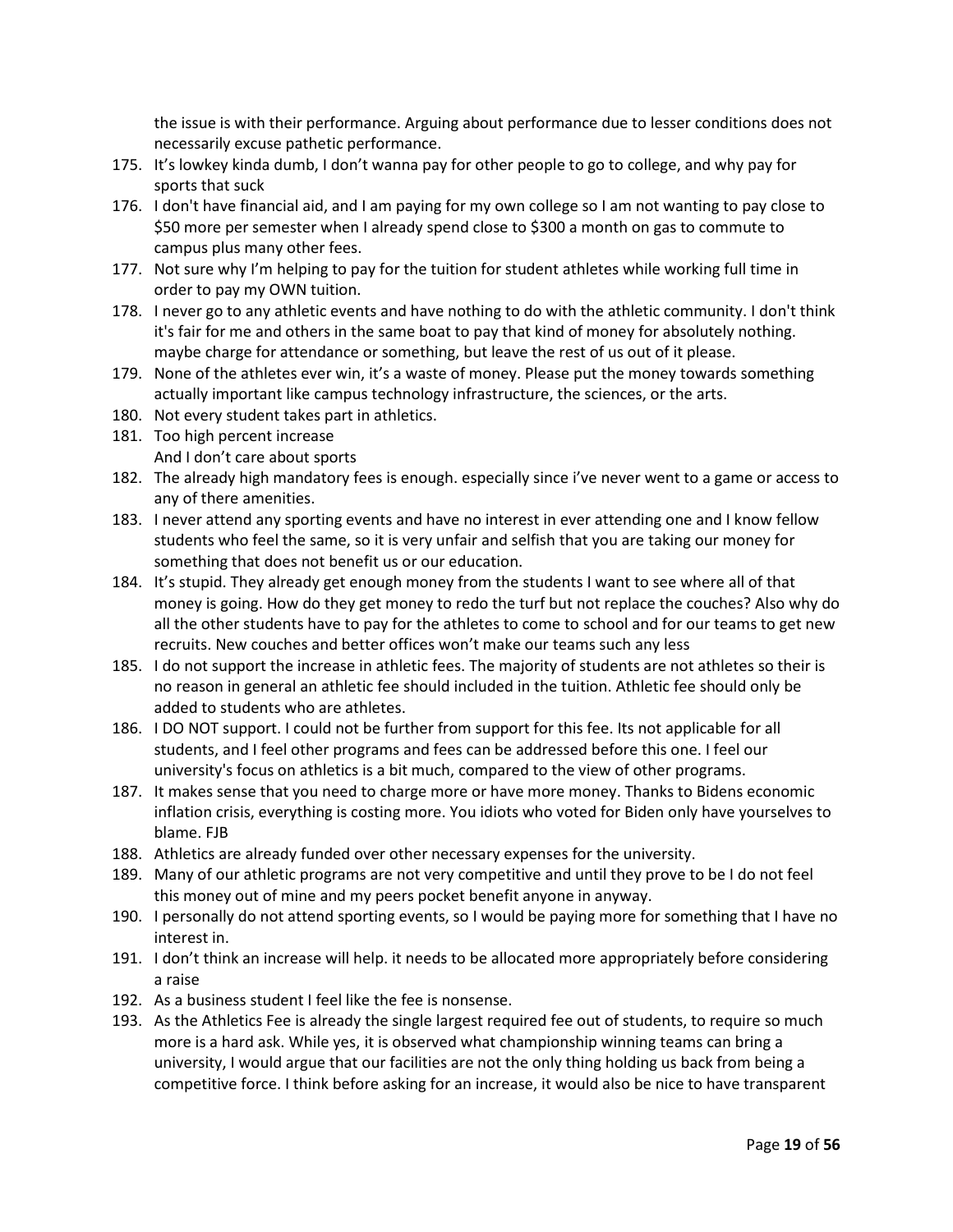break down of where all the revenue collected from this fee is going towards. i.e. Percent to Scholarships, SALARIES, Facility management, marketing etc.

- 194. Athletic fee does nothing for 90% of the Student body, Athletics doesn't attract students to come, except those that will be playing sports and getting scholarship. teams aren't good, and school is funding the wrong sports, while the sports that actually do well are not getting funded properly. Most facilities are mainly only used and access granted for those in sports and scholarship money should not be funded through current students and should be outsourced.
- 195. No. I would prefer my money went into my education that actually supports my future rather than athletics. It is not my job to fund the athletics department of this college.
- 196. Why should we increase the athletic fee for a school with poor athletic teams? Also, why can't that athletic fee also include fees for the band? I sure as hell know they put in more work than most of these athletes here.
- 197. We hardly show support our arts or any other program, therefore why spend that much
- 198. Funding is going to wrong sports and we are not even good.
- 199. After being an undergraduate student since fall of 2019, I have seen the COVID-19 pandemic put a strong hold on athletic activities. I am soon to graduate this upcoming May in spring of 2022 and have never once (until recently) been able to attend any sports game or athletic event. I see no reason to budget more money into sports if I will only be able to capitalize on my purchase in my very final year of school.

Student Social Development ID

- 200. I am not part of athletics, so I should not have to pay.
- 201. I think its ridiculous we have to pay athletic fees anyway let alone increasing them.
- 202. The program that i am currently in could do with some funds, so I feel slightly resentful of a university once again dumping funds into their athletic program and disregarding (in my opinion) more educational programs. I have no problem with an athletic program... but when that's all that seems to be focused on... that's an issue to me.
- 203. While athletics is a huge source of revenue for the school, students should not be charged so much money for events they rarely attend. Use the money from outsiders coming to games and host benefits instead of making WCU students go further into debt for a fee that already hardly applies to them.
- 204. I am not an athlete, I do not partake in a single athletic event on campus, I work hard for my money and my opportunity to even go to school in the first place, I would rather spend a big chunk of many as such on something or a program that pertains to me, our football team has a rep of drugging and sexually assaulting females, I do not support, will not support and never have supported. I think western should care more about the mental health and safety of their students from other students before they began raising fees to expand the "fun" for unappreciative disrespectful and entitled people
- 205. Don't I already pay a \$500 athletic fee for tickets? Tuition after all of the other fees is already expensive the price tag was a large contribution as to why I went here in the first place, and it get more expensive every year.
- 206. It doesn't seem fair to charge students for a program they do not use or benefit from in any way. Perhaps come up with a creative way of recouping the costs of repairs from students/faculty that utilize the services either by increasing ticket prices, fund raising efforts from athletes, etc.
- 207. I do not feel that non-athletic students should have to pay this fee. It is an insane amount when student-athletes are already getting special privileges on a day-to-day basis. We were also given an athletic fee when students were not even allowed to go to sporting events(covid. I personally think it is ridiculous and unfair to those of us that do not participate in the WCU athletics.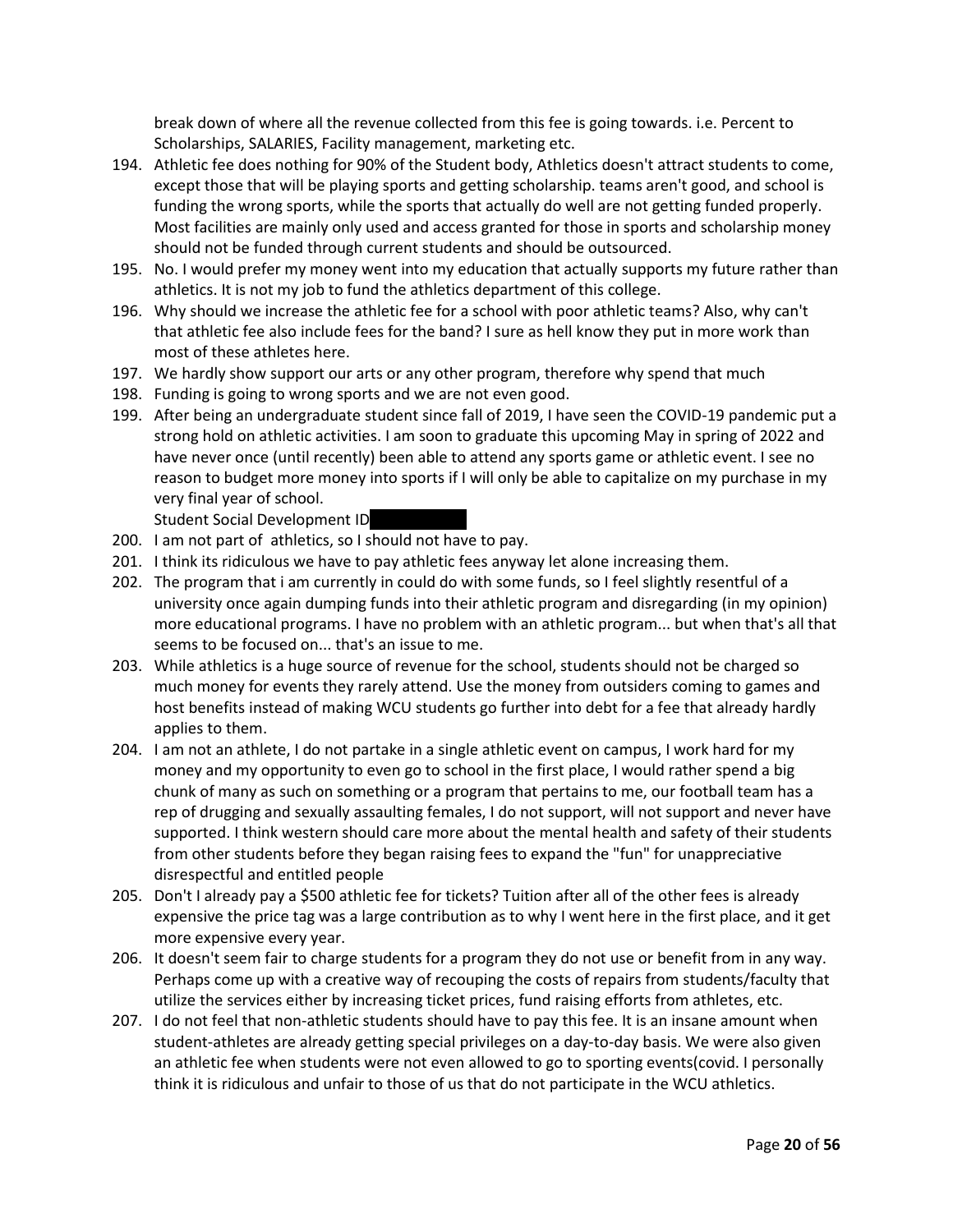- 208. Don't put money into terrible sport teams when the campus has other issues that need to be solved.
- 209. no
- 210. It is ridiculous to charge people who does not attend the games for an athletic fee, especially when our team isn't so great. The funding could go elsewhere.
- 211. The student athletes are provided with more than enough gear, and a small portion of this gear that is provided to each and every student athlete could be taken away to account for this needed increase in the athletic fee. Other student who do not benefit from this fee increase at all should be required to pay for this fee.
- 212. Current students are being asked to fund a number of academic facilities that will be utilized by future students. I believe that this is bad timing for an increase in fees for more facility construction when we are already supporting campus expansion in other areas that are more important for the current growth of student body.
- 213. athletics are not important to me
- 214. I dont believe we should have an increased fee because It is not fair for the people who come here for education rather than sports. I don't care about sports and I don't want to add more money to something I don't utilize.
- 215. I don't believe that it is fair for this fee be required from individuals who do not have anything to do with athletics at WCU.
- 216. I have no interest in athletics or sports, and I don't particularly care to support the area with more money when they are already getting \$391 from me each semester, along with almost every other undergrad student
- 217. I don't agree with having to support the athletics program if I do not participate in athletics and am an online student.
- 218. Unless the update will be evenly distributed to women's athletics as well, instead of just football, basketball and baseball. Then yes I would support the increase.
- 219. i agree
- 220. Golf outdoor facility is much needed
- 221. I'm not supportive of this because it will most likely go towards the sport that brings in the most money and publicity (football). It would not be properly allocated towards all sports, so why should we pay for football when other sports are not getting any benefits?
- 222. it's only \$43, if it helps the athletic programs then i'm all for it.
- 223. Indoor facility
- 224. I support this increase because our athletic facilities are seriously lacking. As a D1 school, we should be able to provide for the student-athletes and recruit from all over the country without being embarrassed of what these recruits see when they visit.
- 225. I was charged fees during covid and they weren't any games.
- 226. too much at once, it's already something that is charged a lot more than it should be.
- 227. As a female student athlete, I am cery aware of the athletic facilities and how outdated, old, and unappealing some are. To expand the university as well as the athletic programs we need better facilities.
- 228. Money for athletics should be from the athletic department. Maybe if we had a decent football team we could have more revenue from the games.
- 229. This is ridiculous. If anyone on this campus deserves more money and better facilities it is the band. They bring in the most money for this school from recruiting to football and basket ball games. The band members pay to be apart of the band while every other athlete on campus gets paid when they do not provide even close to the same levels of satisfaction. It was stated in an SGA post that the 'facilities' are the problem with gathering new recruits because they are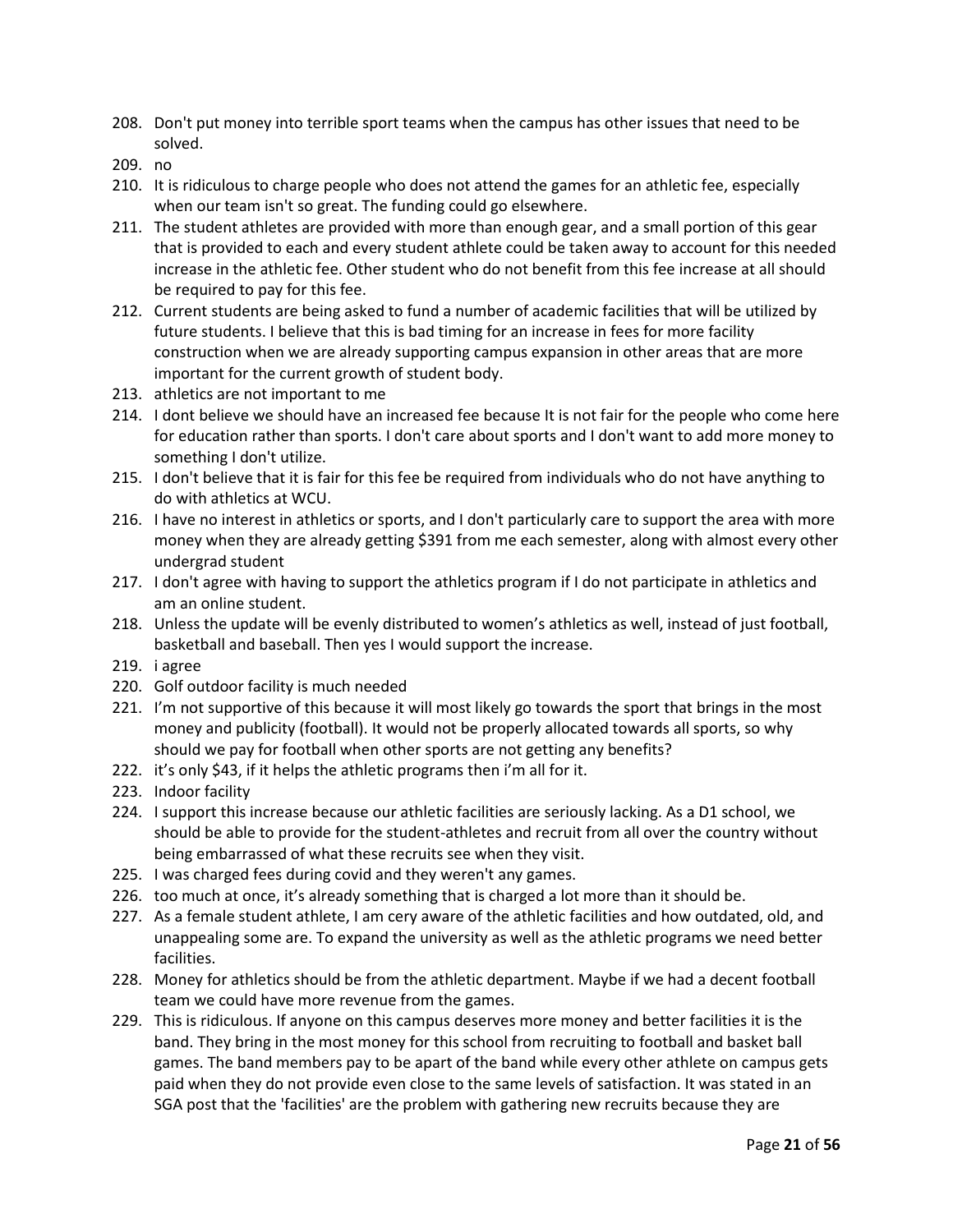unappealing. THAT IS NOT THE REASON YOU CAN'T RECRUIT. The reason is the fact WCU hasn't been to the playoffs since 1983, or the fact we haven't had a winning average in football since before 2016 (possibly wrong on this but doubt it). FUNDING SHOULD BE PROPORTIONATE TO CHAMPIONSHIPS, OR IF THE DAMN TEAM IS JUST GOOD. STUDENT ATHLETES SHOULD HAVE TO PROVE THEIR ABILITY THROUGHOUT COLLEGE AND NOT BE CONSTANTLY REWARDED WHEN THEY FAIL! IF THE BAND WAS BAD THEY WOULD PULL FUNDING! THAT EXPECTATION SHOULD GO FOR EVERY TEAM ON CAMPUS.

- 230. I'm struggling to cover bills and expenses anyway. Even with a job it's already so hard to keep up.
- 231. Not all student are involved in NCAA sport. Most student main purpose is to get education
- 232. More fees seriously we are college students not ATMS
- 233. Why do we need to pay an athletic fee especially when the football team sucks?
- 234. I don't even go to sporting events on campus. I don't like being charged at all for it let alone having the charge increased.
- 235. There is not need to invest in the buildings when the school barely finds the teams.
- 236. I don't like the fact that I have to pay this fee even if I'm not doing anything within the athletics. Uping the price just frustrates me more, since it's a fee I'm forced to pay without a choice. So, no, I don't like this proposal.
- 237. Not everyone attends sports events or plays sports.
- 238. I would like to see WCU invest more athletics
- 239. I don't use anything athletic with the fee its a waste of money.
- 240. We are already charged out the ass hole in fees, adding more is beyond ridiculous.
- 241. I personally am not involved in any athletic programs and feel it is unfair to have to pay more. I understand it is for building and such but I think the teams fees should be raised instead of every student having to pay almost 50\$ more.
- 242. Why not increase ticket prices, find funding through donors, or only allow free student on certain game days.. A lot of students already work full time and find financial stress with school, don't make it harder.
- 243. If these future projects are not set in stone and are just ideas they should not be treated as justification. Charging students this money just to see the construction of it and not enjoy said project is just wrong.
- 244. Personally I wish there was an option to waive this fee. I do not go to the games. I personally get nothing from this fee. Etc. WCU needs to be very careful with raising fees. People come here because of price at some point it will not be worth it to come here. I live in Charlotte yet I am here. It costs me an extra \$1,000-1,500 per year to be at western. But I do not have a 35-60 minute commute. Now if it were to cost me 3-4K more to be here I would commute to Charlotte. Therefore I am a firm believer that WCU needs to be very very careful with fee pricing. I also do not believe it's fair to charge this fee for summer online classes. I'd be more supportive of the increase if the football team could atleast make first round of playoffs. If you can't win now what makes you think that an extra 430k (10k studentsx\$43)per semester will allow you to win? I'm all for raising the fee by \$5-10 to fix safety issues but nicer facilities will not make us win.
- 245. Western generated \$61,883,018 and these ascetics issues STILL have not been fixed?
- 246. The athletic fee does nothing but merely adds more financial burden onto students. By increasing this fee, you add more burden to the students. This fee is paid, but hardly any benefits are seen by the students that are having to pay this fee.
- 247. I think my funds would be better spent on fixing the issues concerning parking rather than increasing the amount of vehicles on campus. Better sports facilities would cause an influx of sports related individuals. I am attending WCU (if I can park) for an education, not a tailgate. Why build better sports facilities when the parking situation is unacceptable?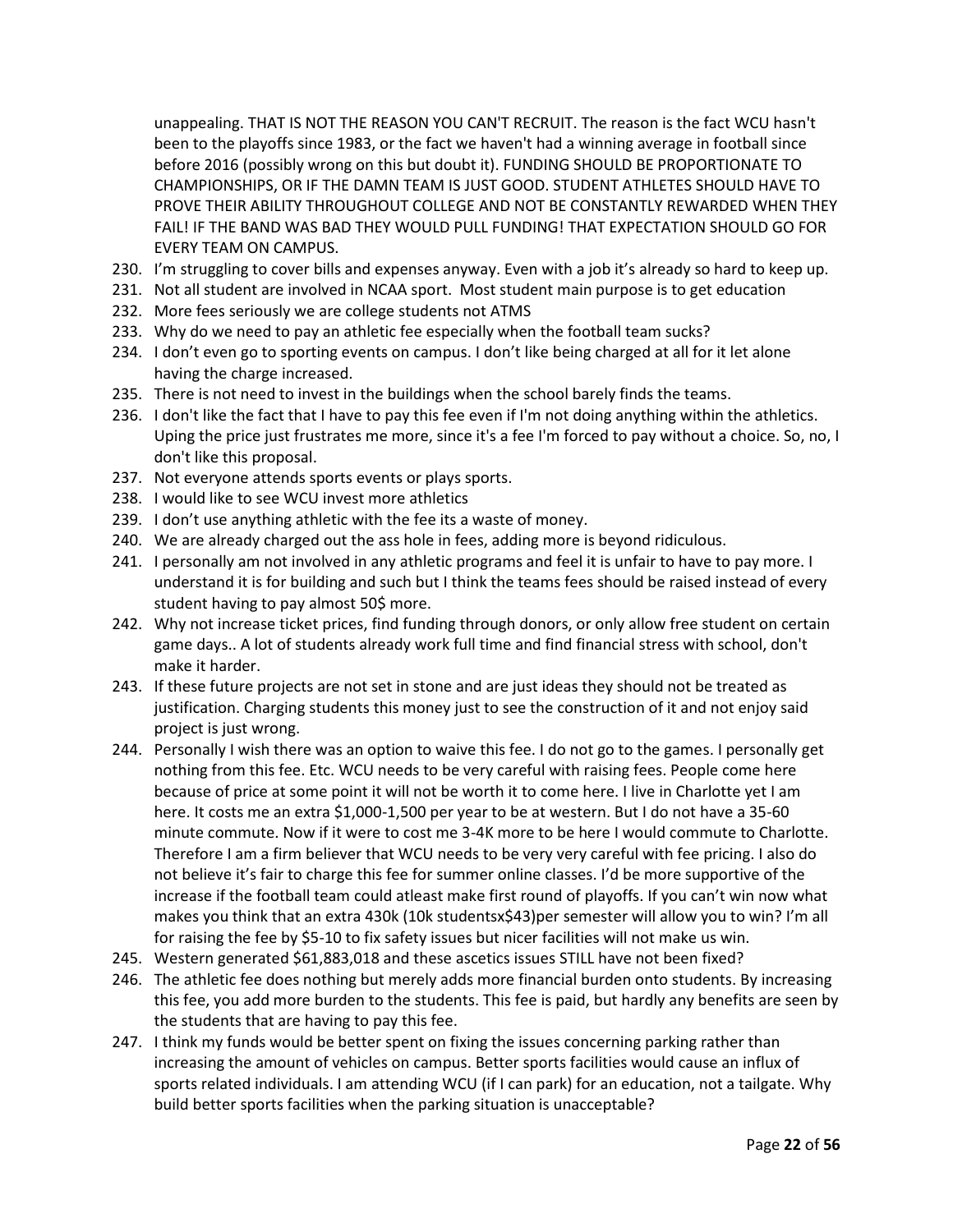- 248. I don't think students should have to pay for facilities maintenance.
- 249. As a current women's soccer player, we do not receive proper funding as a successful team. We do not get to keep gear unless we purchase it, so no I do not agree with paying more towards a program that does not support us. Thank you.
- 250. Great idea!
- 251. I think this could propel our athletics programs into a whole another. Ultimately bettering student life here on campus.
- 252. It will help upgrade athletic facilities
- 253. Essential to take this university to the next level. Athletics are the face of public university's and we have a lot of improvement to make both in performance and facility's. I support I much higher focus on our athletic programs.
- 254. As a student-athlete I think the proposed Athletic Fee Increase is necessary because it will increase and support high athletic performance, strengthen the name of our athletic department and provide student-athletes with my opportunities and resources to grow their game.
- 255. Why should we have to pay for the increase..we don't want it yall should pay for it
- 256. we need this to continue to building our athletic program and win more games
- 257. N/A
- 258. It is entirely unnecessary, especially for students live far away from campus and have more important things to A. spend that money on i.e. rent and groceries and B. do with their lives besides going to ridiculous college sporting events which enhance my time at WCU exactly 0%
- 259. On the one hand, I think it's unnecessary. I don't like paying an extra fee for athletics I do not particularly care for, so I feel like it's a waste of my money regardless. However, if I were a student-athlete, I would not come here with the current facilities in the shape they are in, so if the money will be used to improve facilities, maybe it'll attract better athletes and give Western more victories.
- 260. This supports athletes but isnt fair to the people who are only here for an education.

#### <span id="page-22-0"></span>*Respondents Planning to Take Classes Primarily at Biltmore Park Next Year*

- 261. Athletics don't apply to the Biltmore Park campus so I wouldn't want to pay for it.
- 262. As a Biltmore Park student, I don't even get to enjoy the athletics without taking a journey to Cullowhee. I certainly don't see a point in paying even more for something I already don't use.
- 263. Universities are places of learning first and places for play second. It's foolish to balance the athletics budget on the backs of students with no concern or connection to the athletics program. If the university wants better facilities or increase the already exorbitant salaries of coaches (>\$200k salaries for sports at a place of learning is absurd) then the university can petition the state to provide grant funding or the athletics programs can be self-funding by raising ticket prices or holding fundraisers. Instead of relying on other students to balance the books by taking out more loans and seeking more grants. We have to scrimp/save/borrow/beg to fund our education, they can fund their sports themselves.
- 264. I would be in support of the increase if it went to scholarships. However, I attend the Biltmore Park campus and we don't have access to any of these facilities. I would be more amenable if there were plans to improve the gym at Biltmore Park in addition to the other plans for the main campus.
- 265. Much needed to get try and compete with the rest of the conference
- 266. As a student at Biltmore Park and an older student/non traditional student, I'm unable to utilize the athletic services, facilities or events like a traditional student.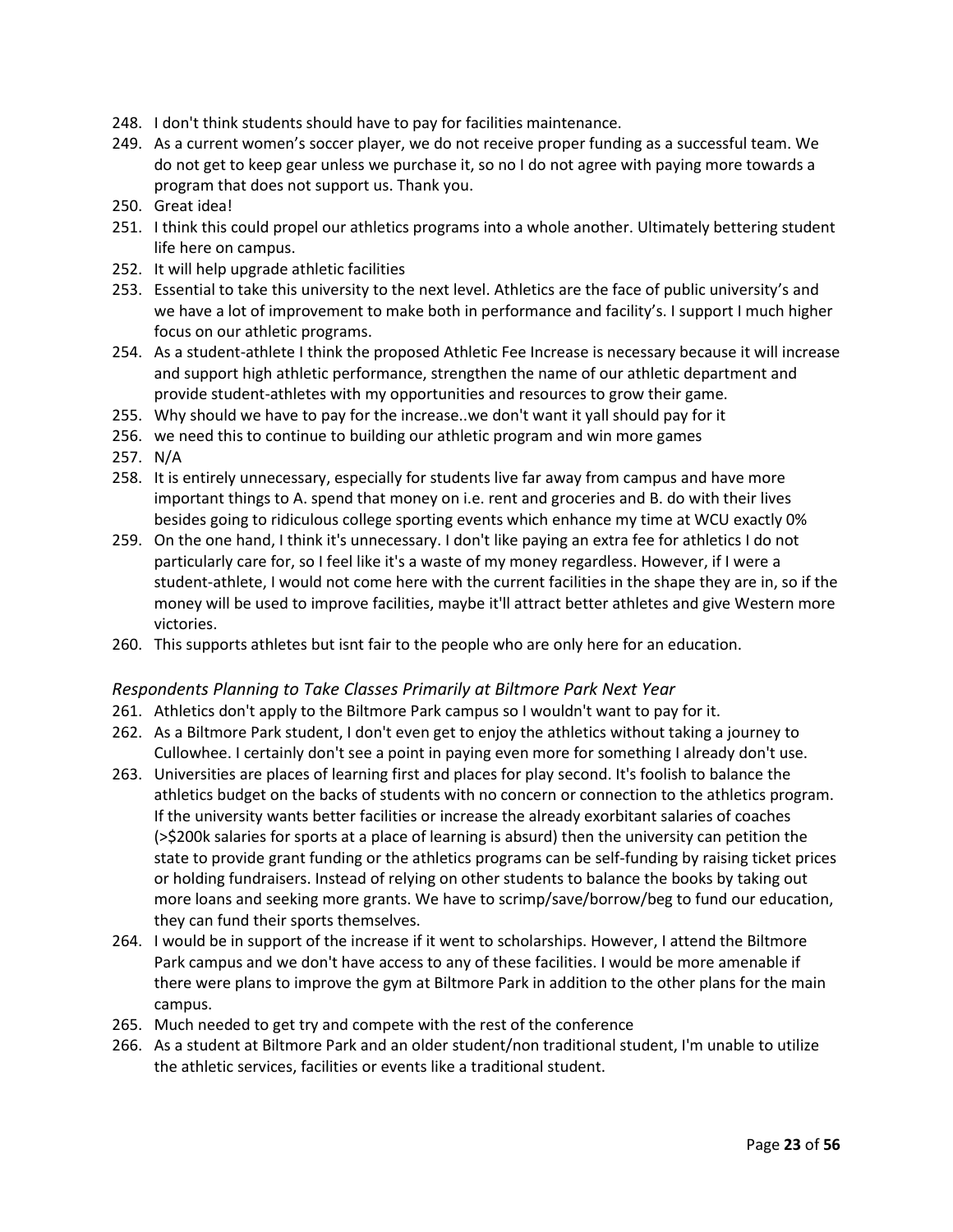## Graduate Students

<span id="page-23-0"></span>*Respondents Planning to Live on Campus Next Year*

- 267. Not supportive at all
- 268. i think only athletes should have to contribute to this

#### <span id="page-23-1"></span>*Respondents Planning to Commute Next Year*

- 269. As a commuting graduate student, athletics are of little importance to me. I don't feel that it is fair to increase this fee by almost \$50 for someone who is not affected by on-campus athletics.
- 270. I'm a single parent and cannot afford extra fees
- 271. Why should an already financially taxed base (the student body) support these increases? Don't we already pay enough? Also based on the proposal information, basketball is the key to free media attention (George Mason, Butler, etc) and we've already updated basketball facilities.
- 272. This seems like too large a percent increase, especially for grad students.
- 273. \$391 is already a lot of money per semester. It's not fair to make students foot even more of the bill for athletics when they're often paying for their own clubs, extracurriculars, supplies out of pocket.
- 274. Not everybody is concerned with sports. This every student shouldn't be required to pay for someone else. If a student never attends a football game or athletic event, they shouldn't be paying for it. I am highly against an increase just because they need money, doesn't mean they should just take it from the students.
- 275. I am in full support of athletics. However, as it stands there are already so many fees tacked on to our educational bill that have nothing to do with us. As a grad student, I don't attend sporting events, and I don't really see why we have this fee if grad students don't even have sports teams that I'm aware of.
- 276. We pay so much money already. I believe it can be found elsewhere.
- 277. This is absolutely ridiculous. On simply the level of entertainment and school spirit, the teams themselves are either bad or unexciting for the majority of the student body. As a student who has attended this school for five years (four as an undergrad and a year of grad school) I have never once derived a modicum of pride or pleasure from this university's athletic programs. While this athletic fee increase would undoubtedly improve the quality of these programs, and therefore provide residual benefits to the university itself, it should not be the responsibility of temporary students to commit more of our precious resources to an investment which we will never see the benefit of. I earn twelve dollars an hour waiting tables, including tips. Does the administration of this school honestly want me to spend THIRTY SIX HOURS per year of my life working so that people I know nothing about can have better facilities for events I'll never go to. Or perhaps the expectation is that I'll go into debt for it? And for what? So that Western's brand can be more attractive? So that I can pay for someone who played sports in high school to be able to keep playing them in college? Is it supposed to be for me? So that I can take pride in the athletic accomplishments of people I do not know simply because we exist in the same institution? None of this benefits me. And yet, I, and all other students, are being forced to give more of their wages, and therefore time, to these programs.

There are so many gaping inadequacies in this university that need to be addressed in order for students to be given the bare minimum. Particularly in the realm of regular failures in the remarkably inefficient and insufficient technical and administrative support system. I have yet to see a decent and functioning university system which I have been paying for for over five years. To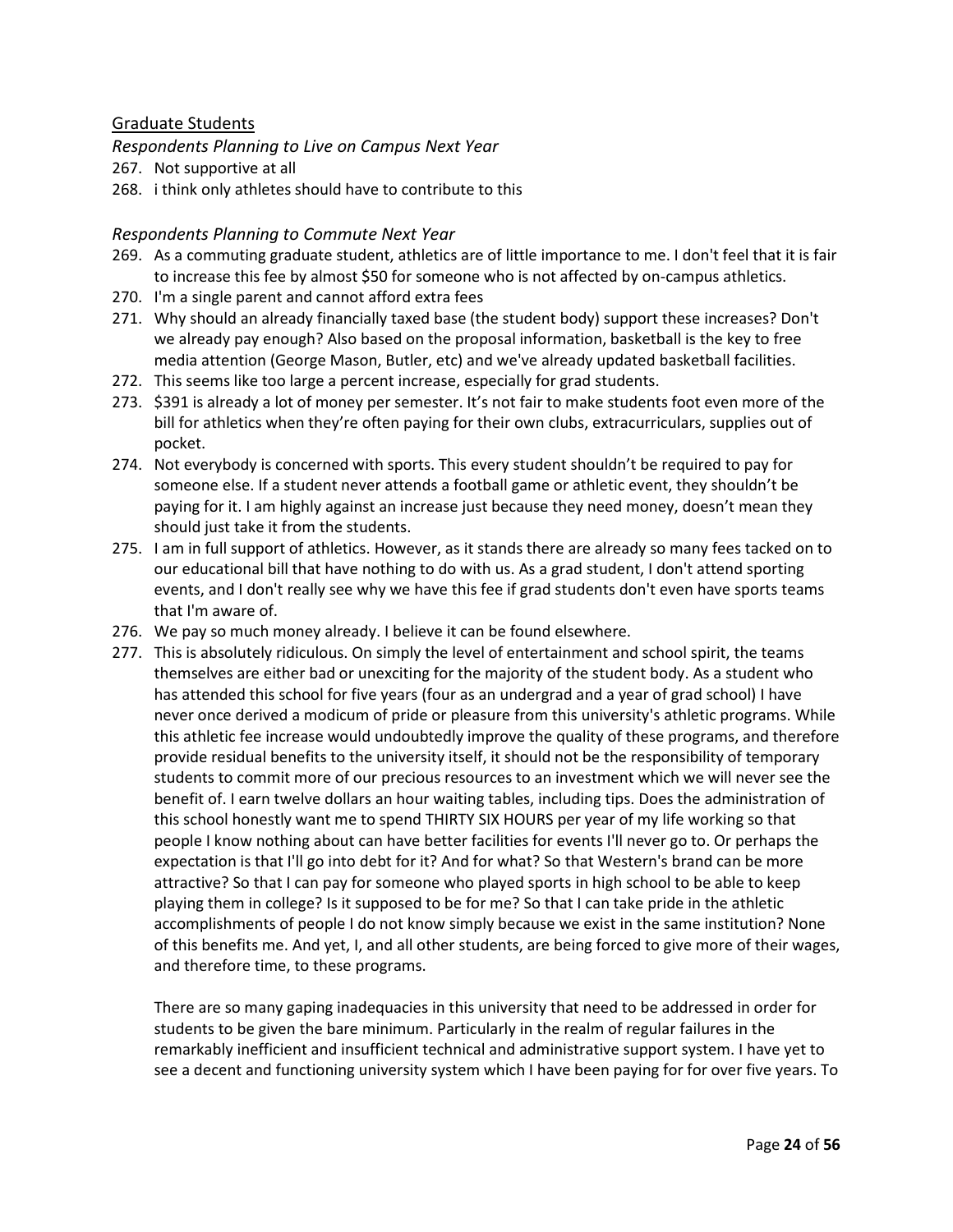ask, nay, demand that I offer more of my precious capital every year so that a group of people I do not know can maybe beat Furman is nothing less than a spit in my face.

- 278. As a graduate student, I am not interested in most athletic events, just using the rec facilities and really only want to pay for that.
- 279. Barely have the extra money. If it is automatically taken out(which it already will be.) Rent is going up. I understand it will be beneficial so either way it is fine..
- 280. I'd rather give money for merit or scholarly based tuition's. That's already way too much money per semester going to athletics, of which I feel no personal connection to or benefit from. Use student money to work for all student needs.
- 281. I don't have money like that but I know it would be put to good use. Id rather fundraise or something but I am sure those bases have already been covered.
- 282. There are other avenues and funds that the university can utilize to fund the athletic department rather than increasing tuition for students.
- 283. I don't think this is right because the only sports that gets anything are football and basketball and they aren't even championship sports.
- 284. We already pay a substantial athletic fee that quite honestly I don't take advantage of. I would prefer to see funds supporting my educational program of study rather than adding to my personal debt for more athletics.
- 285. I drive to biltmore park once a week and never ever have used and athletic facilities. Not only do I not approve an increase I don't think online students or Biltmore park students should have to pay for majority of the Cullowhee campus fees.
- 286. I will be be on campus part time and do not attend athletic events

#### <span id="page-24-0"></span>*Respondents Planning to Take Classes Primarily at Biltmore Park Next Year*

- 287. might get support if we ever won
- 288. Even without the raise, I get little to nothing from paying this fee as a Biltmore Park student.
- 289. I do wish as a WCU BP grad student there was more options for fitness. The workout area is great, but it feels a little isolating that certain fees are assessed to everyone and our location doesn't have the same services, activities, etc.
- 290. As a PT graduate student in Henderson County, I do not attend any athletic events. Ticket sales and students who are closer to main campus should be supporting these events. I'm not going to school to support a team. I'm here to advance my education.
- 291. I do not use the athletic facilities, so in general, the fee is another arbitrary cost to me, however, if the facilities need updating then you have to generate the revenue somehow.
- 292. I'm supportive, but it feels unnecessary to charge students for various fees if they are online only or at Biltmore Park.
- 293. According 2018-2019 fiscal budget student fees already contribute \$6.5 million. Not only that but the Catamount Club and sales contribute a chunk of change too. Students have had to deal with COVID stress and losing out on some vital or altered college experiences. Fees should not be greater than the cost of tuition.
- 294. Need more information and transparency before I can support. I would support if it only went to scholarships and infrastructure, but not excessive coach salaries (which is of course not WCU specific).
- 295. living over 3 hrs away from cullowhee, I will not be attending sporting events.
- 296. Students at Biltmore Park in no way benefit from Athletics at WCU. The Athletics fee has been a large determining factor in myself wanting to pursue other programs, and not recommending WCU Biltmore programs to other students.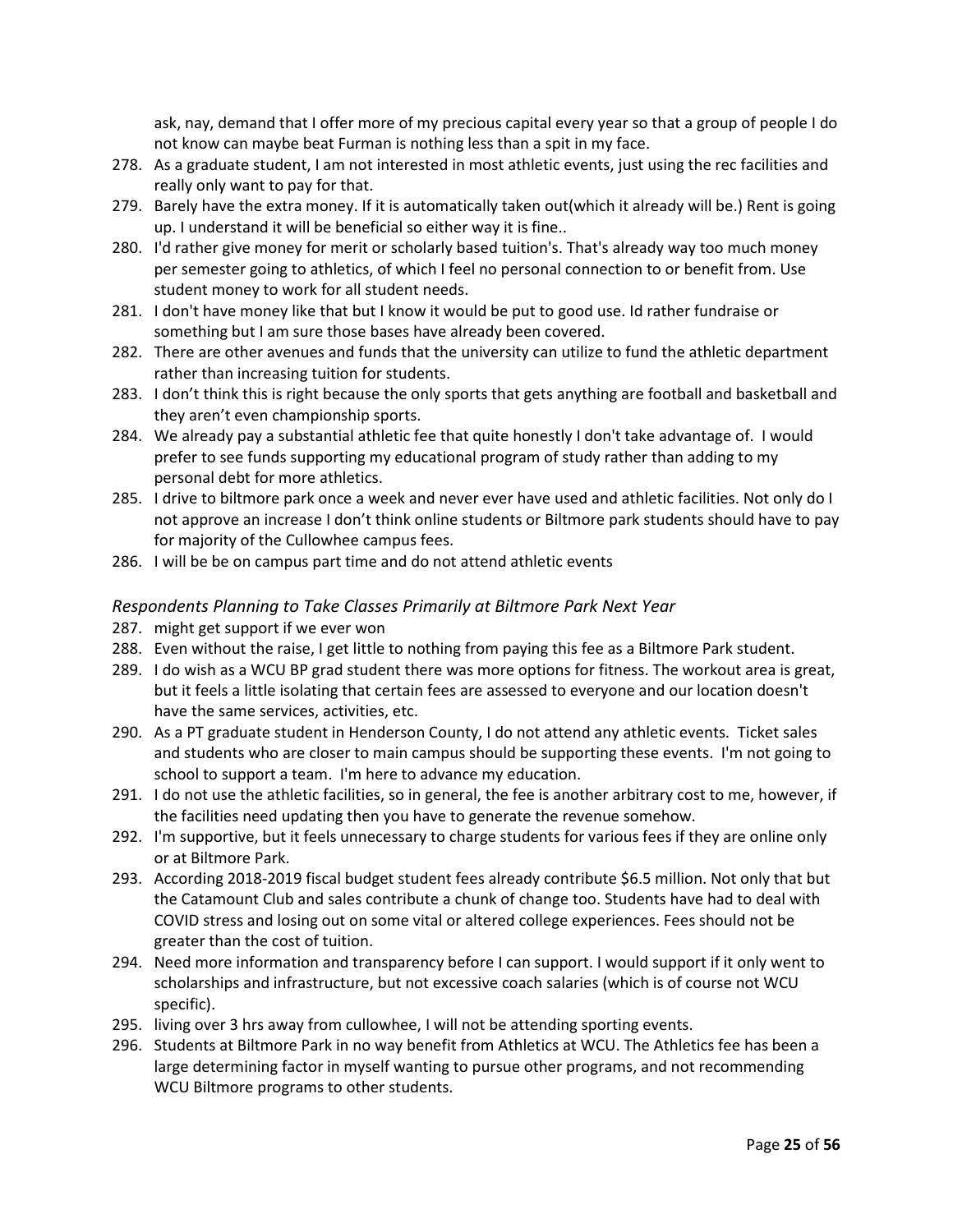- 297. This does not directly impact students who go to Biltmore park as graduate students and do not use the Cullowhee campus at all. It seems unfair to be paying for a fee that is not even a service that we use
- 298. Especially as a Biltmore Park student but also as a student who is not attending university for any reason to do with the athletic program, I disagree with paying any fee at all for the athletic program, and so am highly opposed to an increase in a fee which I already disagree with.
- 299. This fee doesn't specifically apply to me as I don't come to the main campus where sports are held and I don't play sports. I do also understand that I am a full time student so this fee is likely universal to any student whether or not they play or participate or use athletic services
- 300. I think it's unfair for BP students to pay for things like this, especially as grad students
- 301. I am at Biltmore Park campus and would not like to pay fees not associated with my campus
- 302. As a student at Biltmore Park, the athletics programs and facilities do not add any value to my educational experience.
- 303. As a part-time graduate student, I'm not allowed to utilize/ participate in athletic events like other students so I feel it is unfair to continue charging AND increasing the fees for something I can not use.

#### **Proposed edTPA Fee**

#### Undergraduate Students

<span id="page-25-0"></span>*Respondents Planning to Live on Campus Next Year*

- 304. We shouldn't raise this fee. It doesn't need to be.
- 305. The exact cost should be charged and no more
- 306. I think it could potentially be a good thing. Not everyone is cut out to be a teacher, and having to put money towards is a way to ensure seriousness. However, it could also be bad for the people who may not be able to afford it but can and will be a good teacher.
- 307. It would be good for financial aid to cover it
- 308. Why would it be necessary to charge on an education fee?
- 309. Unfamiliar
- 310. No
- 311. Don't raise fees because the cost of college is already high enough
- 312. no fees
- 313. N/a
- 314. It may be easier for many students to pay for this fee out-of-pocket. You could create scholarships to help students who are unable to pay. Raising the fee for education majors for edTPA may deter people from partaking in the program at WCU.
- 315. I support it because I can use scholarships and other aids to pay.
- 316. Can barely afford cost now
- 317. A lot of students picked this school based on affordability, with that being said an additional fee may influence the decision of some student's to not attend here.
- 318. N/A
- 319. Would definitely take stress off of us as education majors to pay for this while during our student teaching.
- 320. A few education majors around me have expressed concern that this one-time fee being added to tuition would prevent them from paying it out of pocket, which they have deemed easier for various reasons. For me, it would be easier to place the fee with tuition but I think it may be beneficial to allow each individual student to decide how to pay it if at all possible.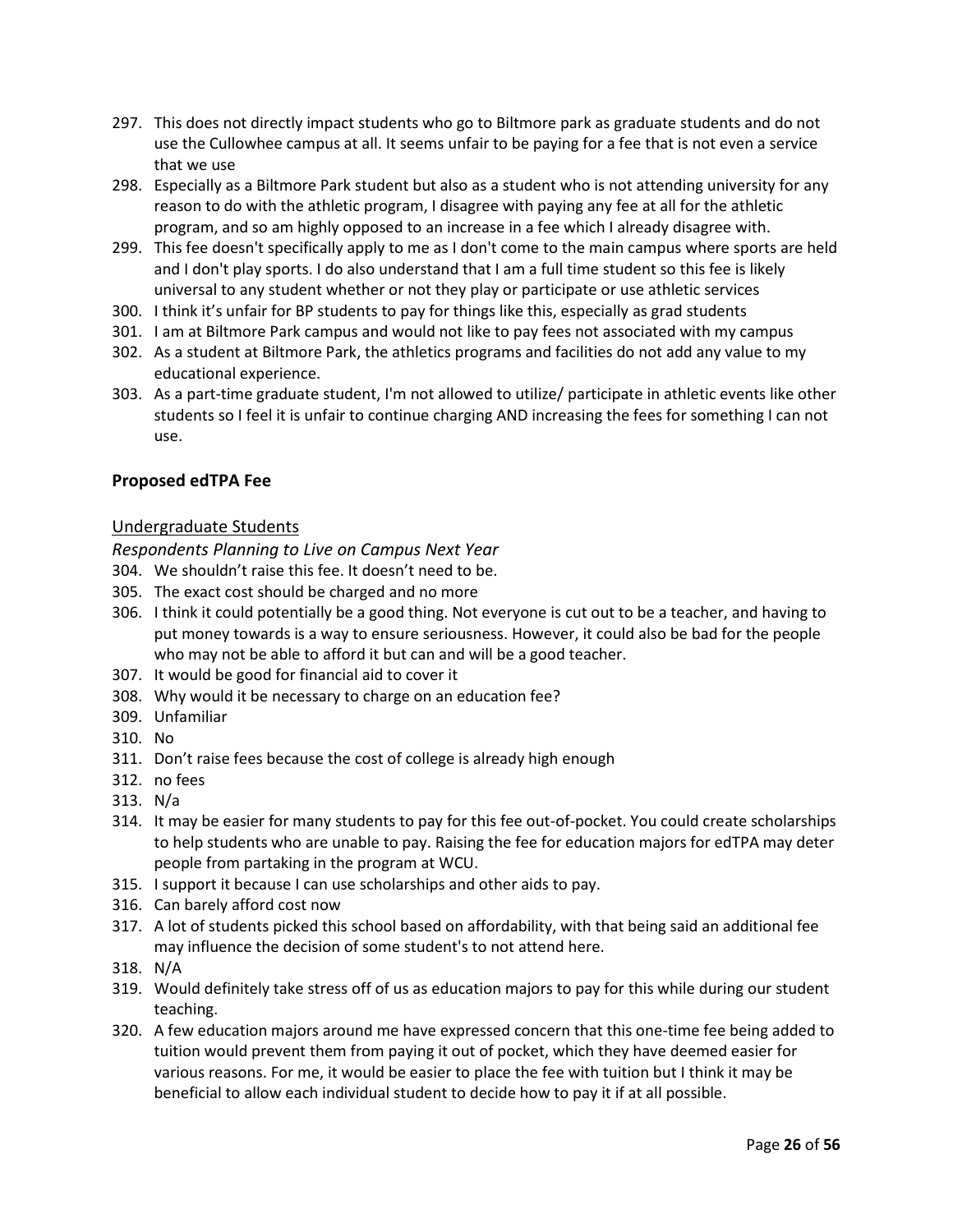- 321. I don't fully understand, does this fee cover the Praxis tests, background check, and the two or three other fees that we have to pay out of pocket, or is it a whole other fee that will be tacked on for us? If it is another fee, I am against it, if it is a fee that covers all of our other education major fees as well, I am for it.
- 322. \$300.00 per person is a lot of money to come up with and I would have to pay that each year.

## <span id="page-26-0"></span>*Respondents Planning to Commute Next Year*

323. Na

- 324. It's unnecessary
- 325. We pay enough for this school to not have parking or decent professors. Stop increasing the fees every damned year.
- 326. We already pay enough money for college, so why increase fees that some students won't even use the service in which they are meant to pay?
- 327. We are already paying for it and we would only be paying more. WCU likes to take as much money as they can and doesn't care about it's students well-being.
- 328. I am supportive given it only effects those who will be obtaining the license
- 329. I feel giving students the route to have financial aid to cover this expense would be beneficial. If "covered or free" isn't an option, the best way to be equitable for all students is to have ways of payment support available.
- 330. So you guys wanna spend a bunch of money on sports teams that don't win, but don't wanna invest in educators? Pathetic.
- 331. While it does enable students to use financial aid on the fee, it does not incentivize students to succeed.

#### *Respondents Planning to Take Classes Online Next Year*

- 332. I thought it was included!! This need to be made known that it is not ASAP
- 333. The opportunity to use financial aid and or scholarships is a wonderful opportunity and a welcomed one to those of us who pay for our own tuition now.
- 334. If this has to be collected it should not be in the same semester as all the other fees required.

#### Graduate Students

#### <span id="page-26-1"></span>*Respondents Planning to Commute Next Year*

- 335. I'm a single parent and cannot afford extra fees
- 336. N/A
- 337. Exploring on the  $\hat{\sigma} \in \tilde{M}$  More information on the proposal' link, it appears that WCU is already covering the edTPA fee. Yet, based on the info in the survey thus so far, this information is not otherwise presented. Given the nature of surveys that participants often approach taking them with limited time investment (please reference the beginning of the survey highlighting the amount of time it should take to complete it--in this case 5 min), many folks probably won't take to read more about the proposal and receive the information that I did. In absence of this knowledge, the statement about financial aid and/or scholarships covering this fee can act as behaviorally leading information; the student may assume that this fee would otherwise need to be paid out-of-pocket. With the selective presentation of information in the survey itself, albeit potentially unintended, survey participants may be inadvertently misinformed when voicing their support or dissent for the fee. It may be likely that with full information, participants may choose a different answer. Given that decisions about the fee will likely impact those participating in this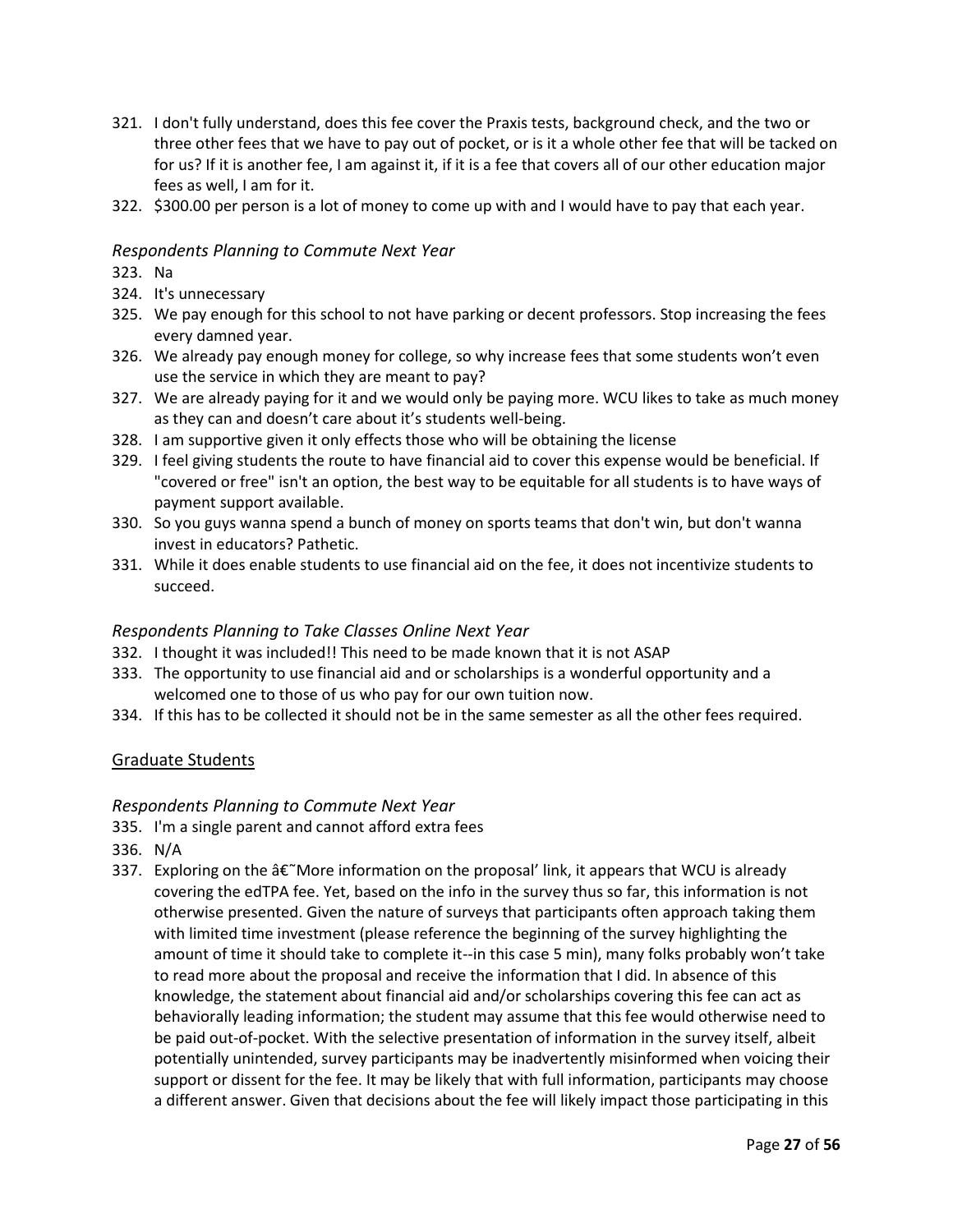survey, the data gathered from this question may lead to nonideal consequences for them. Presuming that this survey was intended to collect accurate data, this is a gross error and may render the survey null.

## <span id="page-27-0"></span>*Respondents Planning to Take Classes Primarily at Biltmore Park Next Year*

- 338. Agree
- 339. I'm not sure of the price, however the cost of school is increasingly going up and this is difficult in 2nd year MSW as we have field placements and it's difficult to have any time to work for extra money if I want to be successful in school.
- 340. what's the edTPA fee?
- 341. Seems irrelevant to me as a Counseling student.
- 342. I was not even aware that there would be proposed changes. I am interested in learning where to find this and what it entails.
- 343. Not clear to me

#### **Proposed Room Rates**

#### Undergraduate Students

<span id="page-27-1"></span>*Respondents Planning to Live on Campus Next Year*

- 344. Why don't you just tear them down too and make more parking spaces for the people you make pay \$400 just to park no where near their dorms ðŸ¤∙â€ $\mathbb{E}$ ♀ï¸ $\mathbb{E}$
- 345. can we decrease rooms for people with accommodations. we already have to have accommodations, so lower the prices of it.also if you wanna force people to live on campus another year without them dropping out, MAKE IT LOWER. so we do not worry about housing
- 346. I'm not entirely sure I understand what will happen, however I do agree that residence hall pricing should go down.
- 347. I understand the reasoning for the decrease of the dorms, however it would not effect me because those aren't the dorms I plan on living in.
- 348. This idea of decreasing the cost of the rooms will be beneficial. Albright/benton and buchanan are older dorms and they need to be affordable. The cost of a private us very expensive considering the fact they are much older. If the prices keep going up for housing people who are homeless or need a place to stay won't be able to afford and pay for their housing.
- 349. If you are going to advertise a decrease then you need to show all of them at a decrease and not just a small few that no one wants to live in to begin with
- 350. this is too confusing but the less money the better, stop making us pay so much for an education
- 351. You should decrease the rate for Balsam/Blue ridge
- 352. Even though the average decrease is \$8.75, the technology fee among all students just fills in that missing money.
- 353. No change
- 354. N/A
- 355. the ones people would want to live in have not change at all or increased. But of course this is a business and no doubt there will be people staying next semester. But having to live in dorms for a second year really makes one consider transferring.
- 356. No reasoning is given for the increase or decrease in fees for certain residence halls so I can't accurately form an opinion.
- 357. I only wish that my dorm were included in the rate decrease.
- 358. Only 5 buildings are discounted, find a way to make the others do the same.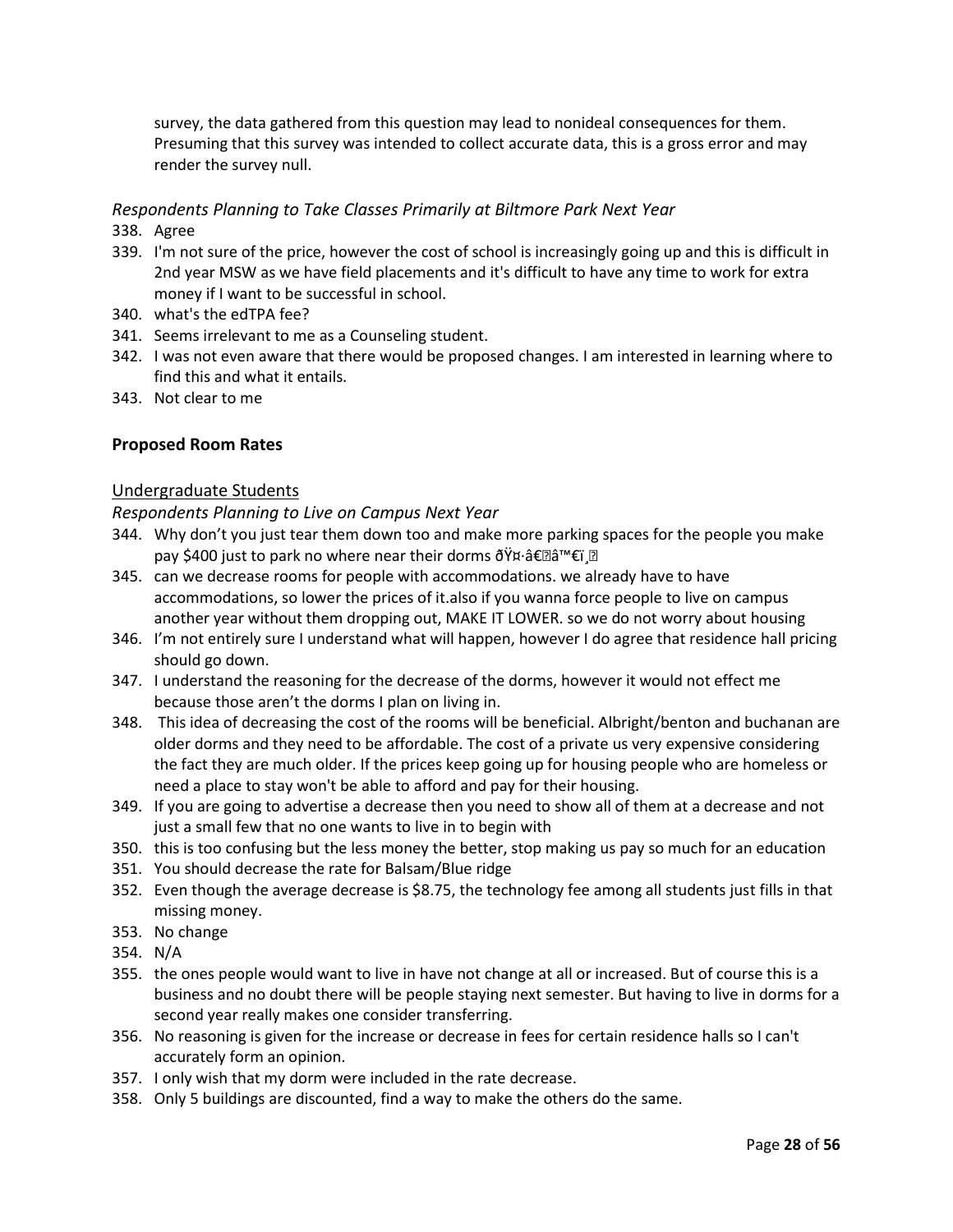- 359. I think it's great that Albright-Benton is decreasing because of the poor living conditions.
- 360. DO NOT FUCKING RAISE THE PRICE OF NOBLE
- 361. I currently live at Noble and this would set me back.
- 362. I don't understand why we are paying so much anyways.
- 363. No comments on this change as I see it being beneficial to the school.
- 364. as someone interested in rooming in noble, why are those fees being raised when allen has more up to date facility's and houses a lot more students
- 365. Balsam and Blue Ridge need to go down as well
- 366. decrease all room rates
- 367. If you make the price decrease for some residence halls why can't you make it decrease for all. It isn't fair nor inclusive
- 368. It should reduced even further for having people stay in ab and Buchanan
- 369. Not all of these are decreasing.
- 370. Let's decrease the cost on some of the more outdated buildings on campus, In Norton a private is 200 dollars less then Noble, yet noble has 3 -5 more feet in width
- 371. I do not feel some of these dorms costs should be increased as some dorms are gross and old.
- 372. Why are only certain dorms getting decreased? There are others that need to be decreased based on their conditions. If you're going to decrease one you need to decrease all. Making students who do not participate in athletics pay extra and then also charging them extra to live on campus (especially freshmen and sophomore since then are required to) is hypocritical.
- 373. why did you up noble as if it isn't already so expensive
- 374. Will not be living in the selected buildings
- 375. It's increases noble, judaculla, and harrill by q substantial amount
- 376. I don't think judaculla should be raised since there's definitely no increase in quality
- 377. Bruh im tryna live in juda yall killin me
- 378. So I think increasing the most popular dorms is big dumb. Because you're already forcing the class of  $\hat{a}\hat{\epsilon}$  25 to stay in residence halls next year, despite it being significantly to cheaper to be able to live off campus. And no one wants to live in Albright/Benton because not only is there no AC, but I've been in one of the rooms once and I felt like I was in a legitimate prison cell. So yeah I understand decreasing those prices but also no one in their right mind is going to willingly live there. Maybe decrease other buildings.
- 379. Why is noble an increase
- 380. Some of us are RAs and we do not get a say where we live. Yes there is a survey that asks where we want to live but it is not guaranteed. Also a decrease in .4% is nothing to brag about \$8 does not help anyone.
- 381. How does this affect the new dorms being built? Why doesn't the decreased room rates apply to every dorm?
- 382. You seem to be adding more charges to the dorms that are more suitable for human inhabitation. Judaculla is one of the only dorms that are more fairly priced and to tack on more money to it would be unfair because that is forcing your students to live in a dorm with insufficient housing. Albright and Benton are getting cheaper because it isn't a good place to live, the washers are always breaking and the students do not have their own bathrooms, the only plus side is the location.

Allen is very expensive but because it is a luxury building which is fair, there are kitchens and laundry rooms alternating on every floor and multiple study rooms on each floor, it is honestly the best building, but it is expensive enough so I am okay with the price on that one.

I do not know much about Balsam and Blue Ridge aside from the fact that their parking so so bad. I'm an Aramark Employee and I can almost NEVER find a parking spot so I can't imagine how its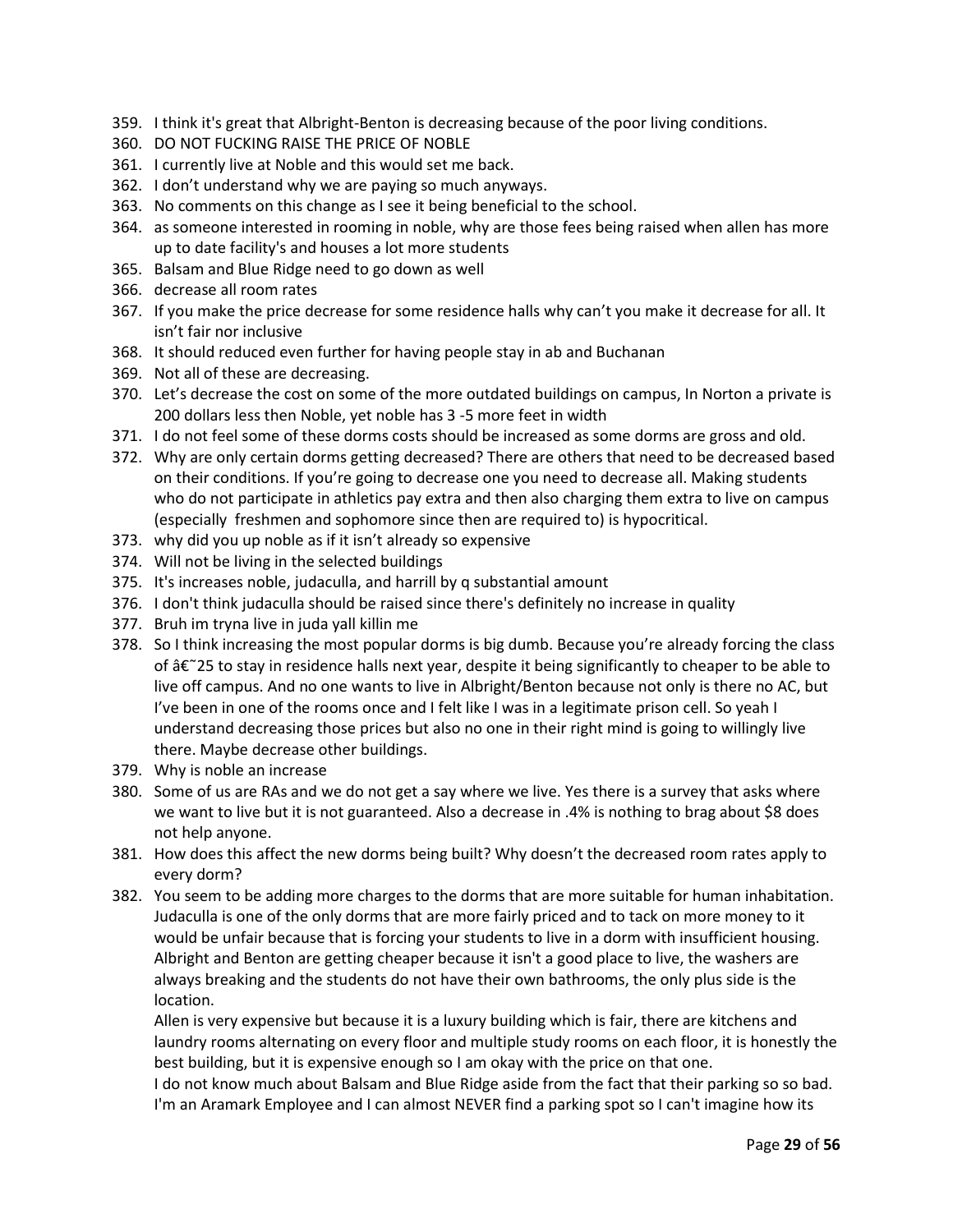going to be when the new buildings are finished and we lose even more parking. Honestly, I think their price should be lowered simply for the parking issues.

Buchanan NEEDS to be lowered, I am pretty sure that they have had construction going on on top of it this entire semester and I also feel like it is because of mold because of the equipment they were using and wearing, so yes, that should be lower, they also have terrible parking.

I do not support raising the costs for Harrill, it is not a good building. The football players steal women's underwear if they wash it on their floors and the rooms are insanely small, not to mention how many floors there are, but there are only two elevators to go up 9 flights of stairs, move-in day must be awful. The price was affordable for students though and I noticed that a good sum of our African American portion lived here so raising it could really affect minorities deciding to come here.

I have no clue what the lower campus buildings will be like, but I know parking is just going to be awful when they are up and running.

I wish Madison was open, I have never been able to explore this one, but I'm glad the prices aren't being raised or lowered since we don't even get to use it aside from covid check-ins haha. I'm fine with Noble being raised, just not too much, but it is where a lot of more well off students go, it's also in the center of campus with multiple restaurants below it and classes just across the street, so its fair for it to be expensive especially when it looks so nice, I just hate the parking, because there is NONE for Noble.

I don't know much about Norton, but man am I jealous that they have a C-store. They are already pretty up there in price so I'm glad it is not being raised, especially with how far it is from everything.

Reynolds is pretty fair, they have their own control of their temperature in their room (to an extent) and they have to share a bathroom with another room next door. The price is low and fair and they have somewhat decent parking which is always a plus. Other than it being old, (from 1953 when it replaced an all-girls dorm called Moore Hall), it is fair that it is relatively the same price as Judaculla, except for the fact that Judaculla's private is a closet and Reynolds as a private is an entire room with two beds and you only have to share the bathroom with two other people in Reynolds if you buy a private.

Robertson is awesome, I live here and I find it very fair that we have a cheaper dorm because we don't have air conditioning. My only issue is, all the rooms are different which seems kind of unfair. I have a private and it is right above the boiler room so my room was insanely hot in the beginning of the summer, to the point that my feet would turn bright red when walking around so I had to buy to fans when all the other rooms were nice and comfortable. I feel like my room should have been a little cheaper with that in mind since I have to deal with an uncontrollable room while everyone else can use their accommodations and be just fine. I know this is true because I know all of the EMS people and I have been in two other rooms on my floor that are not on the EMS floor. I love the furniture and how many we have, the kitchen is such a bless when you work as often and late at night as I do, and the bath tube is such a cure for footpain. I honestly suggest putting more buildings like Robertson on campus because my peers are often jealous of my room but then are 10 times happier with their choice when I say they don't have air conditioning.

I know nothing about the Village, nor do I really want to since it is so far away and seems like a frat playground.

- 383. Any decrease helps
- 384. Supportive because room. rates are expensive but why would there be as many increases as decreases.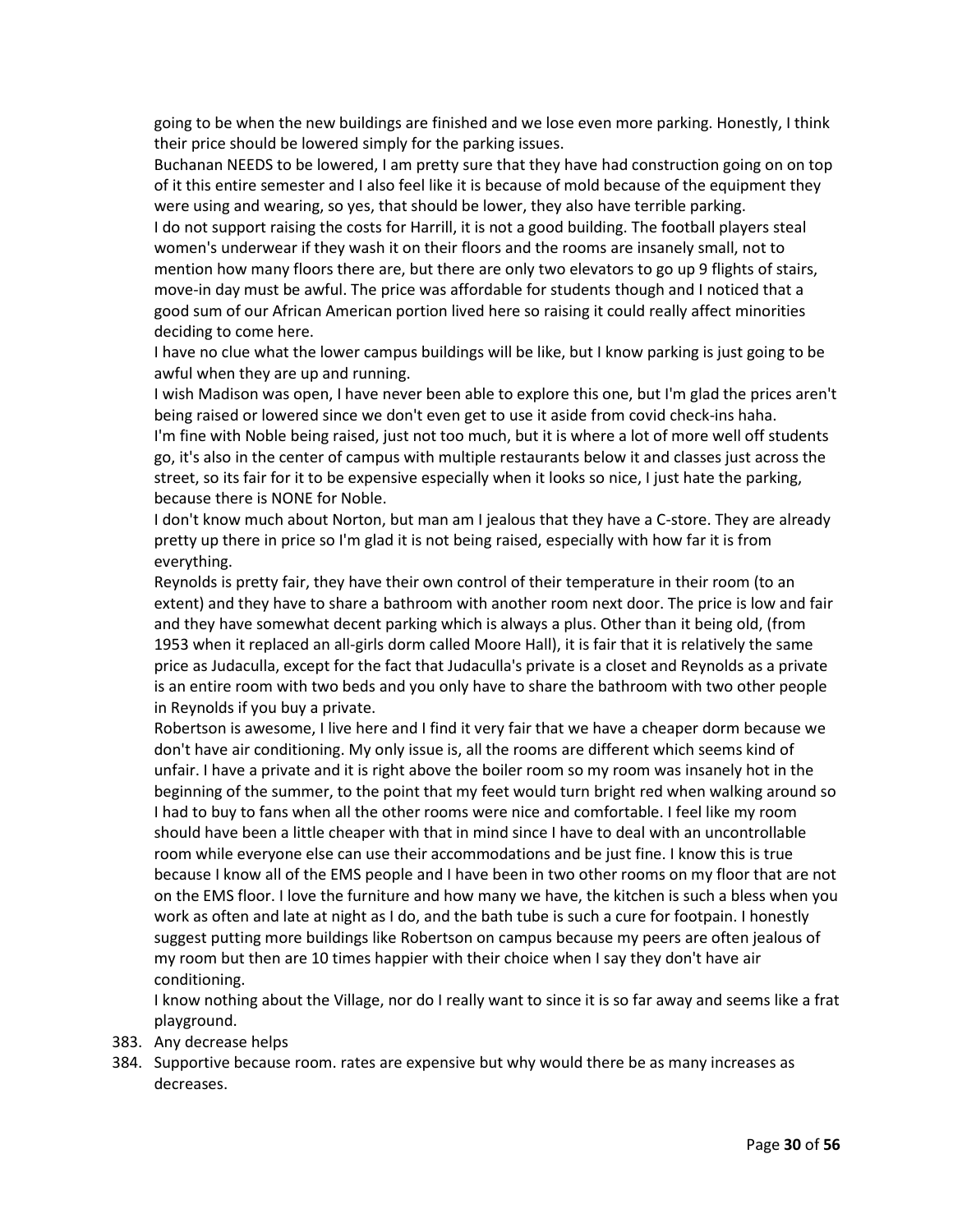- 385. I don't understand why the price for a Judaculla doubles raised by 7.11% while the single for Judaculla still costs the same.
- 386. Why is judaculla double increasing??
- 387. I'm a bit confused on why some halls are staying the same and some are increasing, when you have proposed that it will be decreasing.
- 388. Why are some rooms being raised? Why are Albright/Benton and Buchanan the only ones being lowered?
- 389. The ones that are decreasing are the terrible, scary dorms. NO.
- 390. the residence hall I want to live in next year, so it doesn't do any good to say it will decrease when it won't
- 391. There is no reason any of the room rates should be increasing. Houses depreciate over time, so do the dorms. Balsam should not be the most expensive dorms when they have ladders that make it so you can barely get up and down out of your bed, and that make you want to skip class every morning because it is painful to get down the ladder out of your bed.
- 392. I do not care as much about the room price increases or decreases, but the additional residential technology fee is outrageous. The internet does not work half the time on campus, and all sophomores have no choice but to live on campus. I am in complete opposition of the Residential technology fee.
- 393. I live in a private room in noble so it would be anther \$115 I would have to pay. That is a bit much
- 394. Not in these halls
- 395. I support the decision on decreasing the tuition on residential halls due to the fact that living on campus is a more expensive alternative to some students. If more funding was needed throughout the year the school could hold a fundraising event held on campus. Anything fun like a huge nerf tournament, a mini petting zoo, or maybe even something simple like a huge campus game would definitely strike the attention of their students!
- 396. On campus living already costs so much money, it should not increase.
- 397. A decrease in room rates should be on all housing, not just a select few as specific years have to live in specific buildings. It's unfair for there to be a decrease for upper classmen rooms and not lower classmen.
- 398. Housing should be cheaper I agree with this, although I think it should be either every dorm.
- 399. If they have been able to run off of those original rates for years I dont see the necessity in increasing them, but my dorm seems to be ok so I guess go crazy.
- 400. Noble hall is going up and I do not support that
- 401. It seems as if prices are mainly affecting upperclassman who are the people who you should want to retain.
- 402. Can't afford to live on campus next semester if room rates rise unless Allen will be open to upperclassmen
- 403. This should include more residential living spaces.
- 404. I like that the halls I am looking to stay in have decreased.
- 405. If students are required to live on campus next year, it's not fair to charge them a massive fee for doing so.
- 406. Need better air conditioning.
- 407. Noble is already the most expensive dorm and does not need to be increased again. Increase dues for other buildings by a smaller amount.
- 408. I do not want to pay more than I already am for my dorm room
- 409. I think all room rates should be cheaper second year students who are forced to live on campus next year instead of decreasing the cost for the rooms that have no AC and increasing the cost for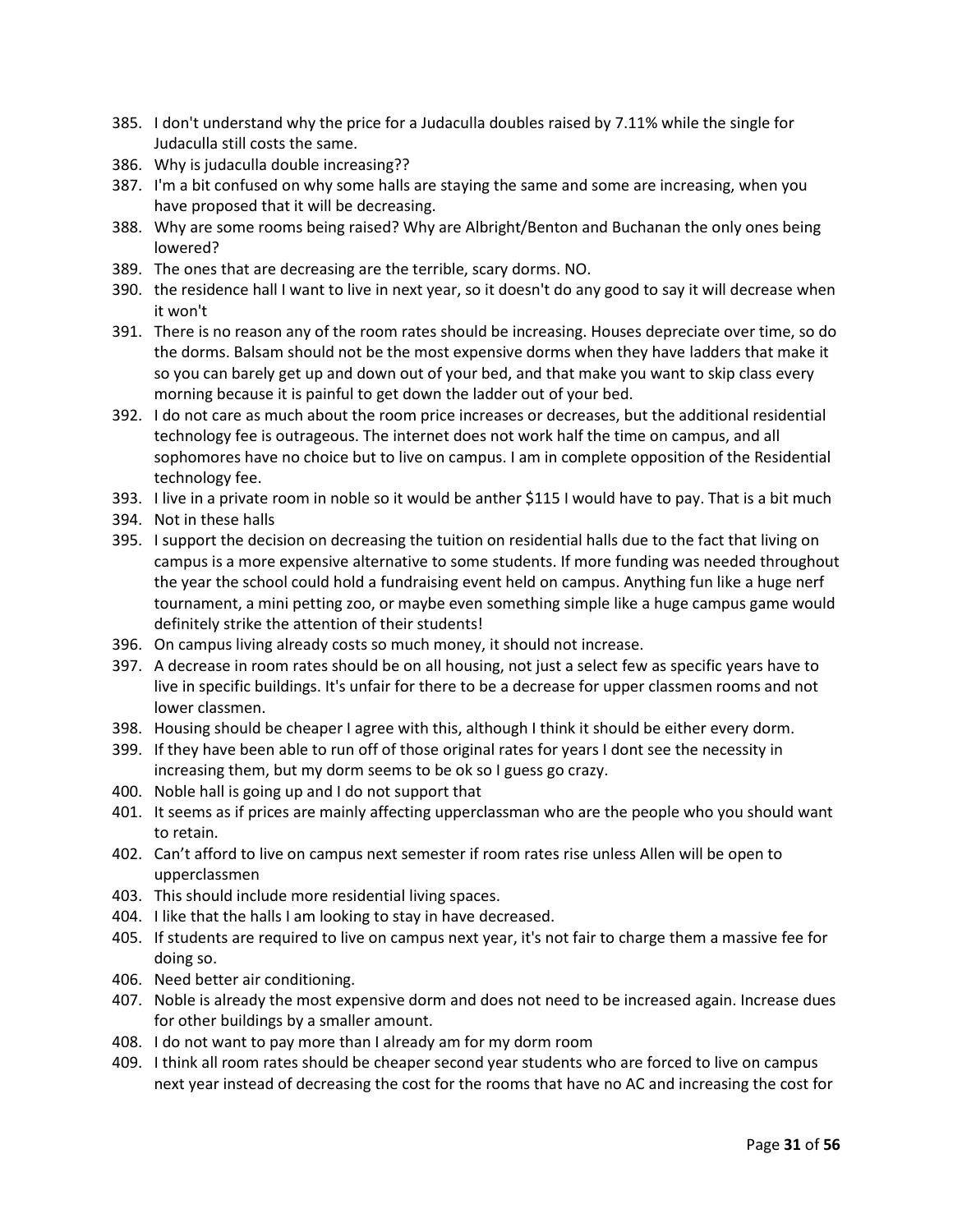upper classmen in resident halls that are more popular, especially if we are forced to live on campus next year

410. Anything that makes the cost of attendance less burdensome is good.

#### <span id="page-31-0"></span>*Respondents Planning to Commute Next Year*

- 411. Wish it would go down more since we are opening two new buildings for housing so the school will get plenty of money from that.
- 412. The dorms that are decreasing next year are dorms people do not select as their first choice and are older dorms with fewer living resources. The top preferred dorms are still increasing next year.
- 413. the time required for students to be on campus had been increased, this is a much better rate for those having to stay for 2 years on campus
- 414. Room rates were always expensive. This will help many
- 415. Cost is supposedly going down, but 3 dorms are increasing with 2 decreasing.
- 416. It's already very expensive
- 417. whyyyyyy bruh
- 418. You should decrease it more because with the new dorms being built no one will want to live in the older buildings so far from campus.
- 419. Why are the only dorms students don't want to live in decreasing....also why is juduculla double increasing??
- 420. an overall decrease to tuition costs are always good, even if some resident halls see an increase in price
- 421. Glad it's decreasing some. Still think it's too high.
- 422. You are only decreasing the older dorms nobody wants, upgrade your stuff and move on. this is dumb, especially if you plan on making 2 years live on campus.
- 423. I am living off campus. Lowering rates of residential halls does not affect me.
- 424. No
- 425. a lot of people already struggle paying the prices they are now.
- 426. sure, on average that is a .4% decrease, but you are lowering the fee in the one place no one wants to stay and increasing it everywhere else.
- 427. Fix the mold issue in the dorms.
- 428. Why are the more nicer room options becoming more expensive. And the less quality rooms are becoming cheaper.
- 429. A/B are one of the worst dorms, I think it's justified for the price to go down. Albeit be a miniscule decrease.
- 430. The decreases appear to be a barely applicable and they wouldn't apply to the majority of students depending on their choice of living.
- 431. No opinion because I commute :)
- 432. I do not and will not be living on campus next year so I do not have a say on this.
- 433. In am supportive under the understanding that pay for RA's and Res-Life officials does not waiver. I am all here for less expensive housing (especially with the new required 2yr living policy) The reason behind my stipulation is RES-Life is an essential program at WCU and requires adequate funding.
- 434. FJB
- 435. I live off campus so this does not affect me.
- 436. the price of dorms going down is a great thing
- 437. I am a commuter/transfer student and not enrolled as a residential student. A rate decrease (net) of only \$8.75 annually (\$4.38 per semester) seems like a slap in the face to any residential student who has been begging for lower housing costs. If students were to finally see a decrease in their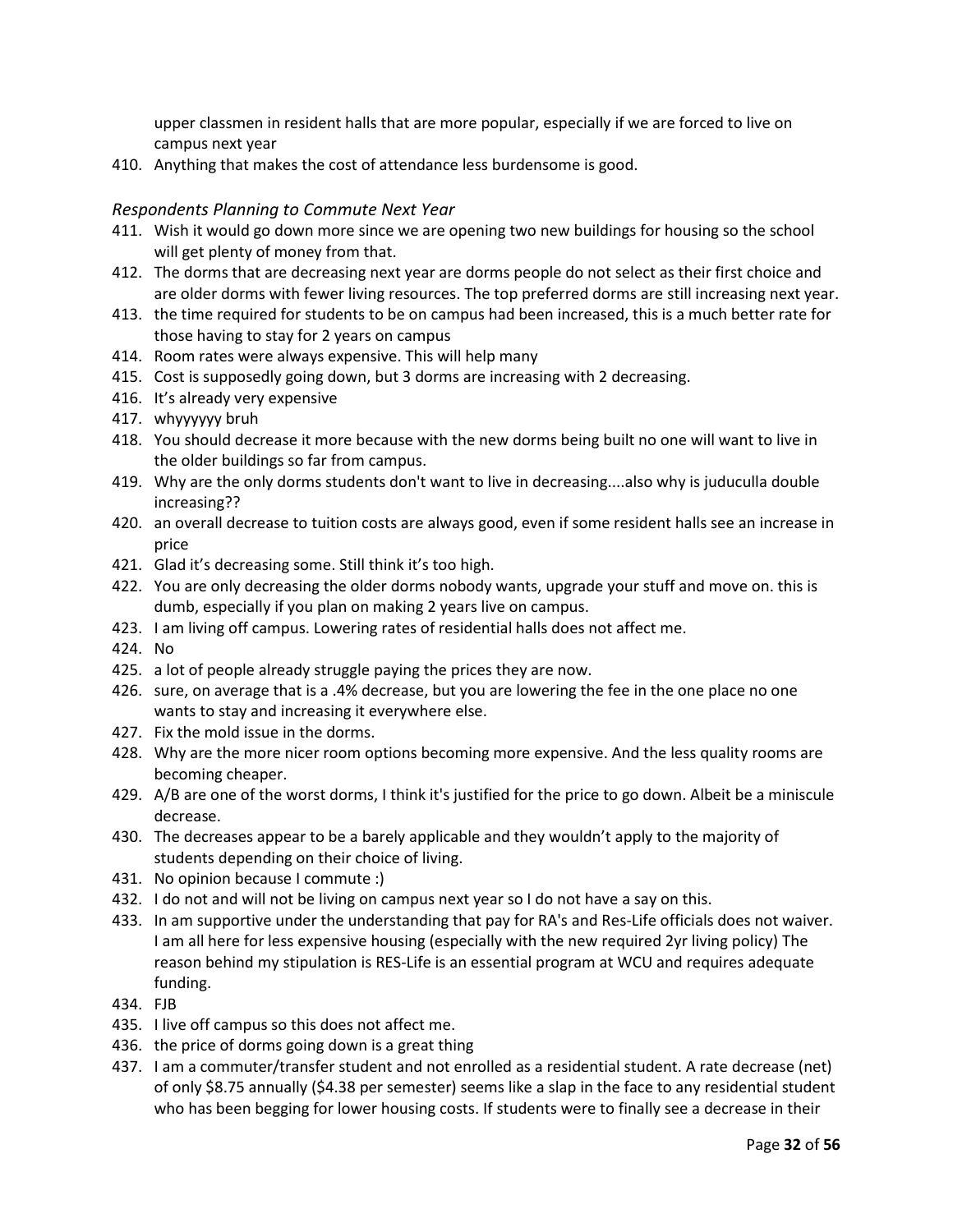cost of living and it reflected less than a 1% change in price is so meaningless to the average student. Its no wonder students live off-campus with roommates in apartments. Your customers cant get any wiggle room in voicing the decision made for their services. As I said, i am not a residential student, but it makes me so goddamn pissed off for those who are!! Social Development ID:

- 438. I'm not a resident, but life is hard for kids trying to work and go to school, any decrease in costs is a win to me.
- 439. How are the increases fair when the redis dental living requirement will be pushed to second years too?
- 440. I think it is fair to lower the costs of living in an older residential hall. The newer ones are about the equivalent of living in an apartment and can be charged as such. The only concern of mine is the residential technology fee. I do not understand why it exists.
- 441. rooms are to expensive. I live off campus.
- 442. good
- 443. These rate do not affect me personally.
- 444. a decrease would be amazing
- 445. I think it is a great idea to make rooms less expensive
- 446. If freshman are now going to be required to live on campus for a second year, if there's an option to decrease the cost at all then it should be done
- 447. As I am a local student, I have no opinion on resident hall fees at all.
- 448. if it helps the athletic program then i'm all for it.
- 449. These room rates are ridiculously high for seriously outdated dorms.
- 450. I don't think that the cheaper dorms should be raised while others are lowered. Instead just keep them all the same.
- 451. Why is there such an increase on more wanted dorms???
- 452. For the students not getting AC or private bathrooms, they deserve to pay less.
- 453. I am a commuter.
- 454. is it really a comprehensive decrease if you raise the price of actual quality residence halls? Ive been in the decreasing residence halls, theyre not nice to live in at all.
- 455. Don't live on. campus.
- 456. Harrill and Noble should not have any increase in price
- 457. For our pricing it is competitive with other universities in the area. However, with exception to our newer dorms the facilities are lacking.
- 458. N/A
- 459. Not supportive of noble or others increasing when the buildings are a year older with no new features. The internet on campus has been worse and this needs to be addressed
- 460. I'm a commuter student. I already feel like campus living is expensive, but that's what you'll get no matter where you go.
- 461. I live off campus because the price to live on campus is ridiculous.

#### <span id="page-32-0"></span>*Respondents Planning to Take Classes Primarily at Biltmore Park Next Year*

- 462. Slightly more affordable living is great for students.
- 463. Funny, room rates have to support their places where students have to live. Why don't athletics programs have to do the same. Tickets and students participating should pay for that just like students have to fund do their dorms.

#### Graduate Students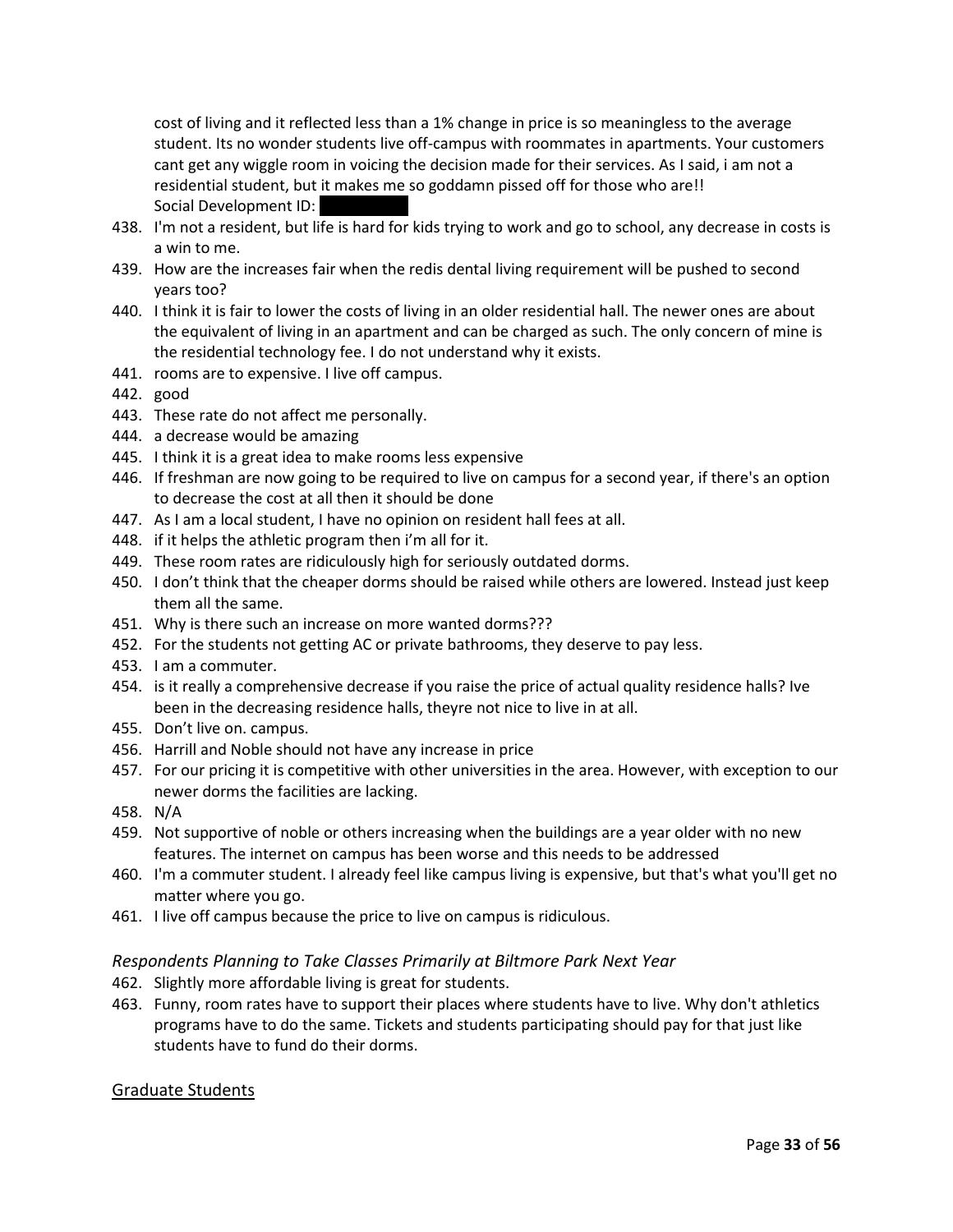#### <span id="page-33-0"></span>*Respondents Planning to Live on Campus Next Year*

464. THis makes life much better for those of trying to survive and make it through

#### *Respondents Planning to Commute Next Year*

- 465. Housing is already outrageously priced for what students receive, even with skyrocketing costs of living in the area.
- 466. Seems logical with more dorms.
- 467. N/A
- 468. You're dropping prices of dorms people don't want to live in and increasing the prices they do. It's obvious

#### <span id="page-33-1"></span>*Respondents Planning to Take Classes Primarily at Biltmore Park Next Year*

- 469. Living in A/B and Buchanan already sucks, a decrease would be nice.
- 470. N/A for me.
- 471. I do not live in campus housing.
- 472. Also, not clear why some dorm rates are going up and some going down. Need more info.
- 473. I am not an on campus student I live else where, but I do think a decrease would help students out who are solely financially responsible for on their own
- 474. I understand prices increase but it seems arbitrary for campuses unless it is due to increased wages to employees.
- 475. Maintain rates and put towards repairs/renovations.

#### **Proposed Meal Plan Rates**

#### Undergraduate Students

<span id="page-33-2"></span>*Respondents Planning to Live on Campus Next Year*

- 476. How about you have decent food on campus and maybe you wouldn't have to increase the meal plans that already suck
- 477. last year they decreased the value of the plans while keeping the cost the same, NOW YOU WANNA CHARGE MORE???
- 478. I think we should decrease all meal plans because the food here is so bad and I already have bowel diseases and the food here does not help
- 479. Again I'm not sure I understand entirely. If the cost isn't increasing but the benefits are then I support it. However if the plans increase costs on students behalf, maybe it's better not to do so.
- 480. Eating here is already so expensive and we have to wait SO long for food anyways. It is not worth an increase
- 481. Current freshman's already pay so much for unlimited and for the pricing to go up and not be able to go in as many times as we would like as we have been doing all year will be a unnecessary adjustment.
- 482. Why do students need to have 5 extra swipes for guest meals? They have an UNLIMITED plan which is around 5000 meal swipes. That should be more than enough for the student to have for the semester and to swipe for guests/friends. Simply just allow students to use their unlimited swipes on themselves and on others. Commuters don't need to be charged extra for picking a meal plan. For the Block 150/80/40 there needs to be more meal swipes or add board meals if you are going to charge more.
- 483. Why would I pay more when food on campus is shit and I have to go off campus to eat.
- 484. The price should be lowered not raised because the food isn't good anyways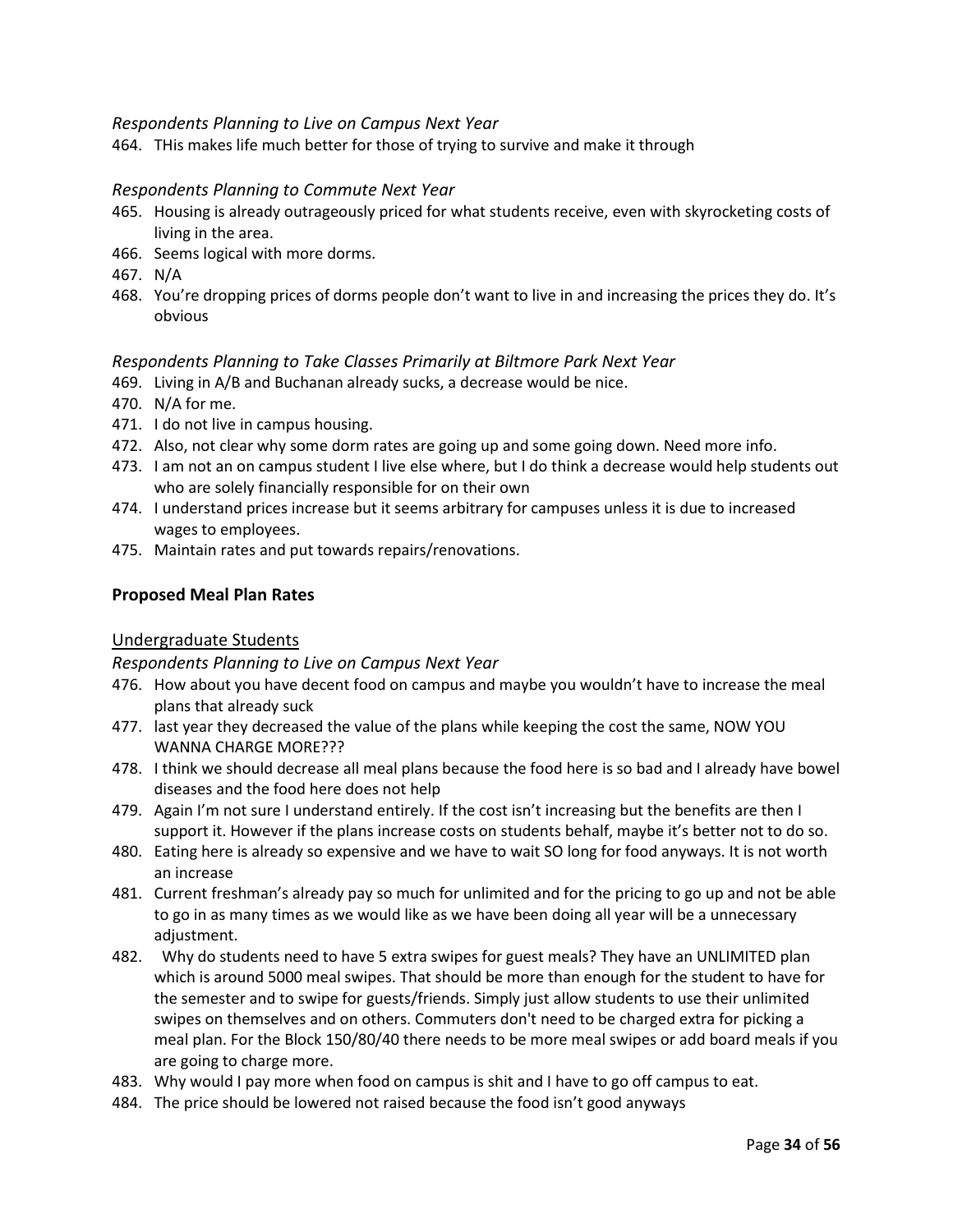- 485. Refund some of the money for those you paid for the meal plan when Brown Hall and certain restaurants in the courtyard dining hall that are closed.
- 486. I have had a lot of difficulty with dining on campus. I pay more than I think it is worth, considering I do not get the opportunity to eat lunch in the dining hall. Brown Hall was already closed for a majority of the first semester and is still only open for dinner. Meal plan rates should not increase unless more dining options are introduced (new restaurants, better dining hall hours).
- 487. I don't need unlimited meal swipes as a first year.
- 488. How does that make any sense that the most volumetric meal plan would not change, but the ones that contain less be more?
- 489. It has been hard to eat at all this semester. Having to eat off campus a good bit which causes extra expenses
- 490. If more options were there it would be fine. I fully support this.
- 491. It is already mandatory to buy a meal plan for residential students, so raising the price makes it worse.
- 492. the dinning halls are never fully operational the food is lackluster and the meal plans are ridiculously expensive as well as unnecessarily large.
- 493. Students with the mandatory first-year plans in 2021-2022 are now required to stay in dorms another year so if they also have to pay the higher residential rate without getting any choice then I do not support the increase. Also, the graph shown above does not match up with the actual graphs in the proposal and it is a little misleading-- for a second I thought Unlimited Basic plans got exchange meals.
- 494. My support is majorly due to the average hourly wage increase, but I understand rising food costs as well.
- 495. If the food, gets better and there are more options for people with dietary restrictions I support the increase. However the food as is should be decreased.
- 496. meal plans are expensive enough! As a freshman who is forced to live on campus next year, I will have no choice but to get the residential meal plan. It is going to cost me so much more to live on campus now since I don't have the option of living off campus and providing meals for myself or purchasing a commuter meal plan.
- 497. I think more DB should be added to the unlimited meal plans because \$107 runs out very quickly and the upstairs dining hall continues to give students food born illiness
- 498. NO! We already pay enough for minimal quality and access. If you plan on raising costs, we demand all locations be open, at full capacity, and improve food quality.
- 499. Why are we paying more when you can't even have all dining services open all the time, it took forever to get everything at courtyard open and the hours are crazy. I do not support this because we are not getting our money-worth as is.
- 500. NO
- 501. It is already expensive.
- 502. Why
- 503. I have already been paying a high fee for food and services that are not available or unreliable.
- 504. Would not be a big increase and will allow room for better food variety and paying employees and adequate and competitive wage.
- 505. why do you need to raise the ammount of money to pay for food which is an essential human right and should be provided by the school for a lower cost and not a higher one.
- 506. While I understand the need for this increase, the meal plans are already quite expensive.
- 507. Food already costs a lot. Don't make us pay more.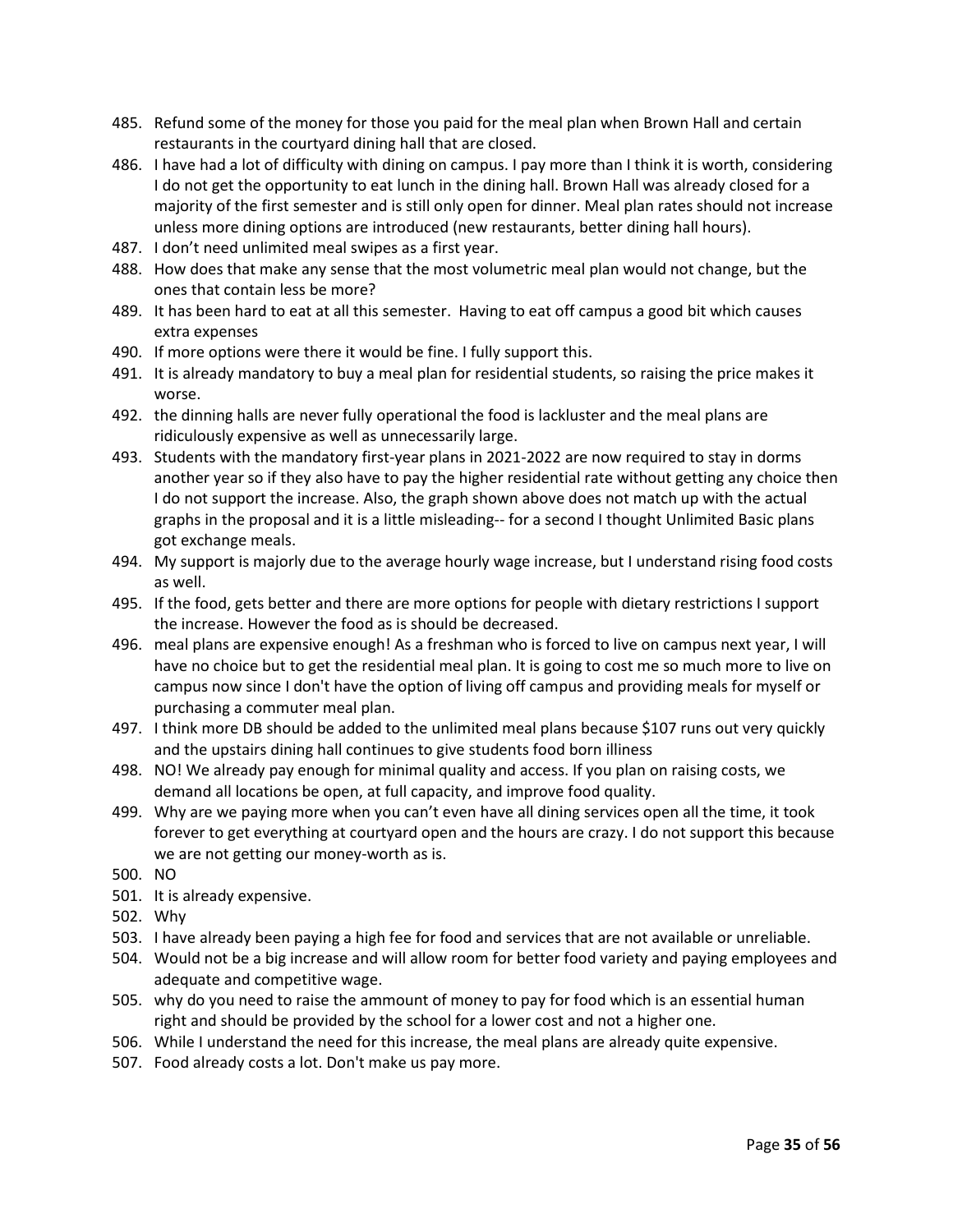- 508. I feel as though it is wrong to keep first year student meal plans the same and up charge the cost for upperclassman. Upperclassman have stayed loyal to WCU over the years and an increase in prices is what we're offered in return?
- 509. I think that 150 plan should be replaced with 175.
- 510. We are receiving less quality service as it is with less options as before. The lines are long everywhere.
- 511. The dining on campus is pretty bad in all aspects, so I think this is a good idea.
- 512. I do not think we should increase meal plans because the food on campus is already very slow and some struggle with finding time to eat.
- 513. You are going to make us pay extra for a food service that doesn't even fit all the needs of every student? Not to mention, many freshmen and other students are not able to get food because of the time it takes to wait. If you want to do something actually beneficial with the food industry on campus, you need to increase pay for employees, provide a better work environment, give quality breaks, and actually listen to the students when they tell you they don't agree with what the school is doing.
- 514. The dining services are already awful, no student should have increased meal plan rates despite their classification.
- 515. The food sucks I'm not paying more for bad food.
- 516. Our food it's that great on campus
- 517. The dining hall food gives people the shits. Increasing the price for poor food quality would be ironic
- 518. We need to make more better food choices available to all students
- 519. Please I'm poor
- 520. lame
- 521. Meal plans shouldn't be that expensive tbh. Also the ones for first-year residents suck so why are they the most expensive?
- 522. It's already over 2000 dollars
- 523. Meal plan options are not broad enough to support student options. I also do not believe we should be increasing meal plan fees when campus dining cannot support the students on campus.
- 524. Will the meal plans for the current freshmen that are required to stay on campus an extra year also increase?
- 525. NO, this has been the worst year to have a meal plan and I am so upset about it, I am absolutely against this because meal plans are already so expensive and our meal exchanges do not always match the 7-9 dollar range we are promised.
- 526. Access to food is important increasing prices may make it difficult in some students.
- 527. I believe that the people working under food deserve to make more money for what they do.
- 528. We are currrently paying full price for meal plans and Brown is not even open all day, if the increase is to up the workers pays then the increase is fine, though if it does not have any correlation to getting working staff inside of the dining halls then I am against it.
- 529. We have to eat. Stop charging us out the butt or were all going to have eating disorders.
- 530. If there is going to be an increase in price better meal exchanges need to be considered, and all available food options need to open up before this happens.
- 531. Again another increase
- 532. I don't think we should have to pay more to eat on campus when that is our only option as residents.
- 533. I do support that the employees need more wages but I would be keep in mind that if food on campus does become to expensive then the students will find an alternative such as dordash and get their meals else where an increase in cost for food is understandable.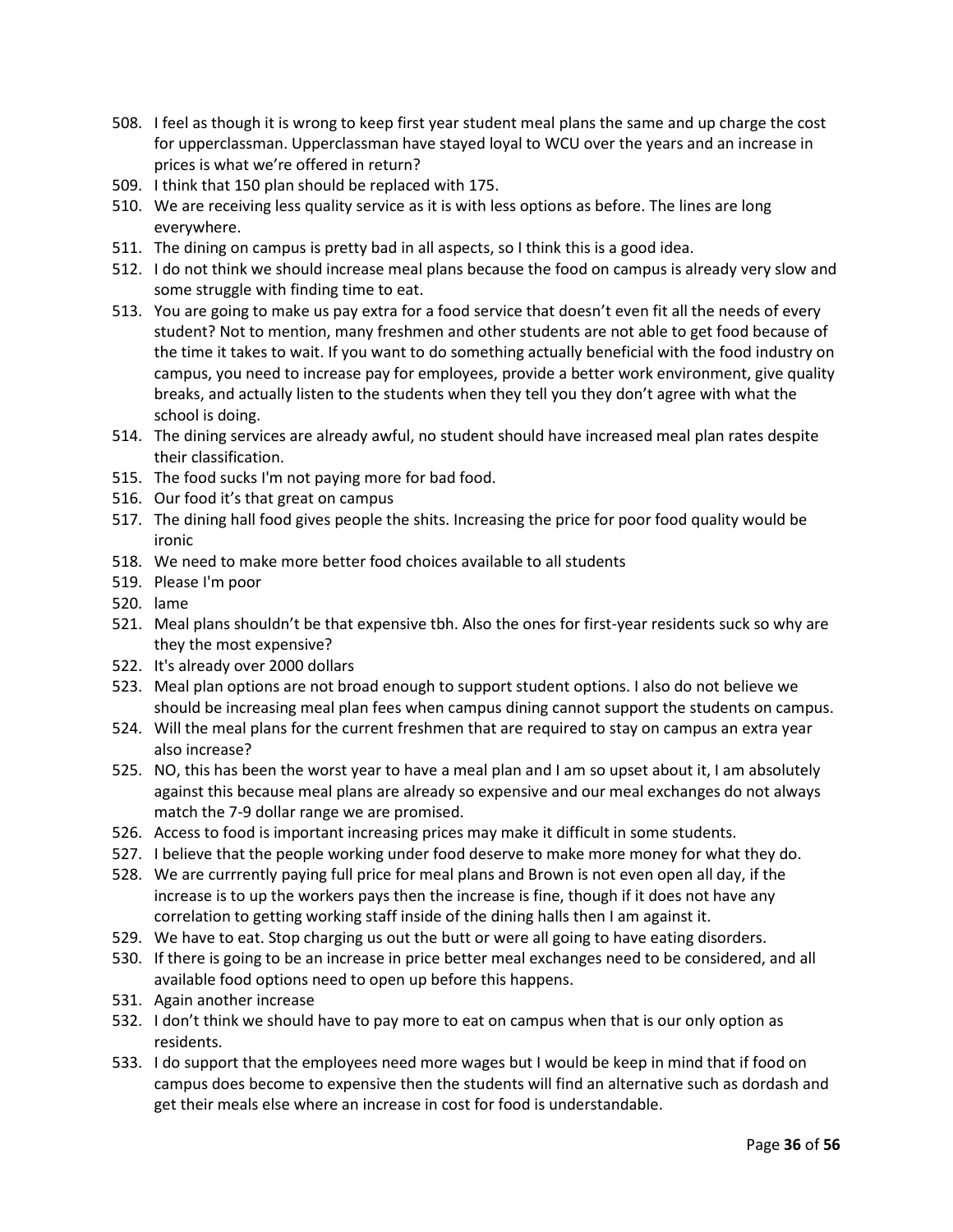- 534. Between the room rates rise and the meal plan rise, I will not be able to afford college next year. I receive no scholarships, and hardly any benefits from fafsa and I am paying for college by myself. Please consider students like me.
- 535. If the increase means we get better food and start paying employees better and treating them fairly, then I'm supportive. Otherwise, the price should be the same.
- 536. Why can't we just keep the pricing the same each year? Since there is not a change in the actual meal plan.
- 537. The food here is not good at all. There are hardly any options for allergies such as gluten free, vegan, vegetarian, lactose free etc. I think it's ridiculous how much we're paying for not even mediocre food.
- 538. I think it is wrong to keep raising prices of necessities because eventually there is going to be a point where students are going to have to choose to eat or to study and that is an awful choice to have to make.
- 539. This is absolutely absurd, there is no way that this increase can actually benefit students seeing as to how the currently selection of dining halls does little to support people with dietary or religious restrictions.
- 540. Don't supportive because the dining hall food is not accessible for ANYONE with dietary restrictions , gives you food poisoning, and is simply disgusting.
- 541. Prices should only go up if food quality is improved. It is a struggle to find food on campus that is suitable for people with dietary restrictions or people who simply want to eat healthy food. It's also unfair that students paid for meal plans this year thinking that Brown would be open, only to find out that it would not be open most of the time and students would not receive a refund on even part of their meal plan.
- 542. I believe the meal plan needs to be reevaluated for usability. The amount of times I have gotten home from work past 9pm and not been able to eat a warm meal cannot be represented by my fingers or my toes. The only meal option open past 10pm is Papa Johns, which is unhealthy and cold. It makes me feel dumb for paying \$2,350 for a meal plan that can't feed me when I am hungry. I am impartial to the new change as I will not purchase a meal from the school as soon as I am not required to, but I hope my comments are heard by someone who wants what is best for the students.
- 543. No. I understand that catamount dining is exclusively funded but this is ridiculous.
- 544. I feel that if second students have to live on campus next year then these prices should also be cut cheaper, especially for student who make their own food and do not use their meal plan
- 545. Charging more for food so that third party vendors can make more profit us obscene. This year we have had to deal with limited food offerings and other inconveniences and now it seems you are going to protect the profits of the food company over offering more competitively priced plans.
- 546. They are definitely over priced, but I think it is pretty necessary to require on campus freshman to have a meal plan.

#### <span id="page-36-0"></span>*Respondents Planning to Commute Next Year*

- 547. Switch food service providers.
- 548. The lack of options for food on campus this year is an issue. There does not need to be an increase in payment until food options are open with normal hours of operation. Getting food between classes is not reasonable and has not been since Chick-fil-a moved to courtyard dining. The courtyard is the only option for people on the main part of campus near classrooms and overcrowded. Getting food takes 40 minutes.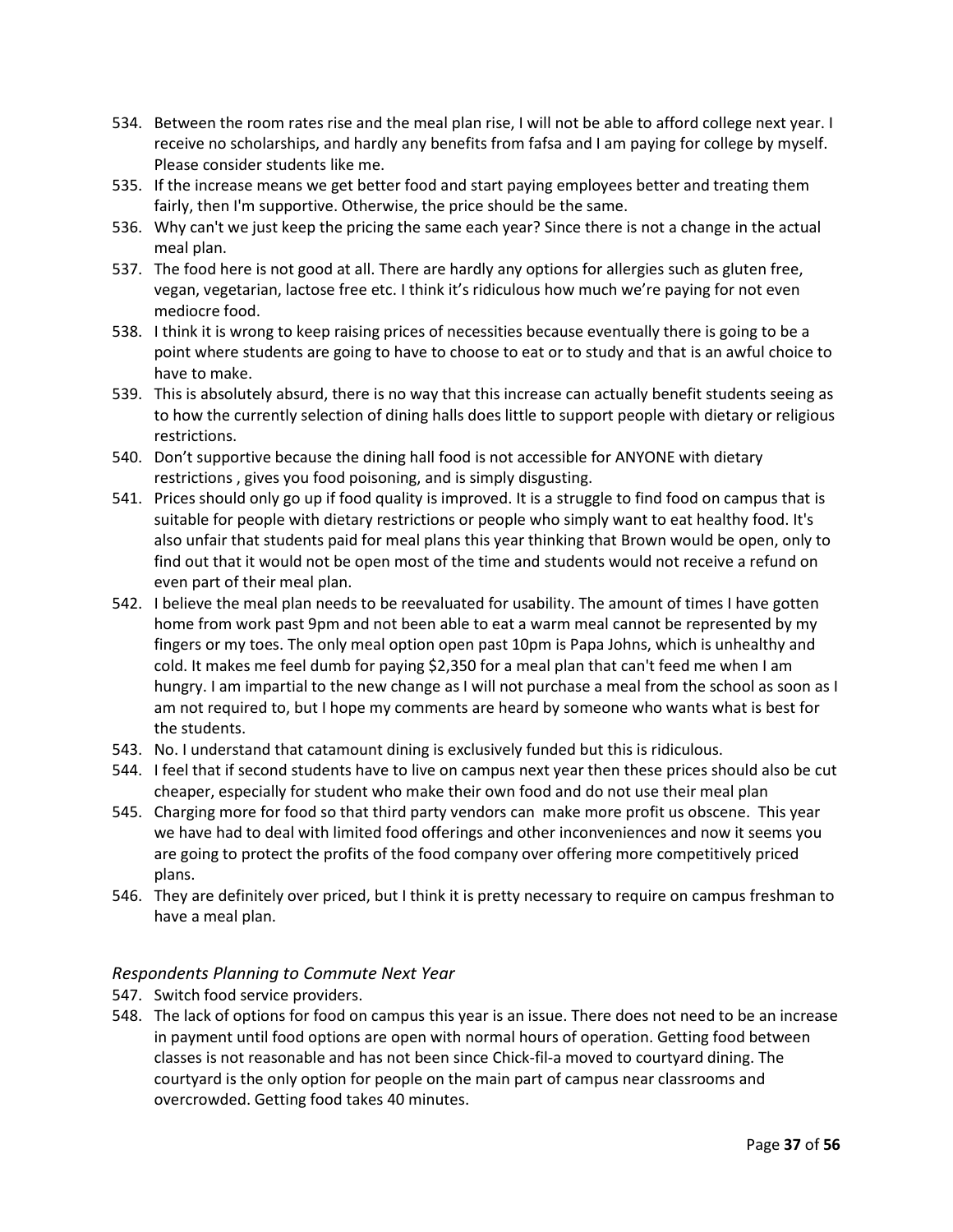- 549. if meal plans are required, more affordable plans should be offered.
- 550. A lot of places on campus have long wait times and very understaffed, if it is open at all. We do not want to pay more for that.
- 551. Unnecessary rise
- 552. I do not support the removal of the 5% DB discount.
- 553. Too expensive
- 554. Needs to be muchhhh better. Too expensive as it is with nothing to really support the cost. Brown isn't even open on weekends?? Steak â€~n Shake hasn't been open all semester? And this has always happened, even before the pandemic
- 555. not enough staff or variety or options to change and lines too long nobody can ever get food when they need it during school day anyways
- 556. The meal options are shit and do not provide adequate nutrition for anyone especially those with allergies or restrictions. It also takes hours just to get one meal.
- 557. I get it but dang bro
- 558. Don't have a meal plan but it seems reasonable
- 559. why would meal plan prices rise when this year we have only had courtyard open. not fair
- 560. i'll only have to use the first year residential, so this change does not affect me
- 561. I think the guest meals are cool.
- 562. I am not getting a meal plan. This does not affect me.
- 563. aramark is the company contracted to provide meals on campus. this company uses prison labor (modern day slavery) and I suggest western divest from them
- 564. send it
- 565. The food provided here by Aramark is already low quality. Why should students pay more? I am sure you're aware of the many complaints of the food service here between closed dining halls, lack of food, lack of quality food, etc.
- 566. After this year it would be hard to find anyone who supports this increase since no one is getting what they are paying for.
- 567. if prices are going to stay this high, at least keep one dining hall open 24/7. Some kids live in dorms that dont have open kitchens, work late nights or have all day classes and can't manage to make it to a dining hall to get food before 9pm.
- 568. Unless this is going into Aramark wages, absolutely no.
- 569. No need to raise food prices when the food here sucks and is still very expensive
- 570. The food is terrible for that price, and service is slow. Especially when half the restaurants aren't open.
- 571. People need to eat to live, stop increasing food prices and use better partners and food distributors, or more local groups to supply food to WCU.
- 572. Creating an incentive for commuters to never consider having a meal plan.
- 573. If the money is to help pay workers better then sure. If they never get a raise then this is stupid
- 574. not applicable to me
- 575. Thanks to the food shortages caused by China Joe, no wonder you're having to charge more. FJB. Oh and screw Aramark too.
- 576. Our food isn't worth what it is now.
- 577. The price for food may be increasing, but the food quality is not. My first year, I purchased an unlimited plan, as it was required. The food on campus was, and continues to be nasty, and has given me and other students gastrointestinal issues.
- 578. some people can't afford to eat already. let alone pay their tution in full/get enough help with payment. raising the price of a meal seems cruel when a lot of people can't afford to eat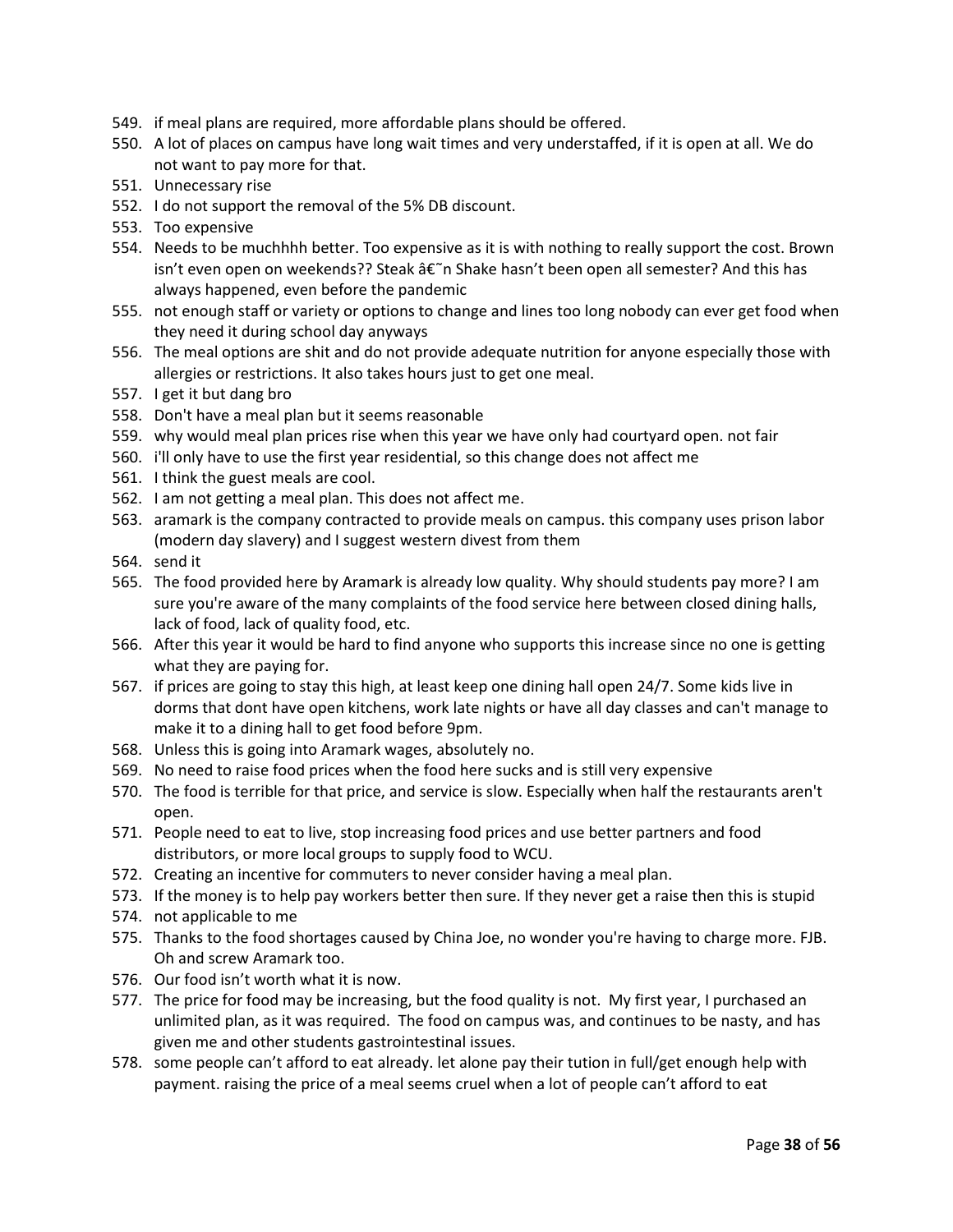- 579. We hardly have staffers to stay open for certain places in order to eat. What are we paying an increase for when we can't keep our staffers
- 580. meal plans should go down
- 581. Cost of living increases are set to skyrocket from inflation setting in this year. If (AND ONLY IF) wages are set to increase as expected to combat this increase surplus of cash, will I be supportive of raising the prices on foods. Price increases must be proportional to student earnings.
- 582. Commuter meal plans are already too expensive for the quality and quantity of food.
- 583. I feel that the increases in plans should be on the first-year residential plans that are required. Increasing the commuter plans will only turn people away further.
- 584. I think meal plans are a scam, but for people who throw their money around all willy nilly its a good way to make sure students eat. Sure they eat only fast food because that's what's here, but they eat.
- 585. Especially after food was not open for all students, more than half of this semester, I do not support this increase.
- 586. If commuters where planning on buying meal plan they will still buy the meal plan even with the increase in price, and if not then they are not required to.
- 587. I believe that it is important to pay a living wage to the support staff of WCU.
- 588. The meal plans are slightly out of touch with the dining options and hours of availability on campus. It is a large price to pay for mediocre service and food.
- 589. I have no opinion on meal plans.
- 590. the food for this price is a little much.
- 591. Campus dining this semester has been a disaster, why should we pay more for lesser quality and less access to food
- 592. Our food is horrible and we are already paying too much for what we recieve. They is absolutely no access to what I would consider healthy food and its very hard to give your body what it needs when you go to the cafe.
- 593. Why do we continuously fuck over commuters? Parking is horrible, it constantly makes us late to class, you price gouge parking and now you want to raise meals plans as well knowing we no longer have the ability to leave campus in-between classes due to the parking situations you caused.
- 594. There were few to no facilities able to support the food needs of the student body in a daily basis, which is shameful. With minimal expenses being utilized this year due to this "shut down", there should be absolutely NO increase.
- 595. Stop raising prices
- 596. Over priced for low quality food.
- 597. If the price of meal plans increases, so should the quality of the food.
- 598. Commuters should not have to pay more for a meal plan when they are only on campus for classes. Therefore the meal plans that are not for freshman should not increase.
- 599. As long as the commuters still have this as an option I'm okay with this.
- 600. If this helps pay better wages, I support.
- 601. I do not use a meal plan.
- 602. Meal plans are already so expensive, I can't afford to have one.
- 603. Meal options on campus and hours are terrible until this is fixed I do not see any possible reason to increase any rates
- 604. Don't have a meal plan.
- 605. The meal plans are fine now
- 606. N/A
- 607. I dont use them, do what you will.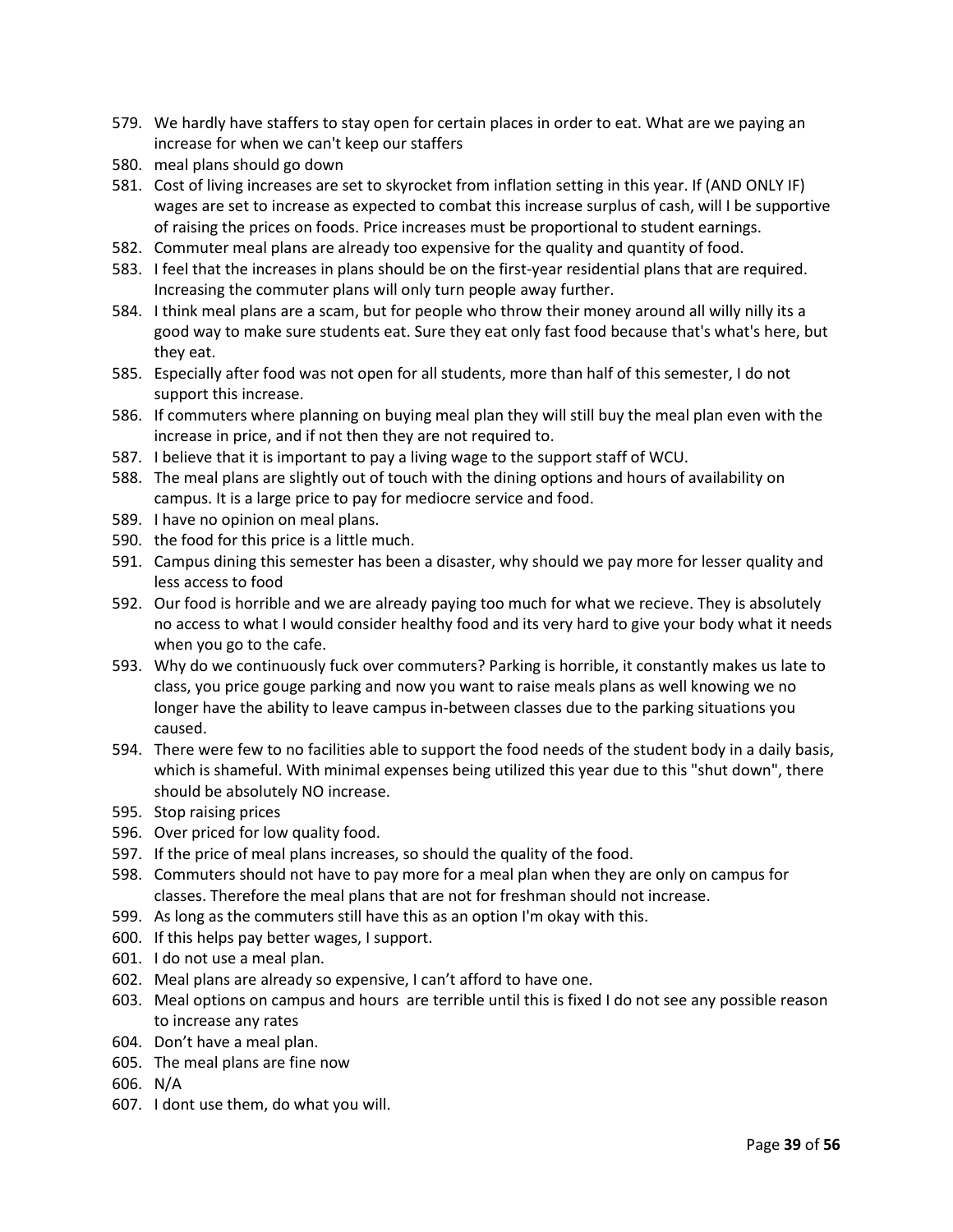- 608. If it gets student workers paid more, I support it. Side note, can the Department of Campus Activities students get paid more? I feel like I don't make enough.
- 609. Meal Plans are already too expensive as it is, which is why I did not purchase one this semester.

<span id="page-39-2"></span>*Respondents Planning to Take Classes Primarily at Biltmore Park Next Year*

610. Increased meal plan prices support a better wage for workers.

#### Graduate Students

<span id="page-39-1"></span>*Respondents Planning to Commute Next Year*

611. N/A

612. Why not use the proposed athletic fees to mitigate this cost instead of passing it on to students??

#### <span id="page-39-0"></span>*Respondents Planning to Take Classes Primarily at Biltmore Park Next Year*

- 613. Soley for guest meals.
- 614. I think it is telling of how financially strapped students are, with the fact there is a food pantry on campus for graduate students at Biltmore Park. It is challenging to attend school full time, work and not have mounting debt. Food security is something that no student should have to worry about.
- 615. N/A for me
- 616. As a PT student attending the Biltmore campus, I do not consume meals. I should not be charged a fee for meals as part of regular tuition unless I participate.
- 617. I do not eat on campus.
- 618. Food costs are going up. Need to pay more to keep up with costs and quality.
- 619. I support hourly wages for workers being increased.
- 620. Does not impact biltmore students therefore again seems unfair that this is part of our tuition
- 621. 10% is a significant jump. I support the idea of maintaining the first-year rate as mentioned.
- 622. Ensure you are paying a living wage to all workers.

## **Any other feedback on WCU Tuition and Fees?**

#### Undergraduate Students

<span id="page-39-3"></span>*Respondents Planning to Live on Campus Next Year*

- <span id="page-39-4"></span>623. The fees here are a joke
- 624. I'm glad housing is going down, because dining and athletics is over charging
- 625. give scholarships to out of state students. I go to western and in the honors college and got no scholarships because I am out of state. maybe just maybe make it cheaper for people who do not live here. Yall inconvenience and inconsiderate
- 626. N/A
- 627. N/A
- 628. Lower them
- 629. For the meal plans, please allow more Declining balance for students for the Unlimited Basic and Block 150/80/40. It will be beneficial to let students be able to eat at more places. For the Unlimited Premium and Basic. Decrease the amount of Meal swipes and add more Declining balance instead. This will allow students to be more happy of having more food places to eat at besides the dining halls. It also ensures that students of different backgrounds are allowed to have equal access to their diet needs.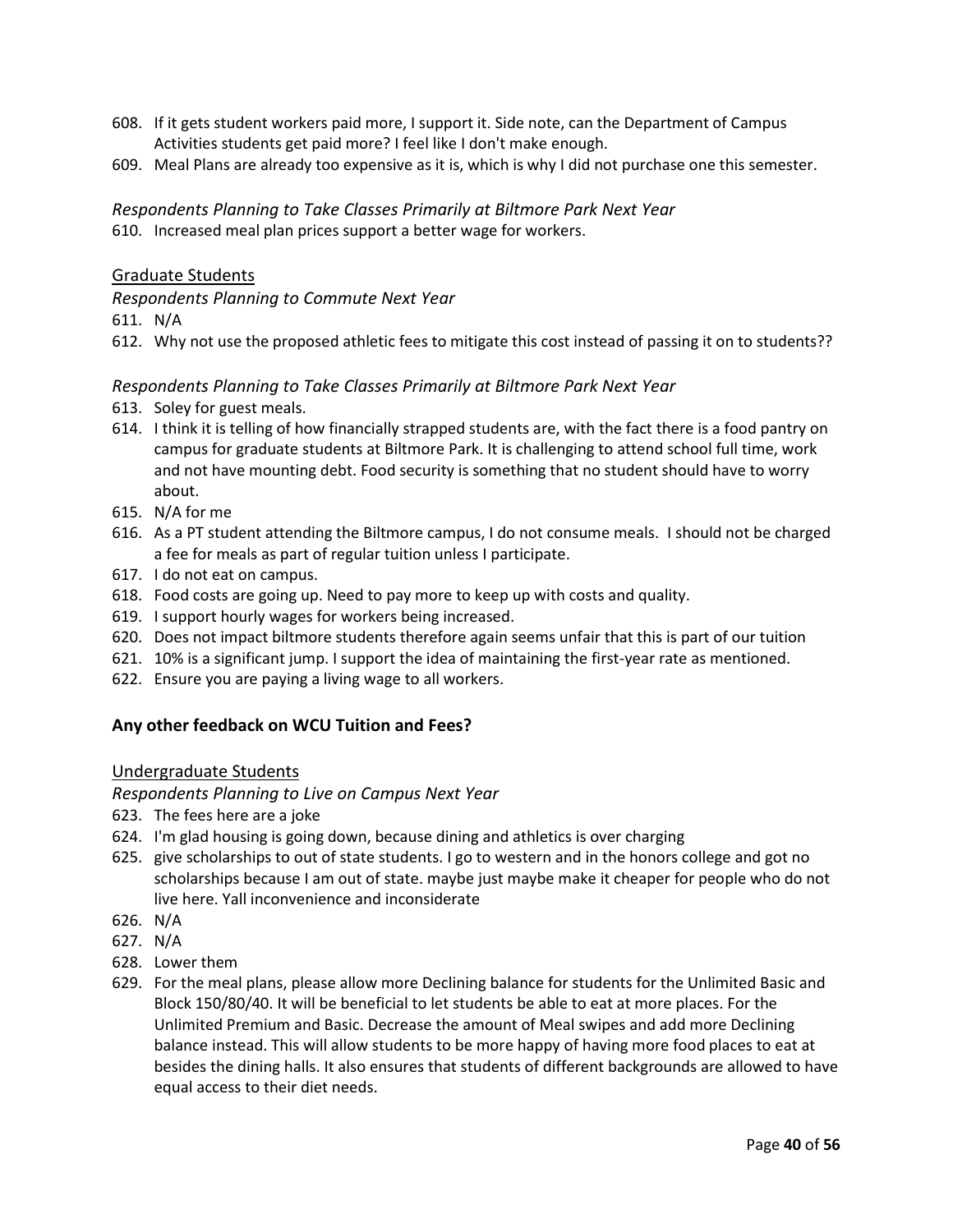- 630. If at all possible keeping the tuition and fees as is or lower is ideal. So far the best rates I've currently seen, which is one of the big reasons for choosing this institution aside from my major, FTP.
- 631. The price needs to be lowered because I feel like I'm being ripped off for my education
- 632. I'm broke
- 633. lower the prices, stop making us pay so much for nothing, we barely have any food choices and need brown opened up, so worry about the food and not this.
- 634. Housing and meal plans are too expensive.
- 635. As of now I see now problem with the current tuition and fees. However if this changes, it will affect how many people choose to come here, and if current students decide to leave or not.
- 636. Too many fees
- 637. I understand the increase, I would also understand you supporting more dining options. For the 21/22 I know there struggles but there should be updates and corrections by now.
- 638. Increasing services that do very little for students shall not be a decision.
- 639. The meal plans in particular, especially the Unlimited Basic plan for first-year residents, are a little annoying. 5,000 meal blocks is way more than can be used in a semester while there are zero exchange meals and only a small amount of DB. Students should have the option to choose what balance of DB to meal swipes they have.
- 640. I admit that I'm not very supportive of all of the fees that come with WCU tuition, mostly because I was caught unaware by most of them when I first started attending (though I accept responsibility for my lack of knowledge on the subject). However, I am certainly against all the costs that I do not see affecting my school career.
- 641. none
- 642. Students should be reimbursed for fees that are not used.
- 643. A map of campus
- 644. /a
- 645. Mandatory fees outside of tuition, room and board, textbook rentals, and meal plans should be cut and charged on a use/opt-in basis.
- 646. The fees are really high, I wish they could be lower, the NC promise tuition is honestly a facade because you think your going to college for a lower cost but with the fees and room and board added it's no different than any other college in NC, it's actually more expensive that UNC Greensboro for me.
- 647. leave it how it is or decrease
- 648. Don't raise fees
- 649. Committee should remember that this is a NC Promise School and the goal should be to keep it affordable for all students.
- 650. N/A
- 651. Stop making the minimum amount we can put in CatCash \$5. I do not need that much in CatCash but I have no other choice if I want to print something. I have only had to print one thing and I had to basically pay \$5.50 to do that. Ridiculous.
- 652. The \$500 per semester tuition makes you think you are getting a good deal.
- 653. I feel we should not have to pay the athletic fee if we do not play sports. Only those that relate to the specific individual and or whole community.
- 654. N/A
- 655. The internet is absolutely ridiculous and something needs to be done about this because most of the time classes are disrupted and I'm not paying 12,000 a year for spotty classes.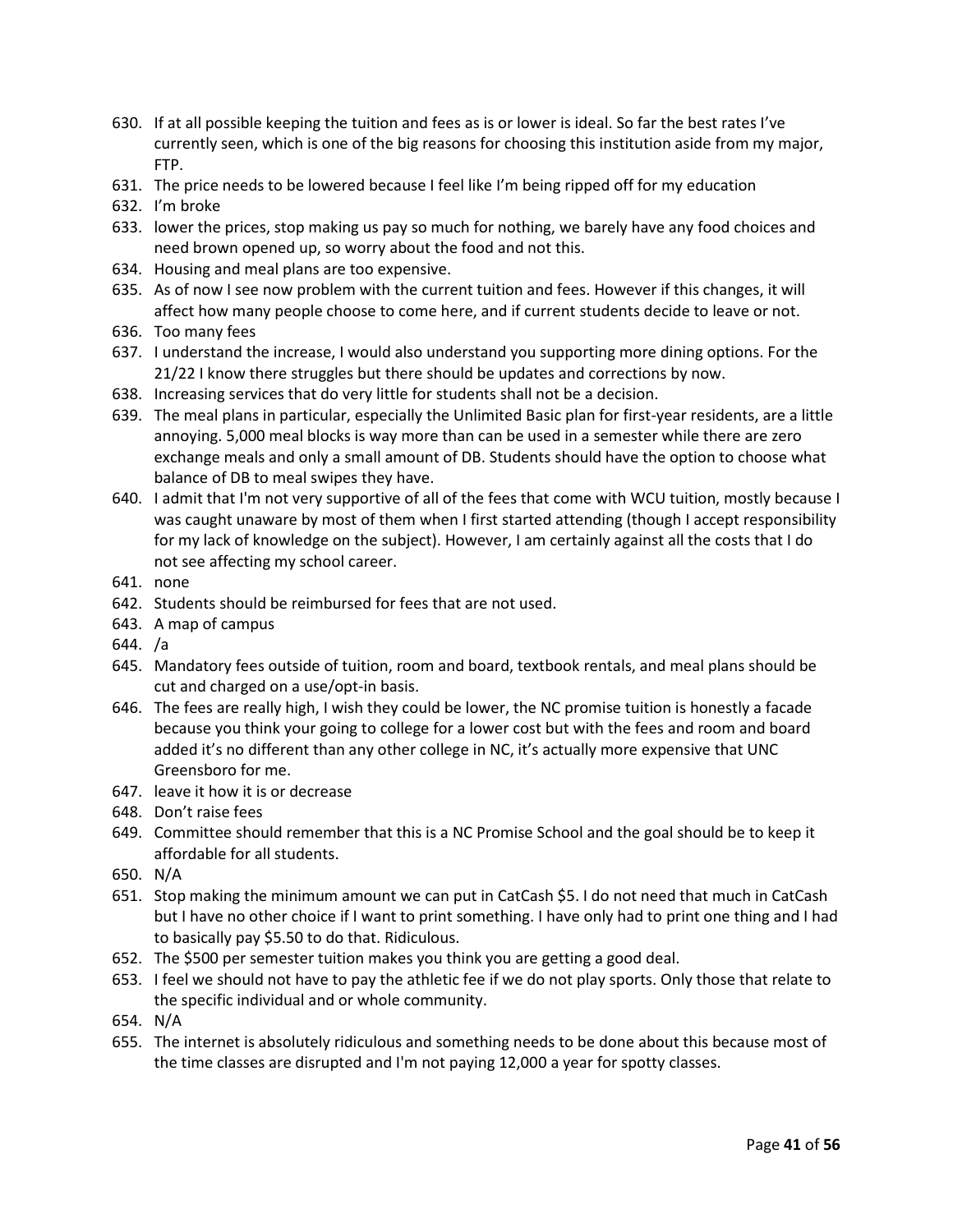- 656. We pay too much money for the school WiFi to constantly go out everyday this is interrupting classes and the process of completing home work assignments. If this continues to affect the university's academics, expect to lose business.
- 657. There a certain fees that i pay each semester that I do not even use. For example the gym fee. I understand but maybe decrease some other fees.
- 658. Stop raising fees when you admit more people then you have space for.
- 659. I think there should be more financial assistance offered, it's really hard for me to meet the current requirements so raising it puts me in more financial danger
- 660. I shouldn't be paying \$400 to park across the highway.
- 661. Meal plans need to be reviewed. Many students have meal plans that are not being used to their fullest potential and many students feel as if they cannot use them due to the dining options and operations this semester.
- 662. I think that a solution to increase fees is to give a list of options where students can choose what fees to pay but they are higher
- 663. N/a
- 664. I feel like we pay a lot of money just to get small things in return. We are constantly expected to pay more money each year, yet the NC minimum wage is still 7.25, and a lot of us students are paying for our own colleges. Unless you want us to have to drop out, maybe be a little more respectful towards our wallets? I don't mind having some changes, but not all at once, and not on the things that some of us never even use.
- 665. None
- 666. I wouldn't mind paying more for the tech fee if it meant that we'd have better wifi and cellular service on campus.
- 667. Why do some fees have to go up every year? The students don't decide all the construction the school goes through, the school does.
- 668. With the tuition and fees, it is best that we put academics and student living at the forefront. These two areas are what are going to make a student's future successful not sports, not social events, and not other needs. While these are nice to have they are not in the best interest of a student's future.
- 669. None
- 670. I feel like possible refunds need to be given to those that don't utilize all of the fees, such as the athletic fee or particular fees need to be lowered because of the lack of usage.
- 671. You'll lose business.
- 672. \$400 for freshman parking especially how inconvenient the area is and how unpredictable the buss tend to be is ridiculous! Not to mention you can't carry many items to and from your dorm through the buss! So in order for you to drop off your things at the dorms you kinda need to park the car somewhere near the dorms but there's always cars parked in that area!!! Leaving the car near a wall or by the fire lane leaves you with a TICKET even if you've only been gone for 10 mins!! Please from the bottom of a broke college student's heart please dear God PLEASE fix the parking situation....
- 673. Why are you going higher? Explain to us please
- 674. Put better cell towns near the Allen dorm and you should add more db to all students because not everyone wants to eat courtyard or brown everyday and add more then one meal exchange a day.
- 675. Comparing in-state and out-of-state tuition, the difference is outrageous and makes it impossible to completely pay off a year even with the help of scholarships and loans.
- 676. By charging every student the same fees, you're forcing poor students with good GPAs to take out loans to support student athletes with worse GPAs(on average), doesn't that seem unethical?
- 677. Better allocation of current budget rather than just chargng for more money.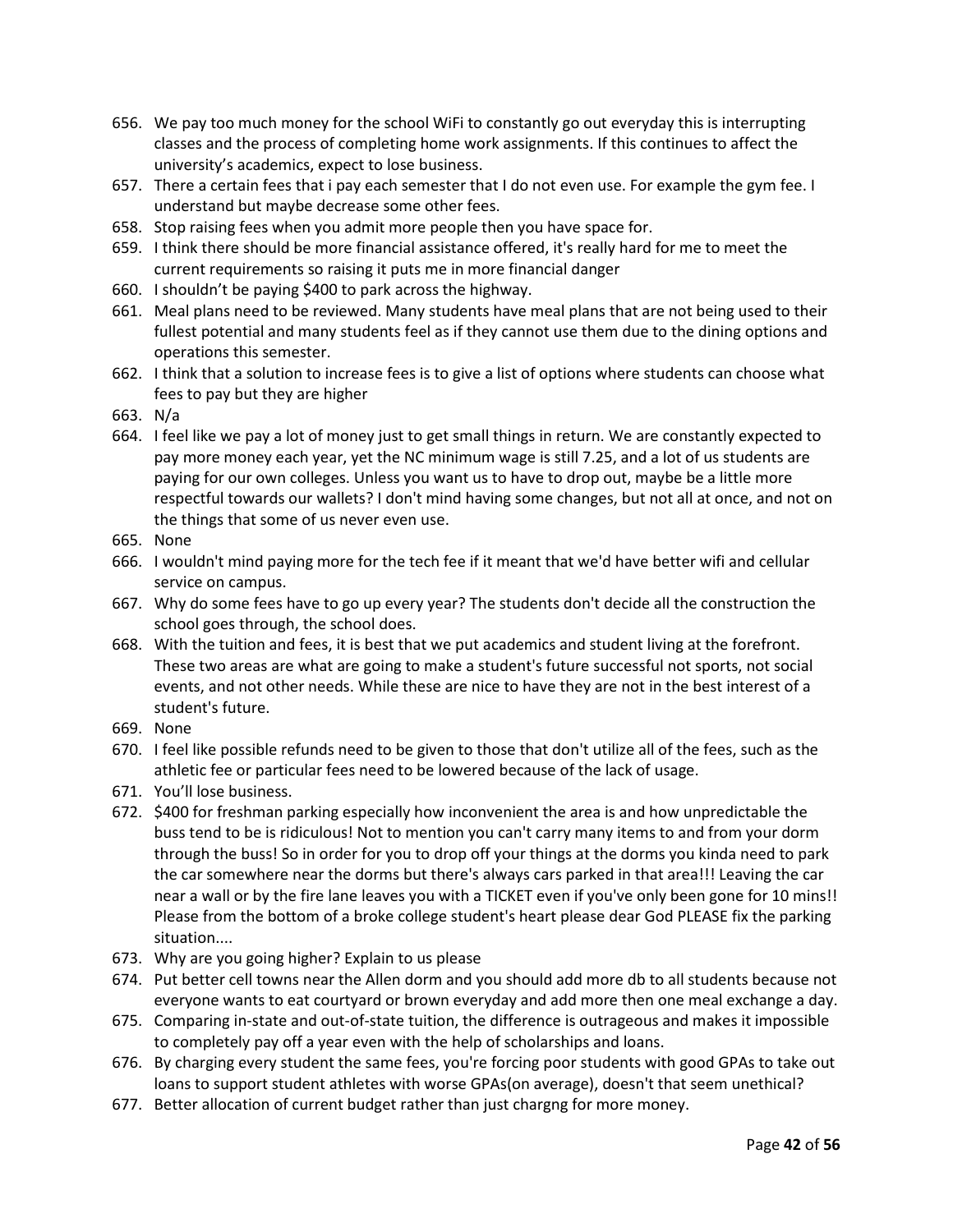- 678. I think the fees are insane especially because a majority of the time we are getting fees for things which we dont even use. We are people first and foremost and yet every college WCU included sees us as numbers and ways to make a profit and revenue. We are not people here.
- 679. It seems like all the fees are affecting upperclassmen??
- 680. The tuition is already reach the highest or highs that I can afford as an out of state student. With a rise in fees I will have to be working full time as a college student and figure out how to afford living on campus with another rise in residential living. Along with a rise in meal plans that is simply irrational and uncalled for. I do not see any need for such an increase when I am paying an obscene amount for simply the bare mini mhm while being out of state. I should also not need to pay athletic fees when I am not attending games, play sports, and doing anything involving the teams or events.
- 681. n/a
- 682. WCU ads on tuition are misleading because they fail to mention the thousands of dollars worth of feeds included in tuition.
- 683. I dislike the parking costs. I am finally able to bring a vehicle to WCU but being able to park it I have to pay a total of \$400 though this semester is almost over and I will only be attending the spring semester, not the summer semester. Based on this and the pricing I am overpaying by almost 2 times and this is just unfortunate because I am barely able to pay for tuition or even gas. I must go home every weekend for welfare purposes and my family cant drive upwards of 1-hour every weekend for this. It would be amazing if a change could be made to the parking fees. For example, instead of a yearly payment make it a semester-based payment. You would be charging once for fall once for spring and once for summer. And instead of charging 400 total, you could be charging 175 for spring and fall and 125 for summer. A student taking fall and spring classes only would be paying 350. This would only be a 50 dollar decrease but it would be less strenuous on students that don't readily have funds available and don't want to get in debt because. This would also be more practical because of the fact that students have to pay for meal plans, housing, and tuition at the beginning of every semester; splitting the price of parking would just make sense in terms of semesterly fees. I ask that my feedback gets considered or at least thought about because I am just one of many students that worries about their car getting towed or receiving a 132 dollar ticket for not having a pass because they can not afford it.
- 684. I do not want to pay more than I already am on any type of fee or cost
- 685. Lo
- 686. Yes. I enrolled at WCU in large part because of the NC Promise program. However, after enrolling and finding out the true costs, the headline of \$500 tuition feels more like a bait a switch fruad.
- 687. I understand it is near impossible to lower tuition without cutting programs and amenities. However, we shouldn't spend disproportionate amounts on athletics in the near future and try balancing out because it does cost a lot to run a university that I am aware.
- 688. Make upcoming freshmen pay the higher interest for residence halls. Upper class men won't be able to live in those dorms anyways.

## *Respondents Planning to Commute Next Year*

- <span id="page-42-0"></span>689. Stop pretending to be a beneficial NC promise school if you are going to continue to add additional fees. It's embarrassing and it's annoying.
- 690. No
- 691. Decrease prices in parking passes.
- 692. Remove the requirement to students who do not attend athletic events- i.e. prohibit students who do not pay an athletic fee from attending athletic events for free.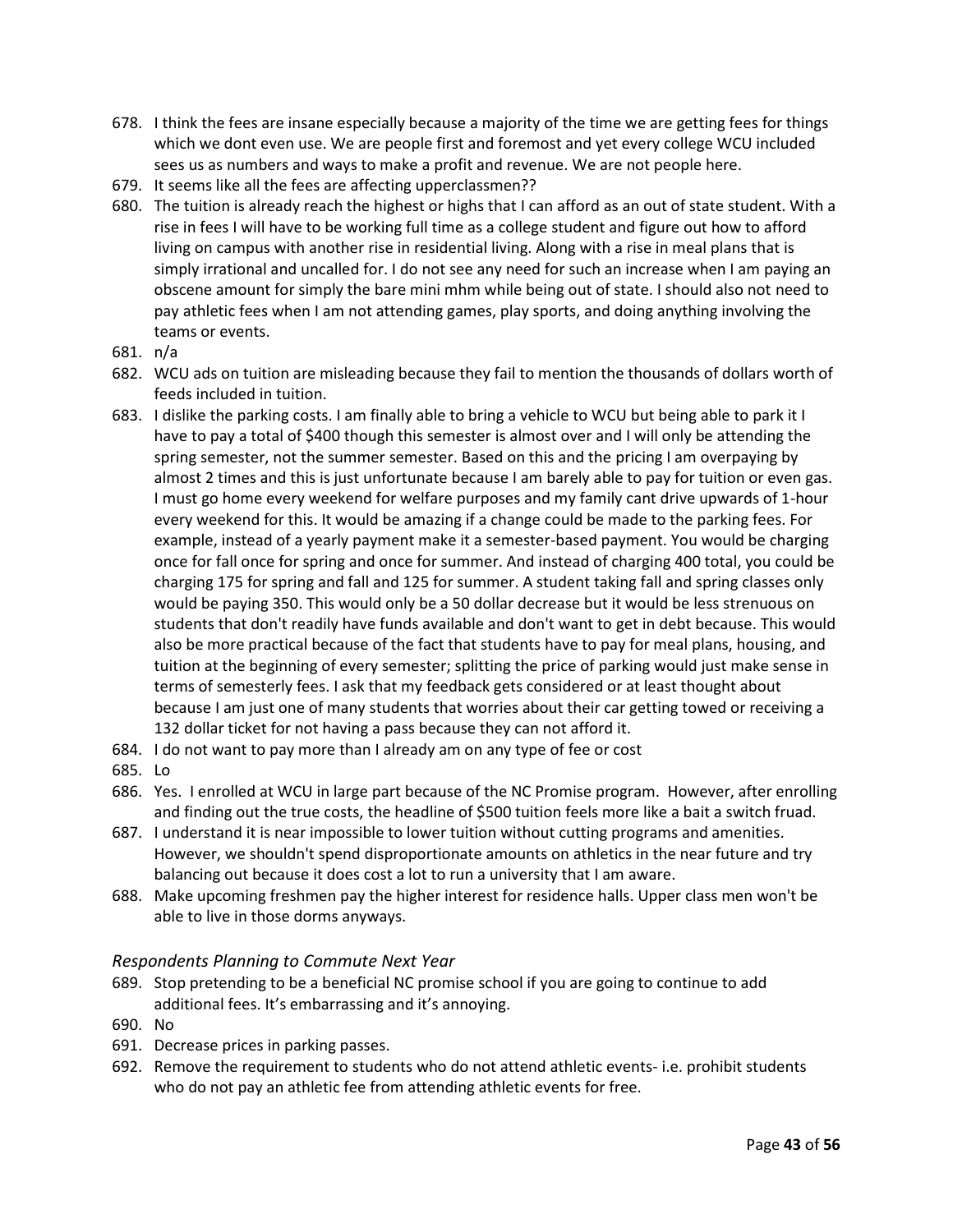- 693. Wcu is suppose to be a cheap public education. With all of the increases of room and board fees, the 500 dollar tuition will be pointless because the room and board fees are unaffordable. Also, wcu will have the 3rd highest athletic fee in the Unc system.
- 694. Please take into consideration students opinions. It feels like we are constantly ignored. As well as sports should not always take precedent. I get they bring in a ton of money, but support ALL students. Every department on campus needs more funding but I can't agree to raise fees without promise that they will recieve some.
- 695. The fees should not be realized for things the students cannot use on a regular basis
- 696. There should be an option to opt out of program fees that we have no affiliation with.
- 697. stop making me pay for athletic events that I don't want to attend. make it optional
- 698. The commuter parking fee is outrageously high considering the lack of actual parking availability anywhere near classes. Most of the commuter lots are at least 20 minutes, and usually very full.
- 699. after the pandemic students have been financially struggling, prices should be decreasing to accommodate the circumstances we have faced, definitely should not be increasing.
- 700. Parking fee should not be there if Students are paying \$300 non-refundable deposit just to secure a seat.
- 701. I think it's overall too high. Especially since WCU's whole advertisement thing is the \$500 tuition. That's very misleading and not fair. I have friends who say that WCU is just as expensive for them being out of state as if they were going to a college/university in their own state.
- 702. Not sure why I have to pay for parking to begin with
- 703. you cannot make us live on campus another year, Federal law over state.
- 704. Thank you for being transparent and keeping us informed!
- 705. I agree with the proposed changes. They're great ideas!
- 706. I'm ashamed of what WCU has done with tuition over the years. As a senior, it's upsetting to see the questionable things (random money leaving my account, etc) that this school has done.
- 707. Commuter students should not have to pay fees for things they do not use. For example, dining fees, when I pay for my sandwich out of my own pocket or athletic fees when I am not an athlete or attend/participate in any athletic events.
- 708. It's too expensive already stop over charging commuter students for what they don't participate in
- 709. I think there should be less charges for the ones driving back and forth for classes. I do not find it fair that I have to pay a maintenance fee when I do not live on campus.
- 710. no
- 711. Increase the fees. This school is very cheap to go to, and it has a ton of potential.
- 712. Do not make any changes unless decreasing fees
- 713. N/A :)
- 714. with prices going up on some of these dorms, maybe some of that money can go to ensuring that the dorms without a/c or heat are equipped by next year.
- 715. Us non-traditional students shouldn't have to pay for athletic events and stuff. We aren't coming. We are old. Strongly dislike.
- 716. There should be reduced fees for senior citizens (or others) who just want to take the occasional class for personal enrichment.
- 717. It would be helpful if the fees were more consolidated or clear. It is always confusing reading the fees list and trying to understand what and why I am paying all of those items.
- 718. Meal plans are way too expensive
- 719. Students who live off campus should have to pay a residential living fee since we don't live on campus
- 720. Why pay for brown dining hall if we don't live on campus or have meal plan? Brown isn't even open yet we had to pay a fee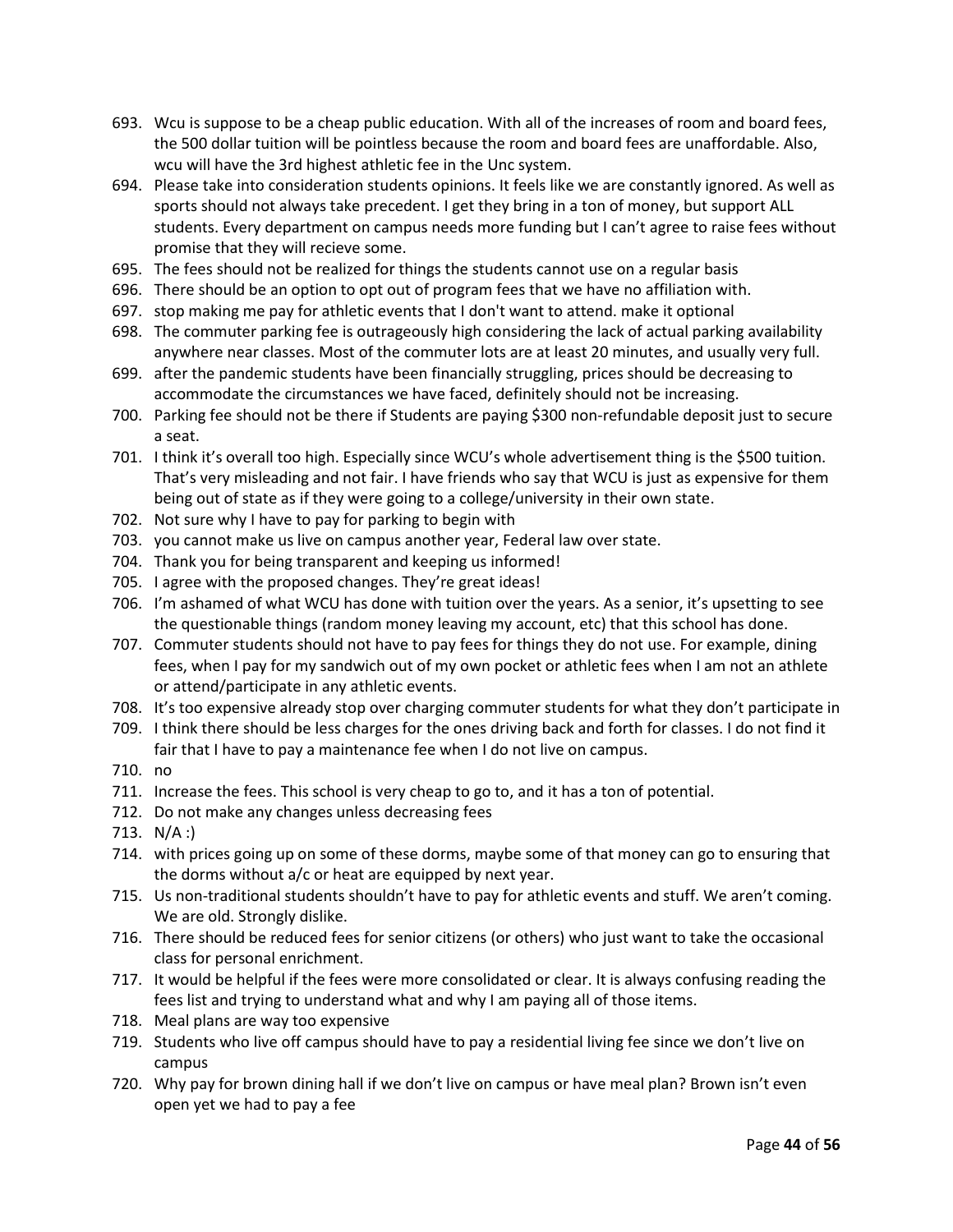- 721. Some fees should be optional like sports
- 722. stop taking all of my money!
- 723. Why are we more concerned with student athletes that provide incredibly failing performances and yet some educational programs are not as fleshed out as other UNC system colleges? Understandably, people choose this college over others regardless of their other options but this opportunity leads to a voice being heard and my opinion is that to retain students of all backgrounds, interests, etcâ $\epsilon$ <sup>1</sup> raising fees because of student athletes (a minute population of the student body that does not draw in more income versus how much is spent on them) will lead to better numbers. WCU could be better in so many other ways. The athletes just happen to not be their direct route.
- 724. The athletic and parking fees are outrageous. I shouldn't have to walk a mile and a half to school in the freezing cold because I can't afford that over priced commuter pass.
- 725. If we're going to be charged for parking we should be able to have convention parking spots for our classes. Especially senior commuters and staff.
- 726. It makes sense to have the nicer dorms cost more. It makes sense to have more meal plans and have them cost money, it makes sense for the crappy dorms to decrease in price. It does NOT make sense for the athletics to force students to pay even more money. We need to see a breakdown of what athletics is doing with all their money because if they're bringing in so much, plus their uniforms are sponsored now, I don't understand why they can't pay for it off of fundraising and ticket sales. Have somebody else try to pay for it before you force the students. We can barely afford to get ourselves through school that's why we're at western in the first place. I feel like recruits would be more interested if we had better coaching, better academic programs, more community, not just fancy facilities
- 727. I came to western because I am poor and this is the cheapest instate school. Making us pay more is going to hurt the student body and make fewer people come here/drop out.
- 728. Please get more parking
- 729. All these price increases are rooted in the rising inflation thanks to the idiot dementia patient placed into office. Not legitimately elected, but appointed. FJB
- 730. Lower the parking cost.
- 731. As a commuter the fees are ridiculous. I understand the college wants to make money but some of the fees are for things I will never use. I don't use CAT transportation, I don't live in any halls, I try to leave campus ASAP to get to work. I feel like the charges are just too much for not using any of them.
- 732. Parking passes, tickets and fee's should not be a thing/faculty parking is understandable.
- 733. Maybe give explanations to the fees when paying for classes?
- 734. I DON'T CARE ABOUT YOUR ATHLETICS! I don't want to fund our teams constant failures. It will not improve. If someone can play well, they wouldn't be playing here.
- 735. STOP INCREASING OUR FEES! This is getting ridiculous. We already pay so many fees to go here. Let us opt out of fees that we don't use. It just makes you look money-hungry and greedy. I'm sure this survey serves absolutely no purpose, but thank you for your time.
- 736. Out of state tuition is very high.
- 737. Lots of unnecessary fees for commuters in my opinion.
- 738. Being a transfer student at the university since Fall of 2019 (5 semesters), I have experienced a decrease in my social happiness, an increase in production of future buildings (of which I will never be able to enjoy), and an increase in my tuition all right before my Spring 2022 graduation.

Fuck. You. Social Development ID: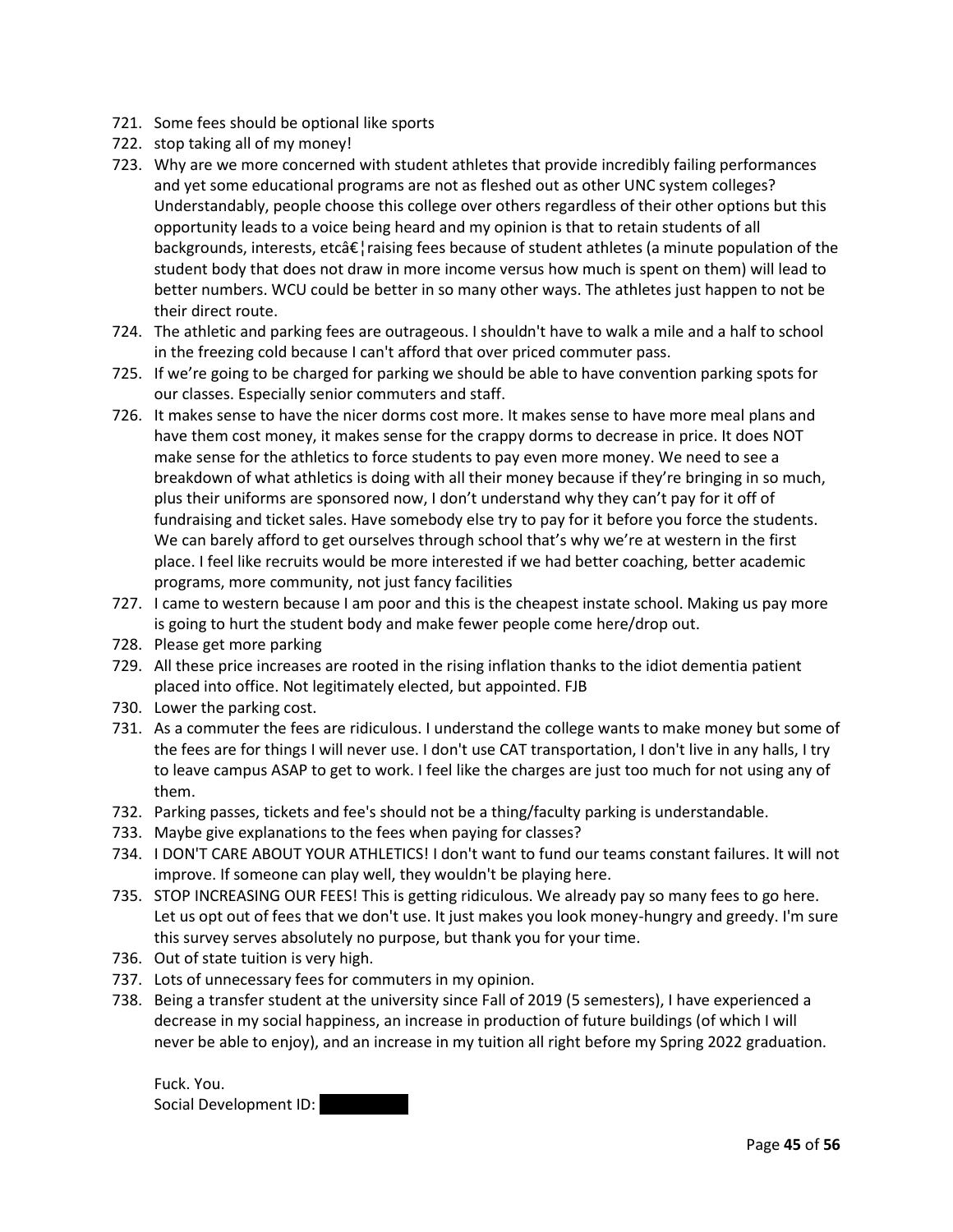- 739. Quit charging us fees for stuff we don't use.
- 740. Maybe offer the rec center as an option that you pay for with a pass, instead of forcing people to pay for something they potentially never have any time for (because they live off campus) or just don't use. Same goes for commuters and the requirement of Health care... the universities health care is expensive and if they're not staying on your campus why is it enforced?I pay for an outside source but if I had the choice I would just have an Aflac plan for emergency use. I just want to come here and get an education, I don't need all the extra costs placed on me.
- 741. Tuition is a fair price. The fees are what break the bank to attend college. There is literally a fee for every operation on this campus and it is outrageous. It is not fair to ask every single student to pay for every service available at this school. I feel that there should be a choice. If we choose not to pay, then we get put on a list to not use that service. CatCards should be used for more than paying for our food. We should be using that to sign in everywhere we go on campus, aside from attending class. It would make everything simpler to be a part of an organized system and not have to explain all of our information every time we go anywhere. As a student, the school already knows just about all of our information. Why not organize that information to make it useful? Instead of repeatedly being asked the same questions. Frankly, I am quite disappointed with how many fees I am charged at this school. It is especially infuriating that professors even have to pay for a parking space. Even then, it is never guaranteed. Why should they have to pay to go to work? They shouldn't. The priorities of this school are skewed and it is not for the better.
- 742. Take assault serious, stop pleasing everyone, take care of the people who feel you don't care. from first hand experience the football team is full of disgusting individuals with no respect for women, I think western needs to do something about that and take those claims from girls seriously. I think it is absolutely unfair that we have to fund their "fun" when they are single handedly taking "fun" upon themselves in a disgusting way.
- 743. I want to take off the fee that I have to pay for my "free" tickets to games. I don't care for sports, never have, and I don't want to pay for that.
- 744. Parking fees should be reduced for commuters. Commuter parking is incredibly restricted to begin with.
- 745. i shouldn't have to pay for the football team to go here since they aren't even good at football
- 746. I am concerned about the parking fee and the lack of available parking for commuter students. I don't understand why the students living in residence halls park at the closer lots when students that drive in each day are experiencing less and less parking. We have to navigate each day whereas those that live on campus do not need to access their cars daily.
- 747. Please don't charge so much for commuter parking if you're only going to offer said parking on one side of campus when lots of buildings are located on the complete other side of campus. On top of this, there are two metered lots right by the bookstore that cost money 24/7, and those could be used for commuters while the lot off of Buzzard is "under construction." That lot isn't even very helpfully located, but it's at least a little better than what is currently an option.
- 748. no
- 749. N/A
- 750. Affordable going unaffordable
- 751. WCU is one of the cheapest colleges available not only to in-state but also out-of-state. For the most part we are up to par with other comparable colleges and universities. However, we lose potential student athletes with our poor facilities.
- 752. I feel like there should be more parking options for commuters. I pay around \$400 for a parking pass and still have to use paid parking sometimes because there are no spots.
- 753. for a commute student traveling from Asheville I think its ridiclous for those who commute to pay for building fees that we don't actually use such as gym or weight lifting building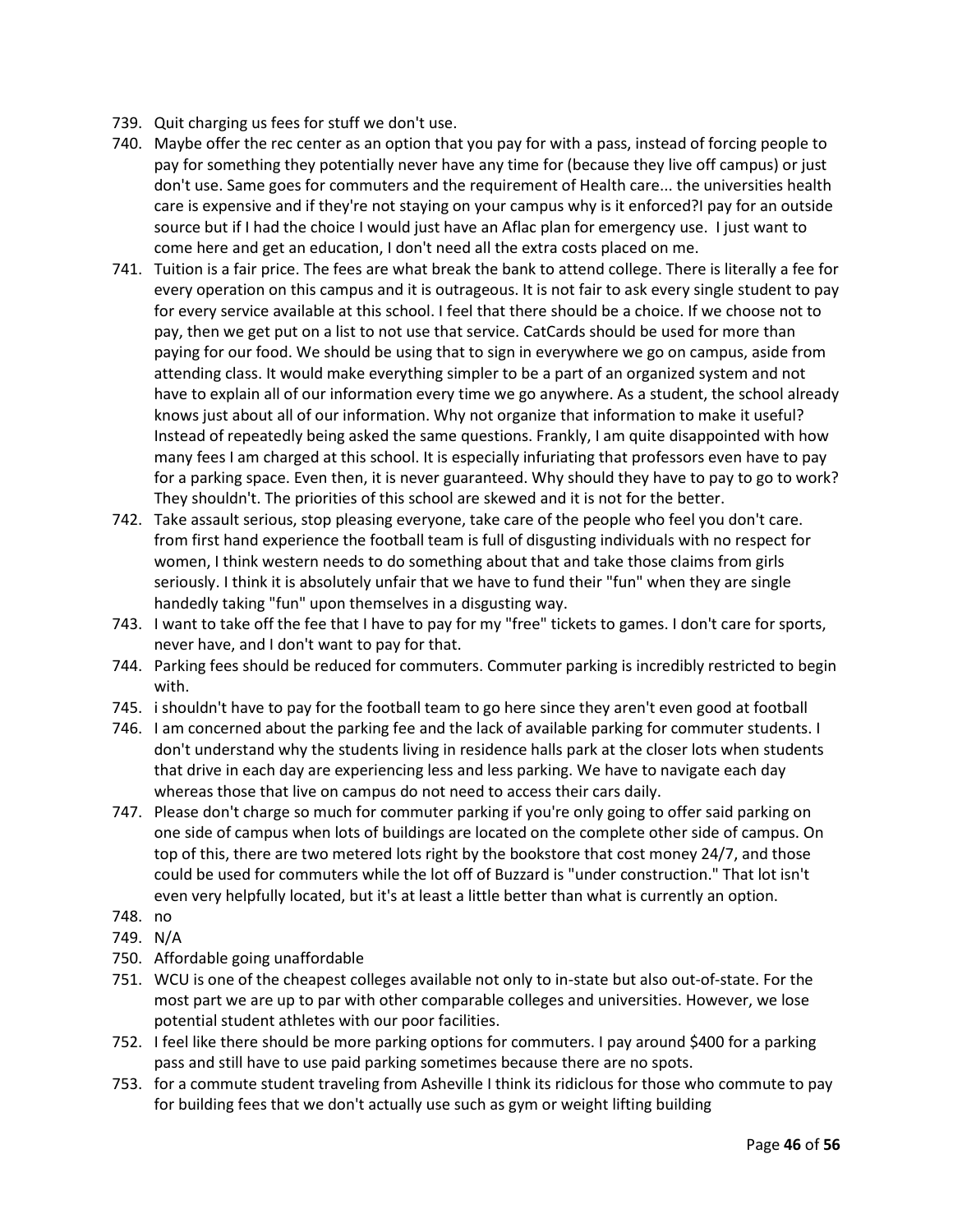- 754. Stop raising prices I'm struggling financially enough
- 755. The amount of money it takes to buy a parking pass is outrageous.
- 756. Making the tuition fee clearer to students would be appreciated. It felt like it was hidden and secret from how it's advertised. The tuition fee is advertised as 500.00 however going into it fully and having to pay for it, it's not what it describes. Be more clear that it is 500 hundred minus the original tuition cost. That way students are not fooled by the proposed 500 hundred (plus parking) and then will not be as surprised when they still have to pay around 1,900.00 dollars in tuition fees.
- 757. Some of the fees could be aimed at selective people rather than everyone. For example, the rec center fee. Not everyone uses the rec center, so rather than charging everyone, the fees could only be for those who enter the rec center on a regular basis. Like a gym membership.
- 758. optional athletic fees
- 759. It is supposed to be \$500 tuition but instead the extra fees that add to it wind up to be \$2,500. This is absolutely ridiculous as I don't use any of the facilities at WCU like athletics, etc.
- 760. I think tuition is already pricing and trying to raise that by another 1,000 is asking a lot of those that can barely afford it already.
- 761. Yes, vehicle registration for commuters should be considerably less. If we have to drive here everyday that should be taken into consideration. Perhaps a scale ( further from school= lower charge) There should also be more disabled parking I've been hearing numerous students talk about how there is not enough parking that is convenient.
- 762. Give me the option to waive these fees. I get nothing from athletic fees. Let me not be charged a health services fee if I sign a waiver saying I am not allowed to use the on campus health services. And certainly do not charge us those fees for summer classes that are online. There was absolutely no reason I should of had to pay a athletics fee,health services fee, and a campus security fee for summer online courses when I wasn't even remotely near this zip code.
- 763. Remove the unneeded fees.
- 764. Collect some money to fix the parking.
- 765. In general, I don't think student's tuition and fees should increase only because the University wants to keep building things and add on to the campus. It is not the student's responsibility to pay for it.
- 766. So much money gets poured into athletic improvement; why not reallocate some of the money that would go to the third-rate sports teams and offer them as scholarships? If the sports were good, I could understand all the renovations to Ramsey and the fields, but the football team in particular gets so much funding.
- 767. Parking operations is absolutely horrible
- 768. n/a
- 769. N/A
- 770. Military veterans should be charged at the instate tuition rate regardless of state of residency.
- 771. As I am sure others have said in the survey, the cost of parking is exorbidant. Why do I even have to pay for parking if I have already paid to come to your school? Do you want me to sign up for and pay for classes and then not be able to attend them because I can't afford a parking pass and then can't find a metered lot? Because that feels counterintuitive to me. The parking situation has caused me more grief this semester than literally anything else.
- 772. Make them cost less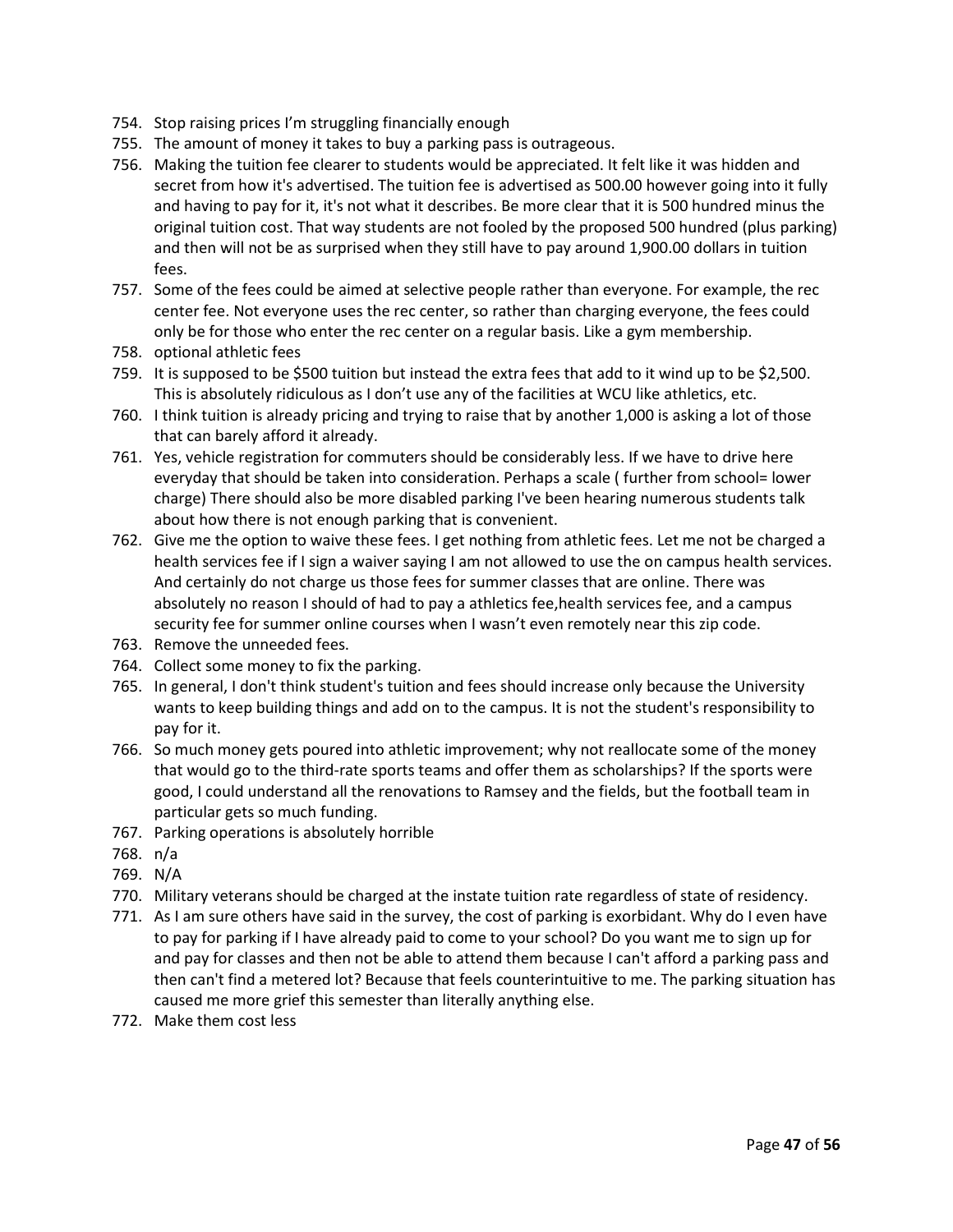## *Respondents Planning to Take Classes Primarily at Biltmore Park Next Year*

773. It is unreasonable to require Biltmore Park students to pay fees for services and expeiences we can't easily access.

#### <span id="page-47-0"></span>*Respondents Planning to Take Classes Online Next Year*

- 774. Do not raise the fees!
- 775. I'm a distance student so
- 776. No.
- 777. I would not be able to attend school if tuition and fees are increased for online distance students. I pay cash for my classes and already have a lot of student debt and do not wish to incur more.
- 778. Doing the Distance program for ET. I am surprised at the difference in cost from other Major Universities.
- 779. Dont charge people for fees that they will never encounter
- 780. No.
- 781. summer feels are insane
- 782. Tuition at WCU is one of the best out of all the universities in NC.
- 783. I love the fees being low at WCU so I can finish my degree
- 784. tuition is fine, Its the other fees that raise the cost so much. If these fees could subside then the cost would be affordable
- 785. online fee is fine with the North Carolina Promise Program.
- 786. None
- 787. Appreciate the support! The tuition and the fees associated with my degree have made it possible to pursue my educational goals
- 788. lower
- 789. Keep the reduced tuition. It helps to have affordable fees for higher education.
- 790. I would love for the NC Promise tuition rate to be offered for summer.
- 791. The NC Promise Plan allows me to attend this Univeristy at an affordable price.
- 792. N/A
- 793. The NC promise tuition rates has allowed me to earn my degree and pursue higher education.
- 794. I thought the fees were reasonable with the NC Promise program. I would be very irritated if this cost more than \$1500 or so per semester before surcharges. The quality of the education is ok \$500 a semester, but of lesser quality than the community colleges.
- 795. For most people, the lower the fees the better especially for people who don't qualify for financial aid. While the \$500 semesters are so amazing and such a privilege to take advantage of, I personally have to nickle and dime everything right now.
- 796. I don't understand why distance learning students would have to pay the same fees as students who meet in person.
- 797. Distance Students have to pay for fees that we will never utilize like security fees for parking lots at Cullowhee or sport team fees. We never have needed this benefit and I dont see why Distant students should have to pay these additional fees.
- 798. It looks like my tuition doubled from last semester?? Who would I talk to about this? I'm extremely disappointed
- 799. None
- 800. I truly appreciate the NC Promise lower tuition rates. It has made it possible for me to return to WCU to get my degree after so many years. Even as an out-of-state distance student, it cost the same as the local tech school's in-person classes, for which I could only receive an associate's degree. I feel proud not only returning to school but not having to go into debt to do it.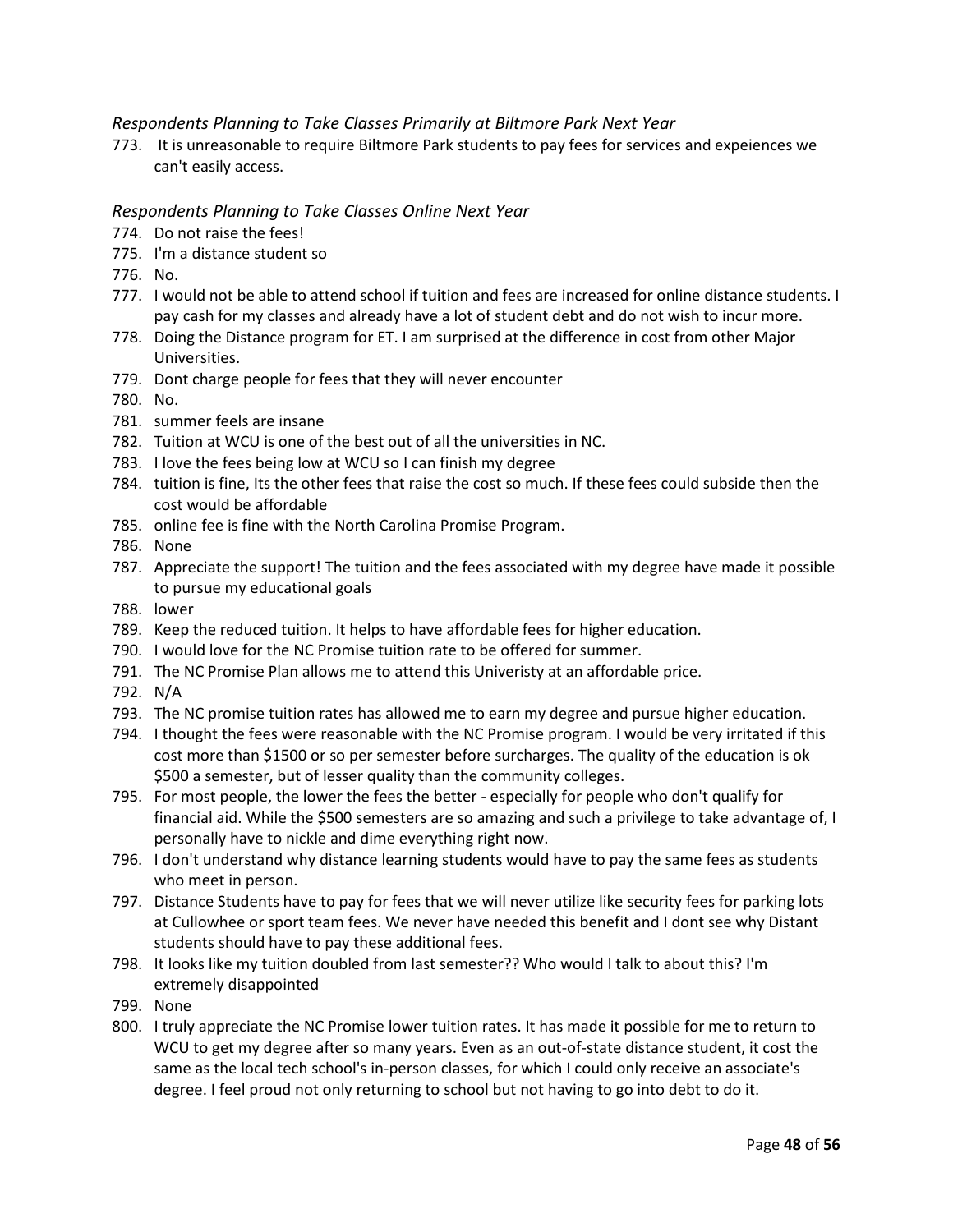- 801. NC Promise makes Tuition more affordable
- 802. No feedback, just a thank you for offering such affordable tuition.
- 803. N/A
- 804. Tuition could be a lot cheaper for part-time students
- 805. I feel this college offers education at a reasonable cost and is an attractive thing about attending. If the prices were to raise I would seek another institution to attend.
- 806. Western Carolina tuition and fees allow those who may not otherwise be able to afford to attend college an opportunity to receive higher education.
- 807. Fees are ridiculous. Paying fees for something you don't need or use is crazy.
- 808. I've only paid for one class so far. In the spring, I will be taking 3 classes. I'm nervous about the cost. I know I have financial aid, but I am unsure how much will be out of pocket. I feel that the website does a good job with estimating costs of a FT class load, living on-campus person, but not as good of a job estimating a PT student living off campus.
- 809. Terrific, very affordable
- 810. I am only able to afford attending WCU because of the NC Promise program. If rates increase with any substantial measure it will jeopardize my ability to complete my degree.
- 811. The reason why I chose Western was because of the low tuition costs.

#### Graduate Students

#### <span id="page-48-0"></span>*Respondents Planning to Commute Next Year*

- 812. Don't charge students for fees related to services they don't use.
- 813. Less fees for on-campus utilities for graduate students because they use way LESS campus facilities. So they are paying for resources they don't want or use.
- 814. I believe fees, such as the dining hall fee and/or athletics fee should be selected by the student. If the student wishes to partake of their university's athletic events, then they should pay the fee. If the student does not wish to partake of the athletic events, then they should not pay the athletic department fee. If said student wanted to attend a game, then they should then have to buy a ticket if they did not select the athletic department fee. Additionally, dining hall fees should not be applied to all students, only those who have meal plans and will use the dining halls. Some people never use the dining hall, and don't purchase a meal plan. Those said students should not be paying for a facility that they never use.
- 815. Need more financial aid for international students.
- 816. If you can lower tuition please do. Were all struggling out here. Especially the out of state-ers
- 817. I'd like to see WCU & Cullowhee invest in more alternative transportation options. Very often the revenue for this can be generated from higher parking fees, which additionally actively discourages personal vehicle use. I would be supportive of this.
- 818. Tuition is great at WCU no complaints. Some of the fees for graduate students are not. If I don't plan on using the facilities, I really don't want to pay for it like dining and athletic facilities besides the Rec center.
- 819. Commuter passes cost extremely too much.
- 820. Any money paid by students should be used to support ALL students in some way. Athletics does not support all students and does not contribute to the academic standing of the university.
- 821. Tuition is already expensive as is and a massive bill for students who are not taking student loans. Therefore, I would urge the committee to consider any further increases carefully.
- 822. Low graduate fees
- 823. n/a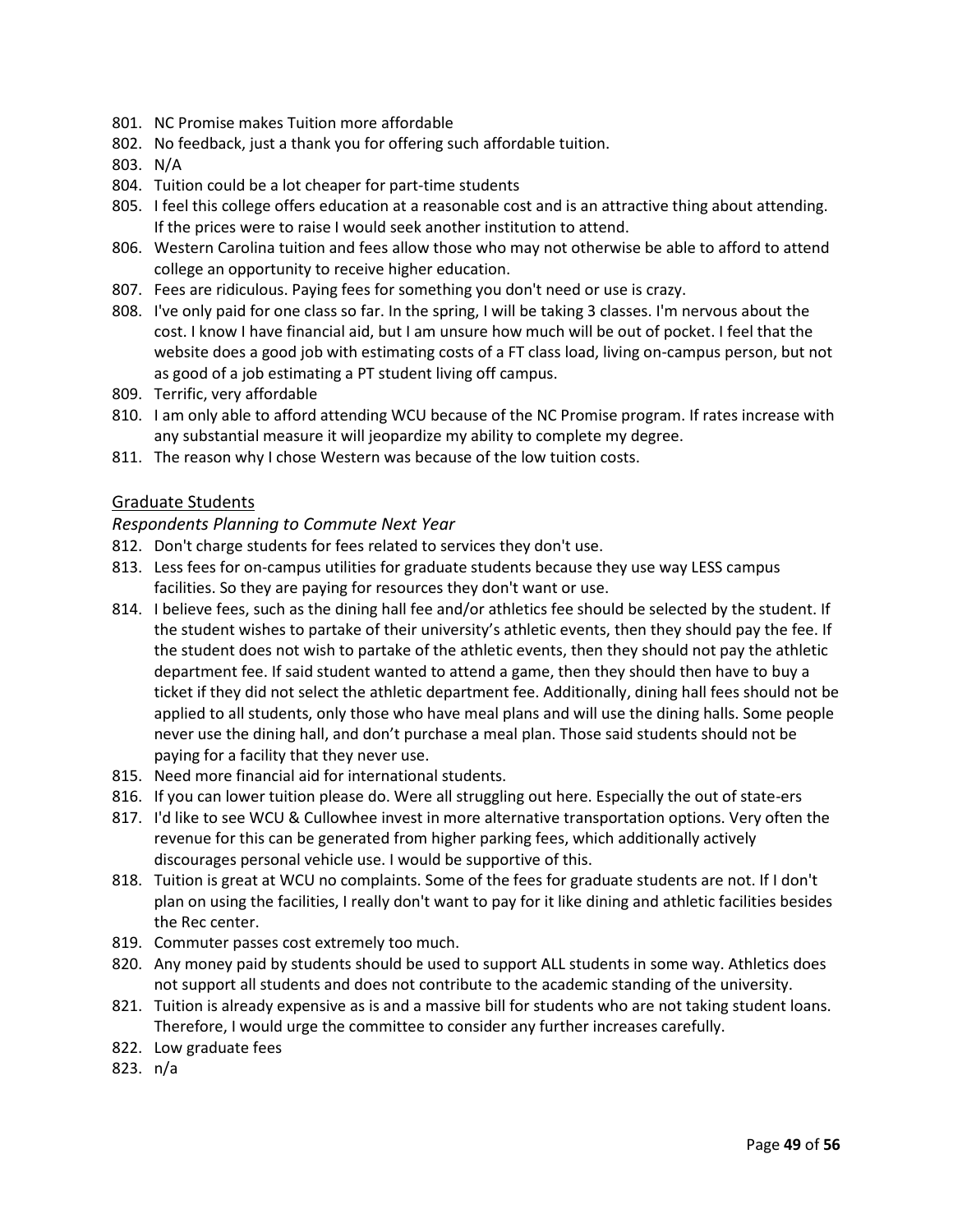824. I think Cullowhee students and biltmore park students should have different fees since we use and have access to different facilities.

#### <span id="page-49-0"></span>*Respondents Planning to Take Classes Primarily at Biltmore Park Next Year*

- <span id="page-49-1"></span>825. RIP when tuition gets lowered just for fees to shoot up
- 826. Just wish WCU BP had more resources and services overall. I appreciate what it does provide, but in terms of a health clinic, counseling access, events, activities, etc. It feels like we aren't part of the real school. If we are paying for these in tuition and other fees, it's disappointing to feel so disconnected and only have tele-options. I also wish WCU BP had a dedicated library/study space. The lounge is great and well used, but groups meet there to discuss projects, people chat, take calls, etc. A dedicated quiet area would be amazing.
- 827. The feeds seem exorbitant, especially for those students who are commuting to BP only. We shouldn't be charged a fee for benefits we don't experience.
- 828. See previous note.
- 829. As a Biltmore campus graduate student, its hard to swallow paying for Cullowhee campus services intended for undergrads.
- 830. Biltmore Park students, who do not benefit for the Cullowhee campus and have never/will never be on that campus, should not be given the same fees as Cullowhee students.
- 831. I feel the graduate rate per class is a little high
- 832. I think that for remote or online students some of the on-campus fees should not always apply to this group as they may never have any hand or place in these fees. However I do understand why its allocated to every student status.
- 833. Fees should be more in line with the campus.

#### *Respondents Planning to Take Classes Online Next Year*

- 834. Yes, if you drop a class within the drop/add date, I feel you should be refunded your portion of money back.
- 835. Could there be a coordination where SC residents receive a lower tuition rate? This is not as low as the NC rate but something in between.
- 836. I've been pleased with the distance graduate tuition fees. It's the most affordable distance master's degree I could find for my field.
- 837. Keep same rates
- 838. Consider a cost reductions for out-of-state students. As an out-of-state graduate student, time and cost are a concern. To take one graduate class, the cost is nearly double the cost of that for instate tuition. However, n I am not using the parking lot, the buildings, eateries, the utilities etc. I am utilizing technology and professor/instructor resources. Why are the costs for out-of-state students much higher than in-state? Why is there not a resident tuition agreement with surrounding state? To commute to campus would be a 2 1/2 hour drive one way, but tuition fee penalize out-of-state students.
- 839. The tuition and fees for fall 2021 were affordable for me, otherwise I would have not been able to attend. I am very thankful for this.
- 840. its insane how much of a discount undergrad gets but online masters cost a fortune to practically teach yourself.
- 841. The tuition increase has caused a major financial burden on my life. Please change the tuition back to a reasonable amount.
- 842. NA
- 843. I agree with the purpose and use of the fees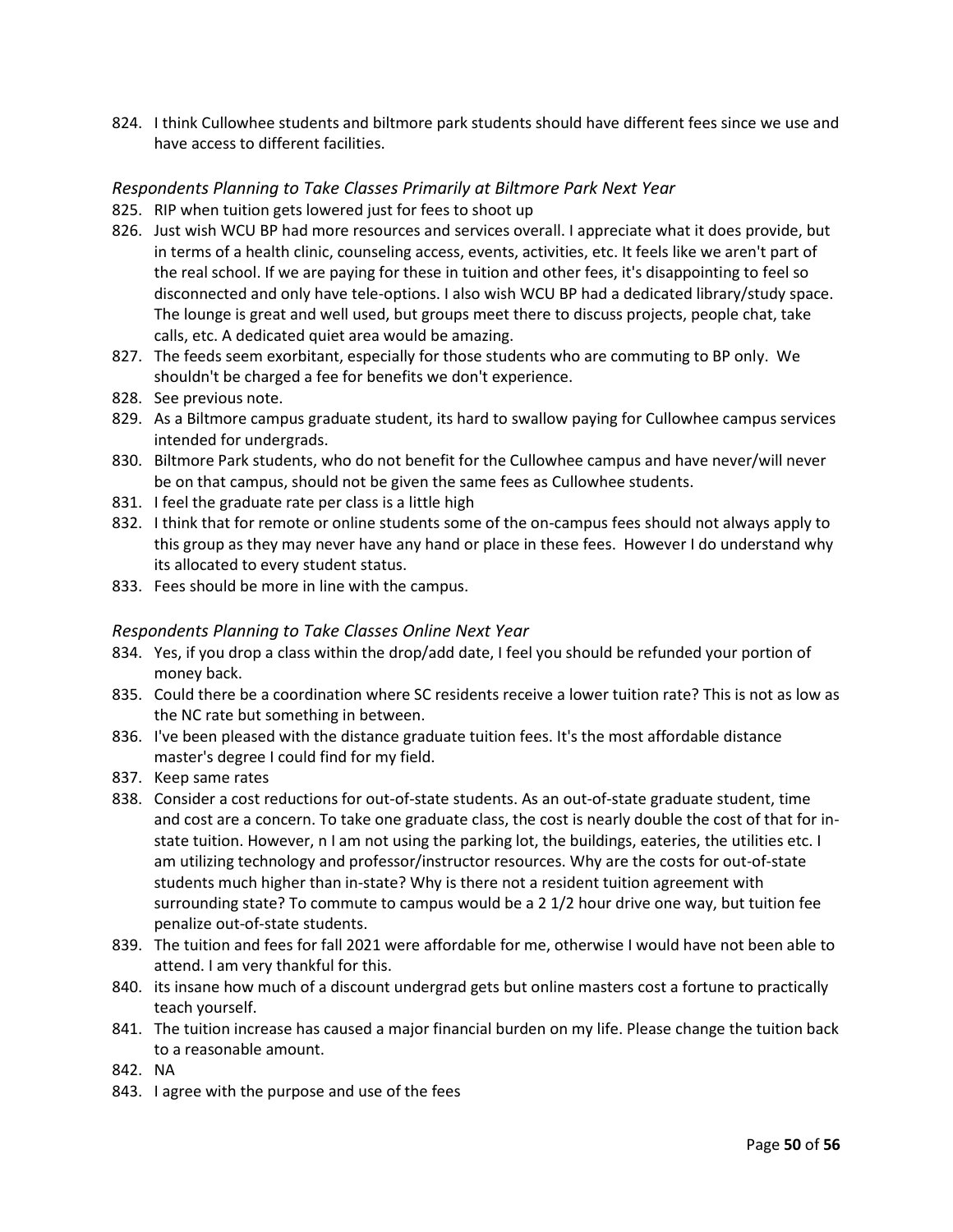- 844. It's one of the reasons for selecting WCU.
- 845. Confused on why there are so many fees for Distant Ed students.
- 846. The online cost for instruction is two high per semester and increase each semester having to pay for on campus fees outside of use of the library is costly to students whose programs are only ONLINE!

#### **Are there additional services WCU should consider offering for a fee or charge?**

#### Undergraduate Students

<span id="page-50-0"></span>*Respondents Planning to Live on Campus Next Year*

- 847. make parking cheaper
- 848. N/A
- 849. More All Campus Express Cat Trans
- 850. Lower the fees
- 851. none
- 852. NOOO!!!! No more fees need to be charged to anyone because there are already too many of them that are pointless. If they are gonna be charged then include it in the price you advertise.
- 853. No
- 854. Guest housing and guest meal plans.
- 855. Better parking, pay attention to when citations are giving so one isn't giving 30 mins after another. You aren't giving us enough time to move. Covid protocols needs to be clearer so students know when they can be back in class or not and not get behind. It's not fair to us.
- 856. N/A
- 857. Mandatory payment to use the gym facilities is not conventional. I understand that the income in probably required for upkeep, but it is making people who do not use the gym ever pay for something they are never going to touch. I think an option for the facilities should be given at payment. If declined the student should have to pay for each use.
- 858. living off campus
- 859. I would quite honestly just like WCU to offer more affordable online classes.
- 860. none
- 861. No
- 862. N/A
- 863. No new programs/fees. Improve what is already broken.
- 864. Cat-Tran expansion, to third party apartment complexes and further operations throughout Sylva.
- 865. Please no, we can't afford this stuff.
- 866. no
- 867. No other mandatory fees.
- 868. N/A
- 869. no, stop charging us for things that we shouldnt be charged for.
- 870. make the food better. PARKING FOR STUDENTS AT A GOOD LOCATION
- 871. No. stop making us pay for stuff that we shouldn't have to.
- 872. Easy roommate switches with no additional charge to student. Being pared with a bad roommate is not your fault. I don't understand why I should have to pay if the school provided me with a bad roommate. I am unable to do my school work and function in my own room because of my roommate.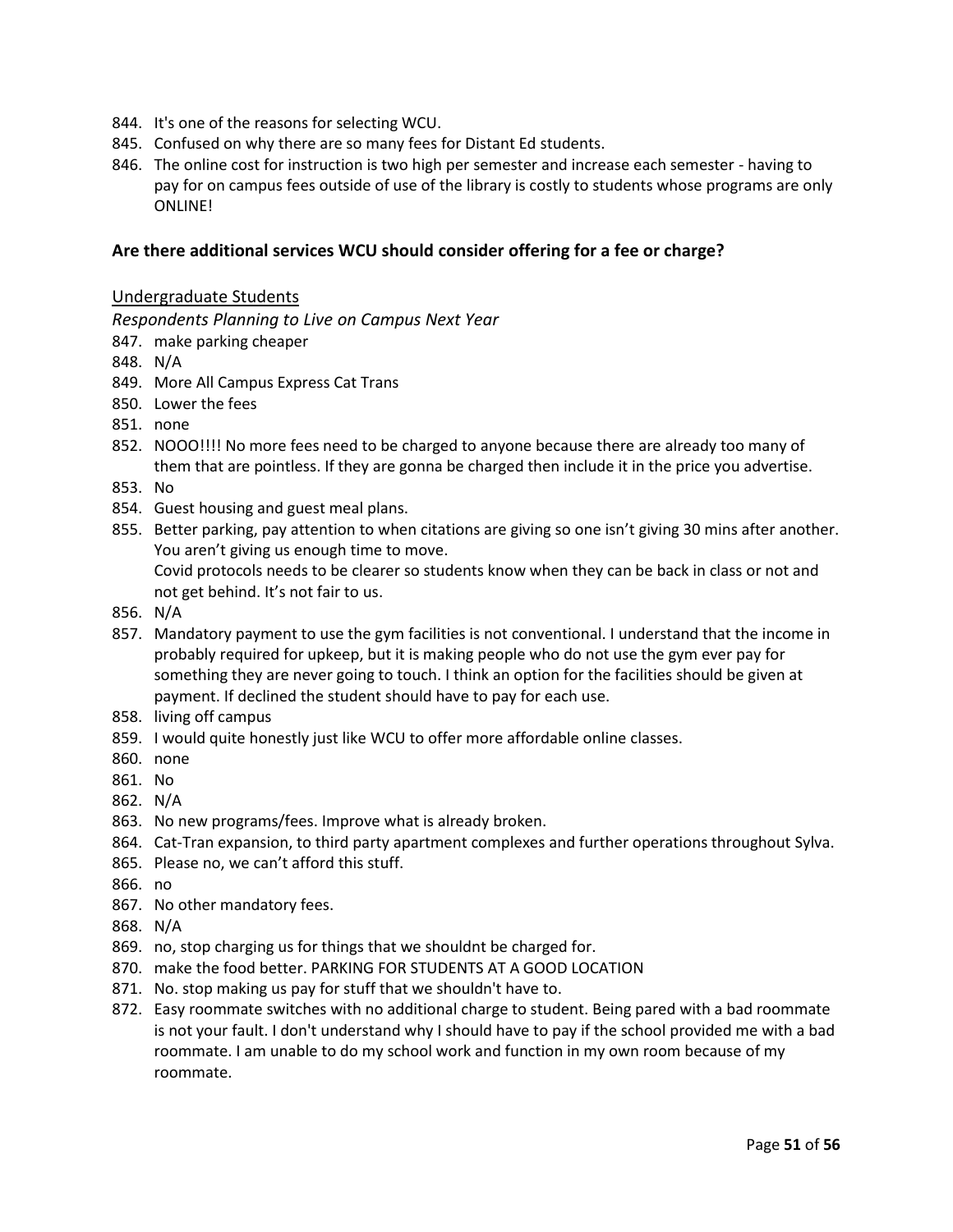- 873. If you are going to increase the athletics budget, can we get a clause for club teams to be supported in some way( other than facilities)
- 874. Yes, put more money towards things that increase safety for EVERYONE. Put more money to building more light posts, with brighter bulbs, and installing more blue light emergency poles. Students should be able to turn in any direction and see a blue light pole. We should not have to worry about how long it would take us to reach the nearest pole if we are being followed, chased, or simply feel uncomfortable.
- 875. No.
- 876. No, please no more random fees
- 877. Yes. The parking fees. Please. They're ridiculous. In my opinion, everyone should have parking passes and one designated spot.
- 878. na
- 879. N/a
- 880. Parking is trash here, I'm sorry to say so rudely, but it affects everyone, and its not fair that a parking ticket can be \$150 when we already pay for parking services and don't have fair parking. Why am I, a Junior, paying the same amount as a freshman??? I have never been able to pay less than \$400 because of all the expectations and requirements you guys have to get more money from us.
- 881. None I can think of
- 882. better parking opportunities and updating residence halls. Most buildings on this campus are in very need of updating especially the interior. If the university is forcing people to stay on campus for 2 academic years now. It is crucial that the university thinks about updating these residence halls.
- 883. None
- 884. No
- 885. They should consider issuing a partial refund to balsam residents and any other residents with round rung ladders for the pain that has been caused.
- 886. Working eduroam internet
- 887. No
- 888. Please no~ not until the parking is better on campus
- 889. No
- 890. You should not charge for printing when we already pay a lot of money to this school instead with tuition you should add atleast 50\$ of cat cash so students can print stuff for class.
- 891. I don't want there to be any other fee increase. It just keeps getting more and more expensive each year. I don't understand it.
- 892. Everything should be lowered
- 893. n/a
- 894. Perhaps testing for mental disabilities such as ADHD and dyslexia.
- 895. Yes, please allow cat trans to go all over the town of Sylva because there are not that mainly food options on campus. I am sick and tired of eating the same stuff every week and would love to spend a little cash somewhere to eat at a restaurant. Not everybody on campus drove themselves and cannot afford \$400 to park the car five miles away from campus. And another thing. Please allow the Cattran to go to Walmart and ingles every day as well. Please and thank you.
- 896. parking we paid a lot of money just to park a mile away and some of us work so it doesn't become so easy I think people that wont be using their car should park it far away.
- 897. No. You should offer more services for less money but putting students and their families who pay the bills over athletes and food vendors.
- 898. N/A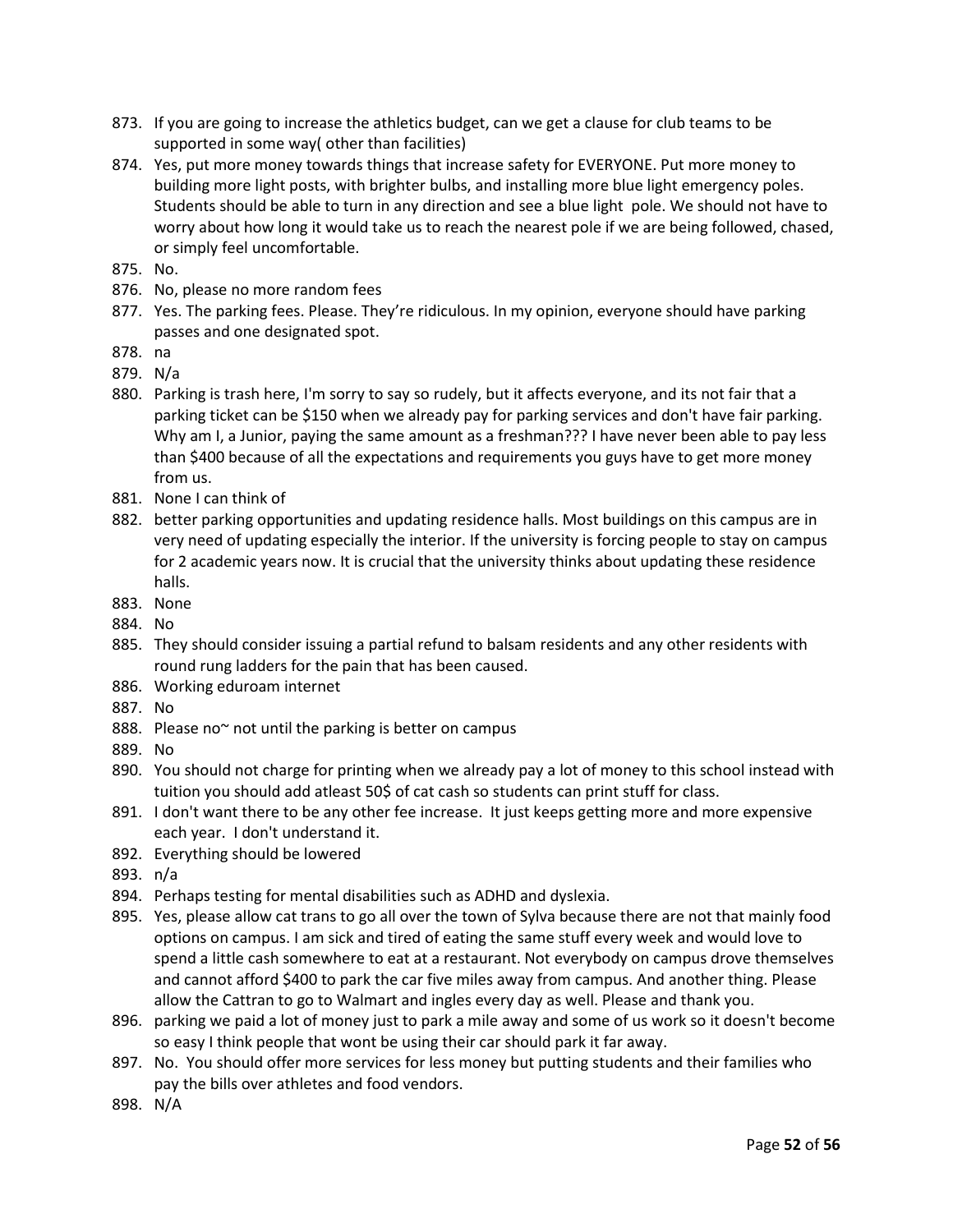899. Lower the residence hall fees or have things working properly prior to move in.

## <span id="page-52-0"></span>*Respondents Planning to Commute Next Year*

- 900. The arts need more supplies :)
- 901. This is hilarious, half the fees we pay for I think are a joke.
- 902. Library Fee is standard at other institutions, could help fund the library and bring it up to date.
- 903. CAPS, CAPS, and CAPS. Students are suffering due to CAPS being severely underfunded.
- 904. Caps needs to do better
- 905. Maybe some expansion on counseling services? I think people would be more open to CAPS if it wasn't so hard to get an appt. maybe more funding could get more therapists hired?
- 906. no
- 907. Not an additional fee, just a comment: it's absolutely ridiculous that freshman and sophomores are required to live on campus. I cannot see any other reason for this rule besides greed, because it's very expensive to live on campus. Not everyone's parents are or are able to pay for their tuition.
- 908. Better parking options for commuter students
- 909. wcu should invest in a taxi service on weekend nights. helps prevent drunk driving and safe rides back to the residence halls.
- 910. No.
- 911. I'd rather pay for a POTM fee than an athletic one.
- 912. Nah. Students shouldn't come here if they can't afford to.
- 913. Act like an institution of higher learning, not a failed athletic school.
- 914. Offer more newspaper subscriptions for students, not just for academic archival purposes (I: E Financial Times) In 2021 lost current article updates of the Wallstreet journal. . As a student in the College of Business, we need a reliable concurrent access to information to help with our classes. Make it a fee for the college of business students.
- 915. you should take the proposed athletics fee and apply it to more mental health services on campus. CAPS is overworked and needs a better building and more staff to meet student needs. I have had peers kill themselves while I have attended this school and suicide is preventable 100% of the time.
- 916. Again I think there should be a decrease in fees for the students that do not live on campus and drive back and forth each day.
- 917. no
- 918. WCU should consider building a multi-sport indoor training facility on the far side of the intramural fields, including the creek lot since we now have a parking garage. This facility should allow for indoor pole vaulting, long, triple, high jump and throws with some lanes for sprint practice. Training rooms, coaching offices, and ice baths should be there as well. This should come with a roll out turf to allow for indoor football training as well as soccer. It should allow for golf to move their virtual facility there as well. This facility should also allow for cheer to practice. If we ended up with a complete indoor track we could bring in a ton of revenue in the winter months. Please consider an indoor facility.
- 919. no.
- 920. Parking fees. I should not have to pay to park at a school I go to that I already pay taxes on.
- 921. No!
- 922. We should get paid to run off the incoming freshman so that we're not overcrowded anymore
- 923. No
- 924. Parking passes should be lower. Each commuter student pays \$324 per pass. Multiply that per each commuter student here on campus. Easily over \$2000. This isn't including residential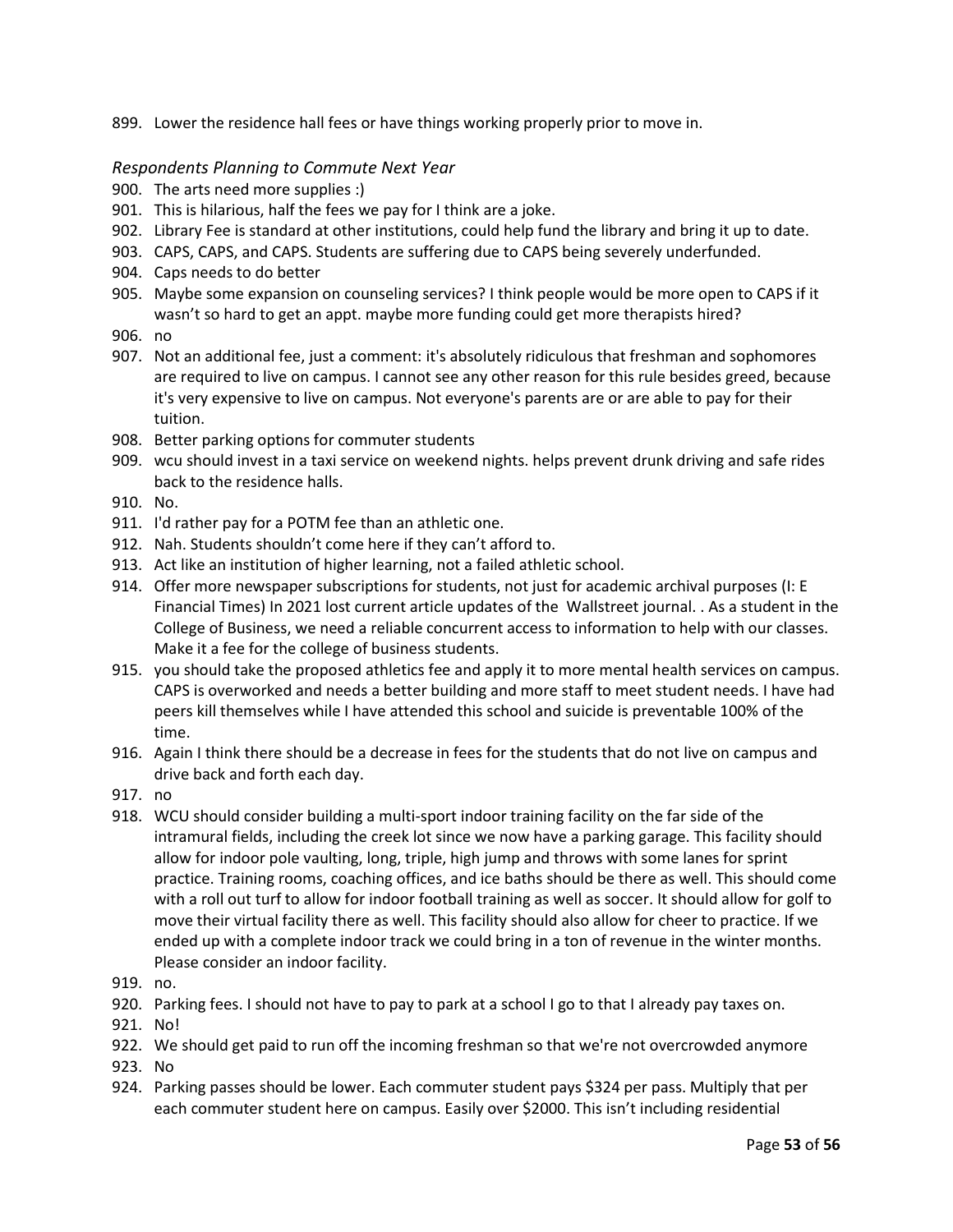students. Paying that much to park on campus is going towards new technology for scanning plates. Completely unnecessary considering what we've done in the past has worked fine. First year students shouldn't be allowed to park on campus. Commuters have to park absurdly far. If first years are normally not on campus why should they be allowed on our campus? Commuters drive sometimes up to 30 minutes away. Traffic sometimes is a problem. Parking shouldn't be another additional problem. Thank you for all that you do.

- 925. Electric vehicle renting Bike rentals
- 926. Making the athletic fees solely for those in athletics like ALL other program fees.
- 927. If the parking situation for commuters is going to continue to be a problem, then western needs to partner with ALL apartment complexes to have a cat tran go to them. It is not ok that Husk and Helm get a cat tran while other places such as bellamy do not. If you are going to offer cat tran services at one complex you need to do it for all.
- 928. Doggie daycare
- 929. No, yall just have all the audacity sometimes.
- 930. WCU should consider increasing health service fees to improve the counseling and psychological services offered by health services.
- 931. No.
- 932. No
- 933. Why is there no damn ski resort at this university??? (Heavy Sarcasm)

...

- Do not increase prices on these poor kids any more than absolutely necessary to combat inflation. They don't need it anymore. The "college experience" is DEAD after the year 2020. We ALL want to get in and get out ASAP. Don't make this hard.
- Social Development ID:
- 934. Lower parking fees
- 935. There should be an animal facility that houses shelter cats and dogs. It can be used as a place of adoption for people who want to own a pet. You could additionally charge a few dollars for people to rent out an animal for a few hours. Most workers can be volunteers, with just a few full-time professionals. It would be a low-risk investment with likely high returns.
- 936. Breathing campus air hasn't been added on to the fees which frankly, I am surprised about.
- 937. no
- 938. no
- 939. If meal plan costs increase, you may consider expanding the hours of the "food court". This would cut down on late night traffic into and out of the Sylva area, which is helpful for those who live close to 107 and work early in the morning.
- 940. no
- 941. N/A
- 942. STOP CHARGING STUDENTS FOR EVERY LITTLE THING
- 943. NONE
- 944. IM sports
- 945. Decrease parking fee for commuters bc it's not fair that we have to pay over \$300 when there's barely any parking & the ones we do have are at least 0.5 miles from our classes
- 946. Who in their right mind would ask for another charge? Y'all are already crippling us in the first place.
- 947. parking fees are too high. Maybe charge for days used not just a set amount
- 948. There are plenty of fees already. Please dont ask for more.
- 949. free printing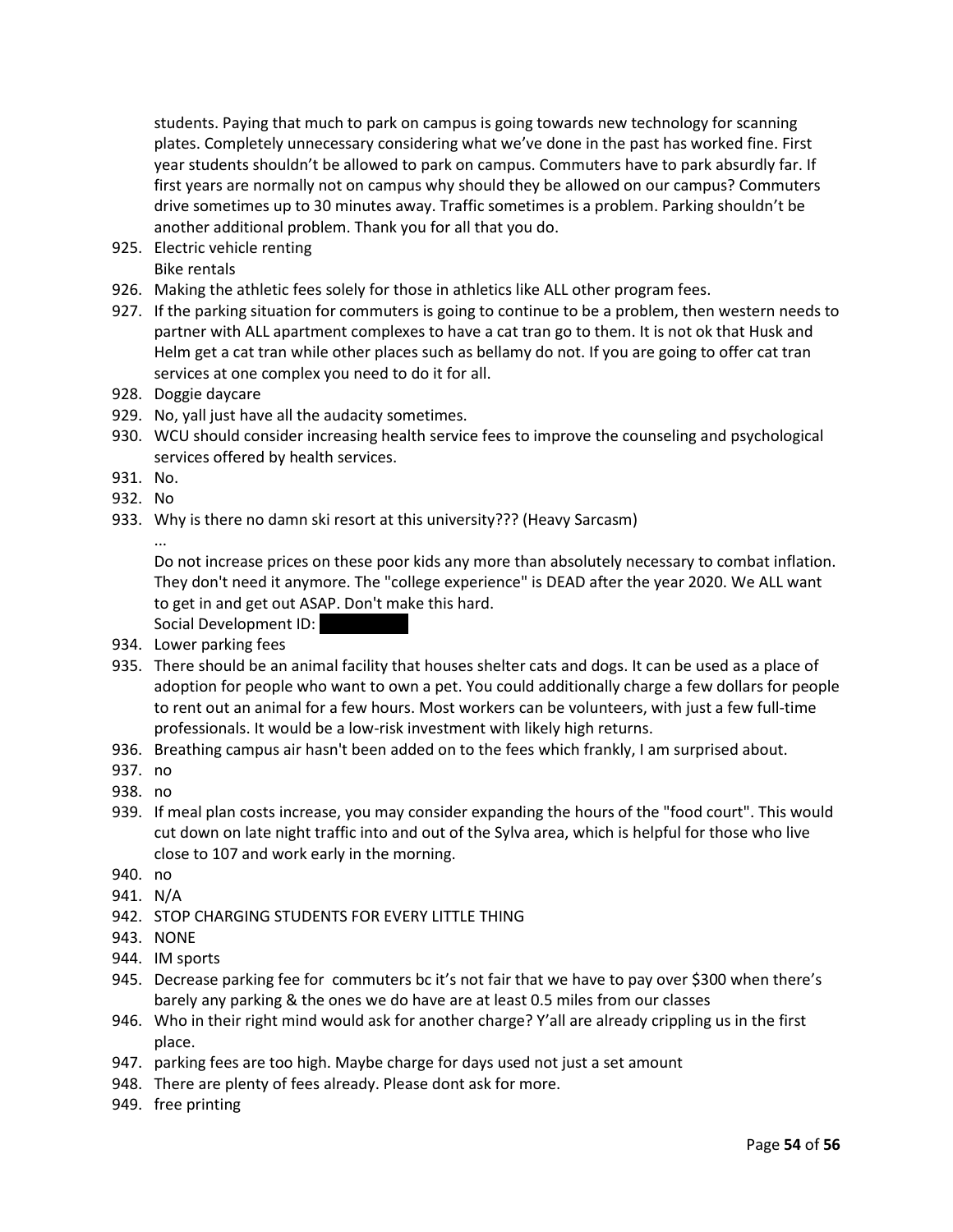- 950. I think the fees should be lowered for things like the rec center because not every student uses it. If a student wants to use it they can buy and pass or membership and that will make up for that loss in funds.
- 951. Give us the option to waive fees if we do not use said services.
- 952. No, school is priced ridiculously in the first hand, and adding more fees will only lead to more financial burden onto students with no benefits.
- 953. Fix the parking.
- 954. having the parking pass lowered should be considered.
- 955. Parking. This is the worst thing about WCU. Parking is ridiculously over priced, and there is no good parking on campus. Beyond that parking tickets are an obscene amount of money \$132 for one ticket is absurd for a college student to pay we pay near \$400 for a parking pass and on a slip up a student who is not able to work more often than not must pay 132+ dollars of their own money to a school who you already pay \$400 to park here for. Explain to me how that makes sense.
- 956. Stop giving out so many parking tickets, there's no reason I should be getting a ticket if I park at Ramsey when I play a sport just because I live on campus.
- 957. n/a
- 958. N/A
- 959. Jesus Christ please stop making parking so expensive. And maybe allow students to opt out of the atheletics fee. Thanks.
- 960. No, Im already broke as it is.

#### <span id="page-54-0"></span>*Respondents Planning to Take Classes Online Next Year*

- 961. N/A
- 962. No.
- 963. no
- 964. Great the way it is.
- 965. Absolutely not...
- 966. Activity fee for distant students that may want to attend games
- 967. no
- 968. None
- 969. NA
- 970. no
- 971. N/A
- 972. Job placement opportunities for distance learning students
- 973. A broader selection of distance classes. There is no reason all of them are not taught every semester.
- 974. None
- 975. N/A
- 976. I feel that there should be as little charges as possible. Education is becoming the next healthcare system, over priced services.
- 977. No, I am pleased with all services of the University and proud to be a Catamount
- 978. No. You charge too much as it is....
- 979. I can't think of anything.
- 980. Parking
- 981. No